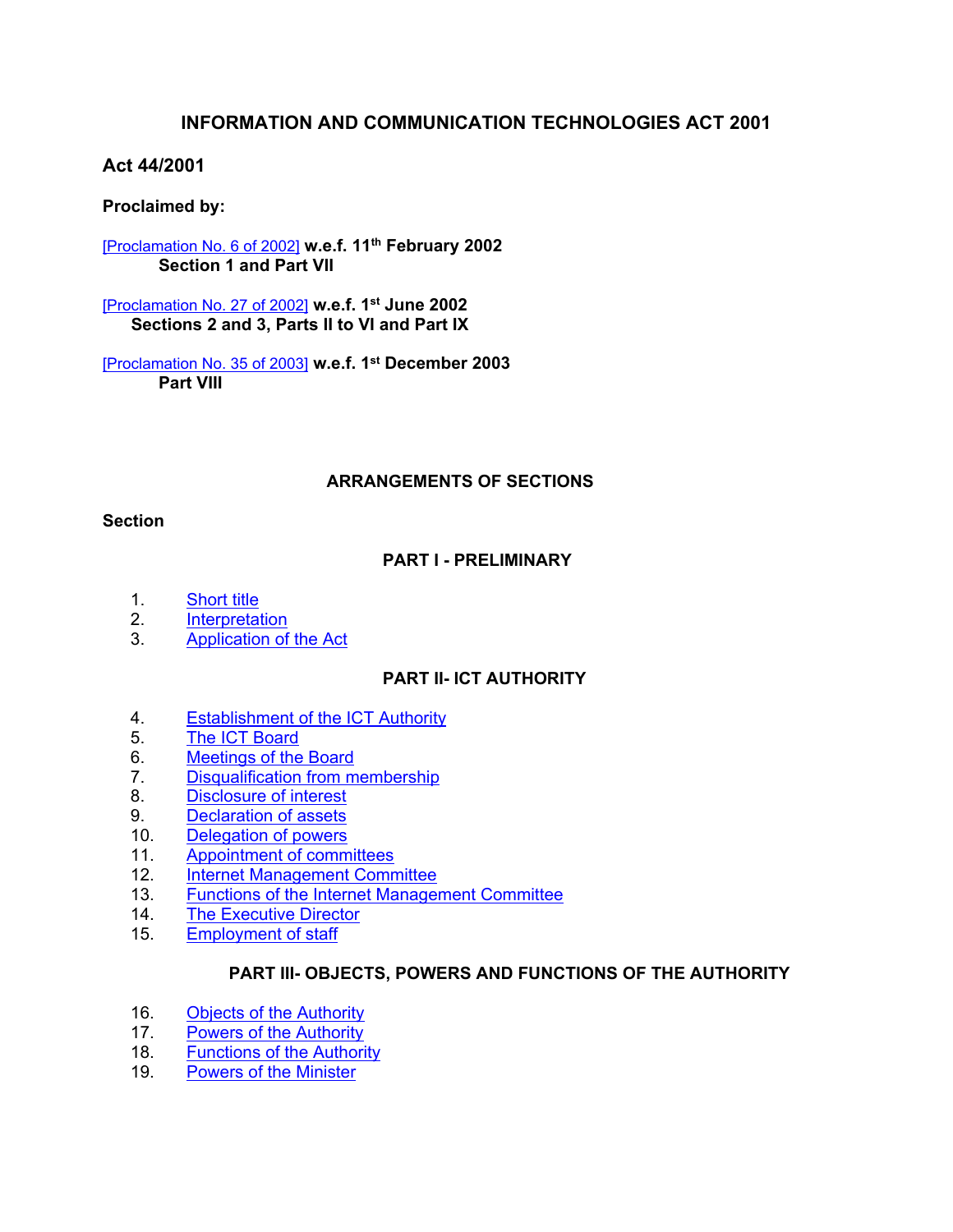# **PART IV - FINANCIAL PROVISIONS**

- 20. [Establishment](#page-16-1) of the General Fund
- 21. [Establishment](#page-17-0) of a Universal Service Fund
- 22. Donation and [Exemptions](#page-17-1)

# **PART V - TRANSFER OF ASSETS, LIABILITIES AND EMPLOYEES**

23. Transfer of assets, liabilities and employees

# **PART VI - LICENSING AND OTHER PROVISIONS**

#### 24. [Licensing](#page-18-0)

- 25. Special [Powers](#page-20-0)
- 26. [Obligations](#page-21-0) of Licensees
- 27. Public [operators](#page-21-1) entering premises
- 28. [Interconnection](#page-22-0) agreements
- 29. Access [agreement](#page-23-0)
- 30. Market definition and determination of significant market power
- 30A. Significant market power conditions
- 31. Tariffs
- 32. [Confidentiality](#page-29-0)
- 33. Data [protection](#page-30-0)

# **PART VII - ICT ADVISORY COUNCIL**

- 34. [Establishment](#page-30-1) of the Council
- 35. [Functions](#page-31-0) of the Council

# **PART VIII - ICT APPEAL TRIBUNAL**

- 36. [Establishment](#page-32-0) of the ICT Appeal Tribunal
- 37. Staff of the [Tribunal](#page-32-1)
- 38. [Disqualification](#page-32-2) from membership
- 39. [Jurisdiction](#page-33-0) of the Tribunal
- 40. [Procedure](#page-33-1) and powers of the Tribunal
- 41. Right to legal [representation](#page-34-0)
- 42. [Determination](#page-34-1) of the Tribunal
- 43. Appeal to the [Supreme](#page-35-0) Court
- 44. Decision not [suspended](#page-35-1) on appeal

# **PART IX - MISCELLANEOUS**

- 45. [Protection](#page-36-0) of members and officers
- 46. [Offences](#page-36-1)
- 47. [Penalties](#page-38-0)
- 48. [Regulations](#page-39-0)
- 49. [Repeal](#page-39-1)
- 50. [Consequential](#page-39-2) amendments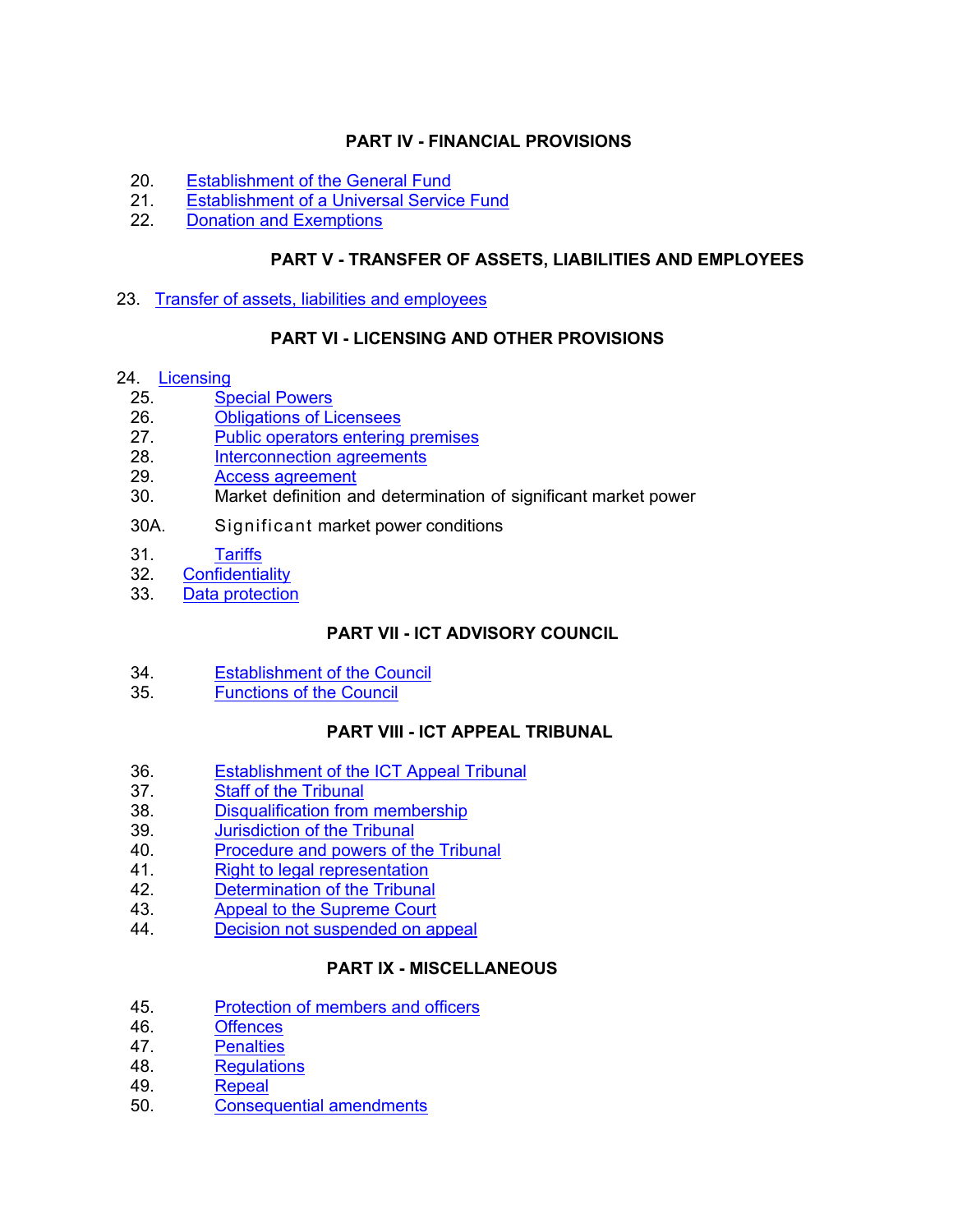- 51. [Transitional](#page-40-0) provisions
- 52. [Commencement](#page-42-0)

# **An Act**

To establish the Information and Communication Technologies Authority, the Information and Communication Technologies Advisory Council, the Information and Communication Technologies Appeal Tribunal and to provide for the regulation and democratisation of information and communication technologies and related matters

ENACTED by the Parliament of Mauritius, as follows –

# **PART I - PRELIMINARY**

#### **1. Short title**

<span id="page-2-0"></span>This Act may be cited as the **Information and Communication Technologies Act 2001**.

#### <span id="page-2-1"></span>**2. Interpretation**

In this Act -

"access" means access by a person to the facilities and services of a licensee excluding interconnection for the purpose of providing information and communication services.

"access agreements" means an agreement which sets out the terms and conditions pursuant to which a licensee grants access to a person where the services operated by the letter do not require the interconnection of physical networks.

"allocation" means the entry of a given frequency band in the Mauritius Frequency Allocation Table to be used by one or more terrestrial or space radio communication service, or the radio astronomy services;

"authorised officer" means the officer designated as such under section 25;

"Authority" means the ICT Authority established under section 4;

"Board" means the ICT Board established under section 5;

"broadcasting" means the emission or transmission of sounds or images for reception by the public;

"certificate" means a document issued by a certification authority for the purpose of supporting digital signatures which purports to confirm the identity or other significant characteristics of the person who holds a particular key pair;

"certification authority" means a person duly authorised under the Electronic Transaction Act 2000 to issue a certificate;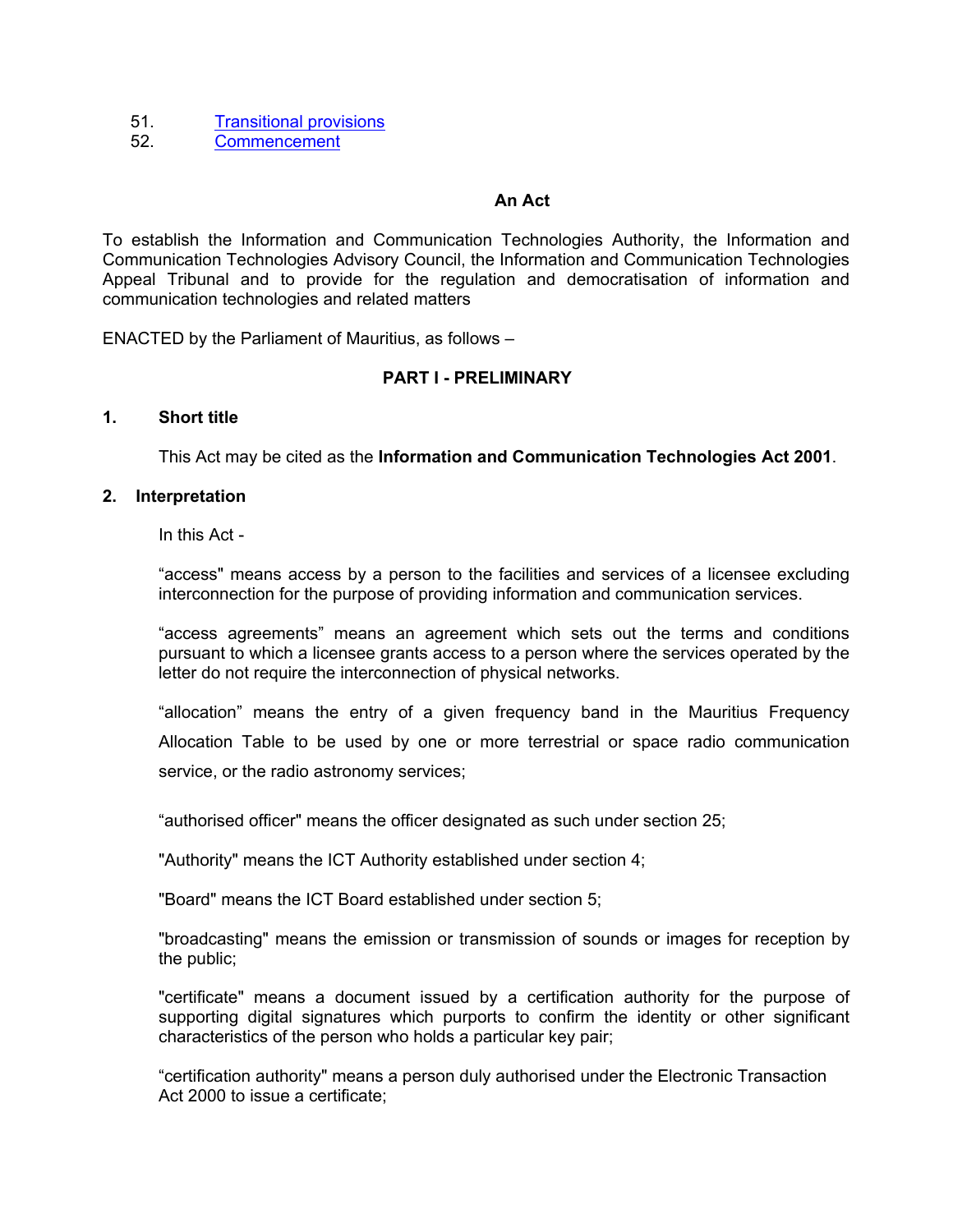"charging principles" means the principles that may be prescribed for use in determining the prices to be charged front or by a licensee under an access and an interconnection agreement;

"code of practice" **Deleted by** [Act No. 13 of [2004\]](https://supremecourt.govmu.org/_layouts/CLIS.DMS/search/searchdocumentbykey.aspx?ID=%5BAct%20No.%2013%20of%202004%5D&list=Legislations)

"Competition Commission" means the Competition Commission established under section 4 of the Competition Act;

#### **Added by** [Act No. 38 of [2011\]](https://supremecourt.govmu.org/_layouts/CLIS.DMS/search/searchdocumentbykey.aspx?ID=%5BAct%20No.%2038%20of%202011%5D&list=Legislations)

computer" means any device for storing and processing information whether or not the information is derived from other information by calculation, comparison or otherwise;

"computer service person" – **Deleted by** [Act No. 1 of [2009\]](https://supremecourt.govmu.org/_layouts/CLIS.DMS/search/searchdocumentbykey.aspx?ID=%5BAct%20No.%201%20of%202009%5D&list=Legislations)

"computer system" means a device or combination of devices, including input and output support devices, but excluding calculators which are not programmable, and capable of being used in conjunction with external files, which contain computer programmes, electronic instructions, input data and output data that performs logic, arithmetic, data storage and retrieval, communication control and other functions;

"Controller" means the Controller of Certification Authorities referred to in the Electronic

Transactions Act;

#### **Amended by** [Act No. 7 of [2009\]](https://supremecourt.govmu.org/_layouts/CLIS.DMS/search/searchdocumentbykey.aspx?ID=%5BAct%20No.%207%20of%202009%5D&list=Legislations)

"Council" means the ICT Advisory Council set up under section 34;

"data" means information recorded in a form in which it can be processed by equipment operating automatically in response to instructions given for that purpose;

"data user" - **Deleted by** [Act No. 1 of [2009\]](https://supremecourt.govmu.org/_layouts/CLIS.DMS/search/searchdocumentbykey.aspx?ID=%5BAct%20No.%201%20of%202009%5D&list=Legislations)

"domain name' means a unique alpha-numeric designation used to access a computer on the internet and all domain names located in the .mu name hierarchy;

"dominant operator" means a licensee who, by the terms of his licence or by reason of his share in the market or the availability to him of technological ability, infrastructure or capital, has a substantial degree of power in the market for the supply of an information and telecommunication services including a telecommunication service;

"electronic transaction" means any transaction conducted over a network, using computers, information and communication technologies, including telecommunications;

"Executive Director" means the Executive Director of the Authority appointed under section  $14:$ 

"facility" means -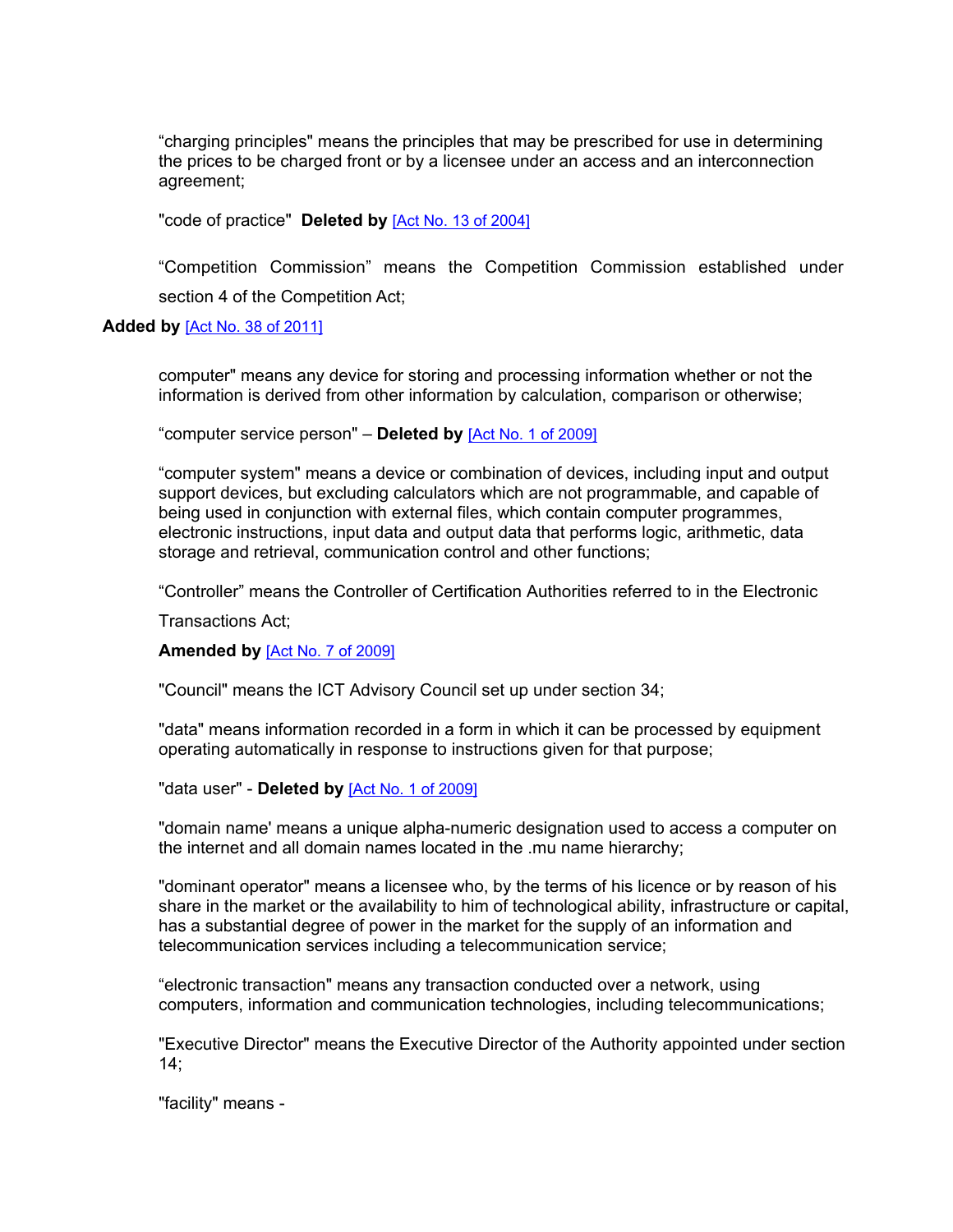- (a) any part of the infrastructure of an information and communication network including a telecommunication network; or
- (b) any line, cable, radio, equipment, antenna, tower, mast, tunnel, pit, pole or other structure or thing used, or included for use, in connection with an information and communication network including a telecommunication network;

"financial year" means the period extending from 1 July in any year to 30 June in the next ensuing year;

"frequency band" means a continuous frequency range of spectrum;

"information" means data, text, images, sounds, codes, computer, programmes, software, databases or the like;

"information and communication industry" means any entity –

- (a) carrying on a business; or
- (b) engaged in any commercial activity connected with information and communication technologies;

"information and communication network" means a network for the transmission of messages and includes a telecommunication network;

"information and communication service" means any service involving the use of information and communication technologies including telecommunication services;

"information and communication technologies" means technologies employed in collecting, storing, using or sending out information and include those involving the use of computers or any telecommunication system;

"intercept' means intercept by listening or recording, by any means, a message passing over an information or communication network, including telecommunication network, without the knowledge of the person originating, sending or transmitting the message,

"interconnection" means the linking up of 2 information and communication networks, including telecommunication networks so that users of either network may communicate with users of, or utilise services provided by means of, the other network or any other information and communications network including telecommunication network;

"interconnection agreement" means an agreement made between 2 or more licensees which sets out the terms and conditions -

- (a) for interconnection between the facilities in the information and communication networks, including telecommunication networks of 2 or more licensees; or
- (b) upon which a licensee obtains interconnection to information and communication services, including telecommunication services supplied by another licensee;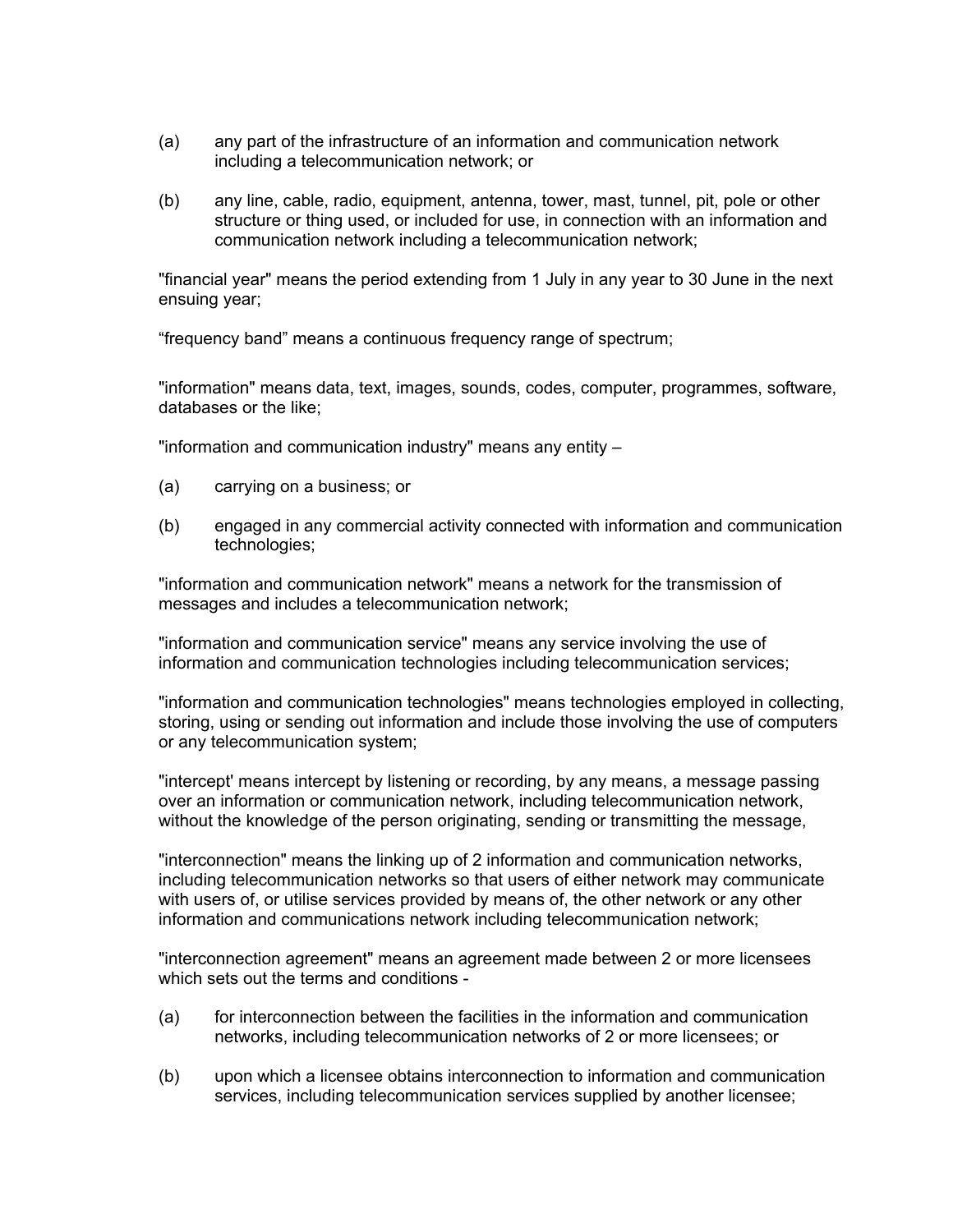"International Mobile Station Equipment Identity" or "IMEI" means a unique number which is allocated to every individual mobile station equipment in the Public Land Mobile Network and which shall unconditionally be implemented by the Mobile Station (MS) manufacturer;

"lnternet" means a publicly accessible system of global interconnected computer networks which uses the Internet Protocol as its communication protocol to provide a variety of information and communication facilities;

"Internet Protocol" or "IP" means a standard consisting of a set of rules governing digital data communication on the Internet;

"licence" means a licence issued under section 24,

"licensed certification authority" means a Certification Authority licensed by the Controller; "licensee" means the holder of a licence;

"Mauritius Frequency Allocation Table" means the table where the spectrum plan for Mauritius is detailed:

"member" includes a chairperson;

"message" includes any communication whether in the form of speech or other sound, data, text, writings, images, signs, signals or code, or in any other form or combination of forms;

"Minister" means -

- (a) the Minister to whom responsibility for the subject of Information and Communication Technologies Authority is assigned; but
- (b) in relation to sections 12, 34, 35 and 36, the Minister to whom responsibility for the subject of information technology and telecommunications is assigned;

"Multiplex Operator" has the same meaning as in the Independent Broadcasting Authority Act;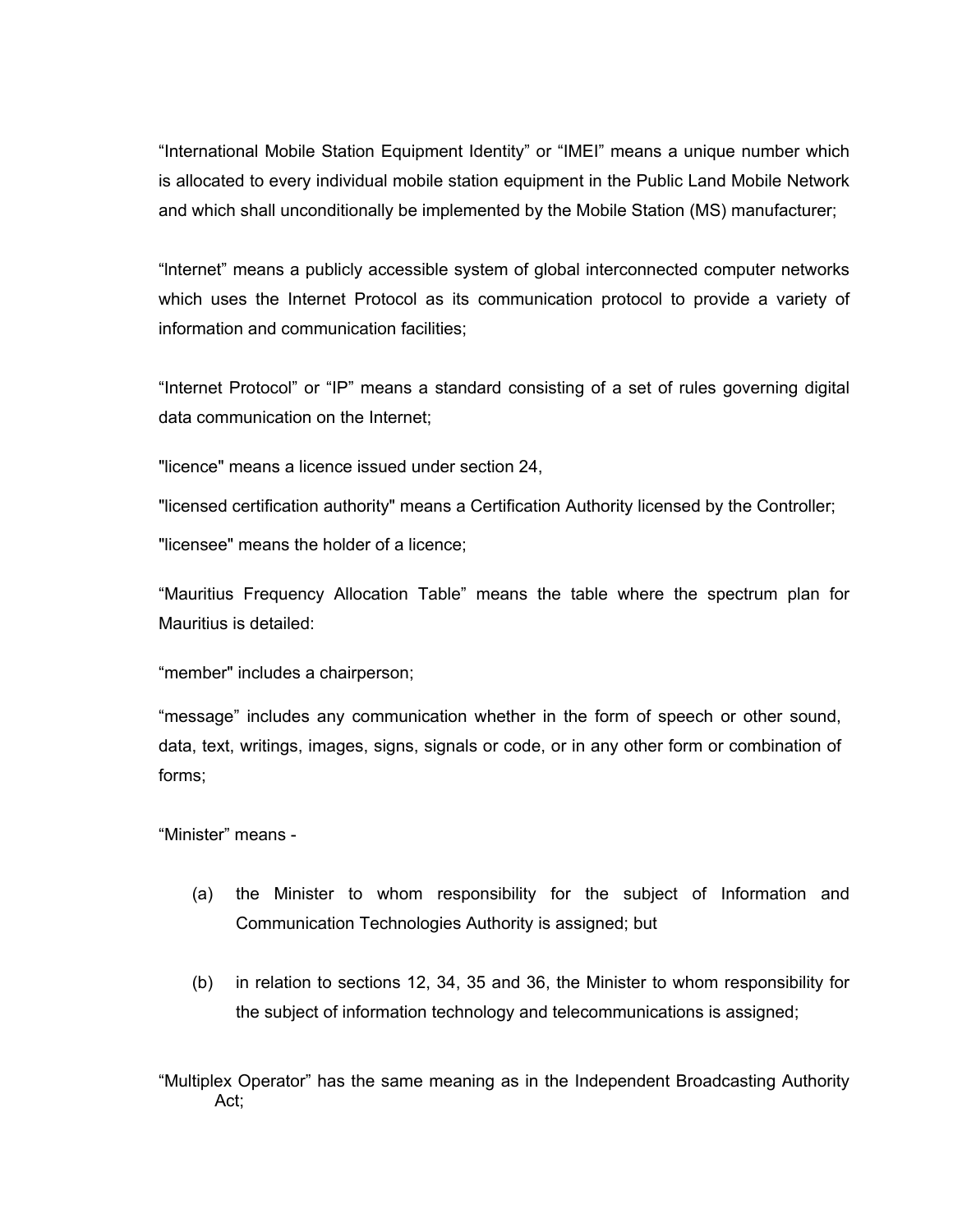"network" means a communication transmission system that provides interconnection among a number of local or remote devices;

"personal data" **Deleted by** [Act No. 13 of [2004\]](https://supremecourt.govmu.org/_layouts/CLIS.DMS/search/searchdocumentbykey.aspx?ID=%5BAct%20No.%2013%20of%202004%5D&list=Legislations)

"public operator" means a licensee who –

- (a) (i) owns or operates a public information and communication network, including a telecommunication network; or
	- (ii) offers an information and communication service, including a telecommunication service to the public; or
- (b) owns or operates a network referred to in paragraph (a)(i), and offers a service referred to in paragraph (a)(ii);

#### **Amended by** [Act No. 38 of [2011\]](https://supremecourt.govmu.org/_layouts/CLIS.DMS/search/searchdocumentbykey.aspx?ID=%5BAct%20No.%2038%20of%202011%5D&list=Legislations)

"radio communication" means any transmission, emission, or reception of signs, signals, writings, sounds or intelligence of any nature, of a frequency less than 3000 gigahertz, propagated in space without artificial guide;

"radio spectrum" means the portion of the electromagnetic spectrum which is below 3,000 gigahertz;

"service provider" means any person who provides an information and communication service, including telecommunication;

"significant market power", in relation to a public operator, means the position of the operator who, either individually or jointly with any of its subsidiaries or others, enjoys a position equivalent to dominance in any specific market segment such that its position of economic strength affords it the power to behave to an appreciable extent independently of competitors, customers and ultimately consumers;

#### **Added by** [Act No. 38 of [2011\]](https://supremecourt.govmu.org/_layouts/CLIS.DMS/search/searchdocumentbykey.aspx?ID=%5BAct%20No.%2038%20of%202011%5D&list=Legislations)

"tariff" means the rate of any fee or charge which a public operator offers to claim for a service which it supplies;

"telecommunication" means a transmission, emission or reception any message or intelligence of any nature by wire, radio, optical or other electromagnetic systems whether or not such any message or intelligence have been subjected to rearrangement,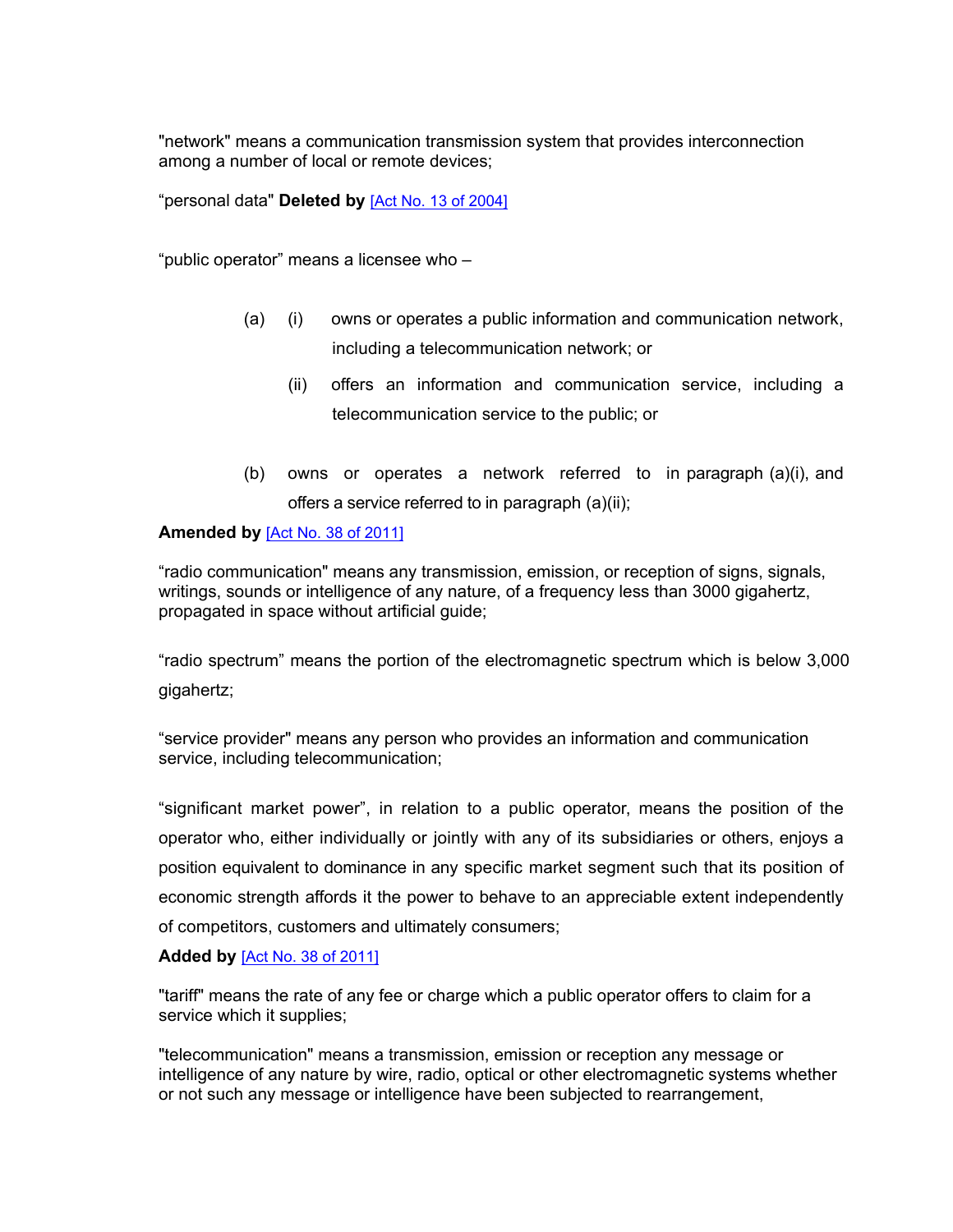computation or other processes by any means in the course of their transmission, emission or reception;

"telecommunication equipment" means an electronic device intended for the purpose of telecommunication;

"telecommunication network" means a system, or a series of systems, operation within such boundaries as may be prescribed, for the transmission or reception of messages by means of guided or unguided electro-magnetic energy or both;

"telecommunication service" -

- (a) means a service for carrying a message by means of guided or unguided electromagnetic energy or both;
- (b) subject to paragraph (c), includes radio-communication;
- (c) does not include public broadcasting;

"Tribunal" means the Information and Communication Technologies Appeal Tribunal established under section 36;

"universal service' means an information and communication service including a telecommunication service determined by the Authority as being a service to be provided by a licensee to an area or sector not served or adequately served by the service.

**Amended by** [Act No. 7 of [2009\]](https://supremecourt.govmu.org/_layouts/CLIS.DMS/search/searchdocumentbykey.aspx?ID=%5BAct%20No.%207%20of%202009%5D&list=Legislations)**;** [Act No. 1 of [2009\]](https://supremecourt.govmu.org/_layouts/CLIS.DMS/search/searchdocumentbykey.aspx?ID=%5BAct%20No.%201%20of%202009%5D&list=Legislations)**;** [Act No. 38 of [2011\]](https://supremecourt.govmu.org/_layouts/CLIS.DMS/search/searchdocumentbykey.aspx?ID=%5BAct%20No.%2038%20of%202011%5D&list=Legislations)**;** [Act No. 9 of [2015\]](https://supremecourt.govmu.org/_layouts/CLIS.DMS/search/searchdocumentbykey.aspx?ID=%5BAct%20No.%209%20of%202015%5D&list=Legislations)**;** [\[Act](https://supremecourt.govmu.org/_layouts/CLIS.DMS/search/searchdocumentbykey.aspx?ID=%5BAct%20No.%2021%20of%202016%5D&list=Legislations) No. 21 of [2016\]](https://supremecourt.govmu.org/_layouts/CLIS.DMS/search/searchdocumentbykey.aspx?ID=%5BAct%20No.%2021%20of%202016%5D&list=Legislations)**;** [Act No. 14 of [2018\]](https://supremecourt.govmu.org/_layouts/CLIS.DMS/search/searchdocumentbykey.aspx?ID=%5BAct%20No.%2014%20of%202018%5D&list=Legislations)

# **3. Application of the Act**

<span id="page-7-0"></span>(1) Subject to subsection (2), this Act shall bind the State.

(2) The Minister may on such terms and conditions as he may determine, exempt any Government department, statutory corporation, non-governmental organisation, or foreign governmental or foreign non-governmental agency acting pursuant to such international Convention or treaty as may be prescribed and to which both Mauritius and the government of that agency are signatories, from compliance with this Act in the interests of the sovereignty of the State, national security or public order.

#### **Amended by** [Act No. 21 of [2016\]](https://supremecourt.govmu.org/_layouts/CLIS.DMS/search/searchdocumentbykey.aspx?ID=%5BAct%20No.%2021%20of%202016%5D&list=Legislations)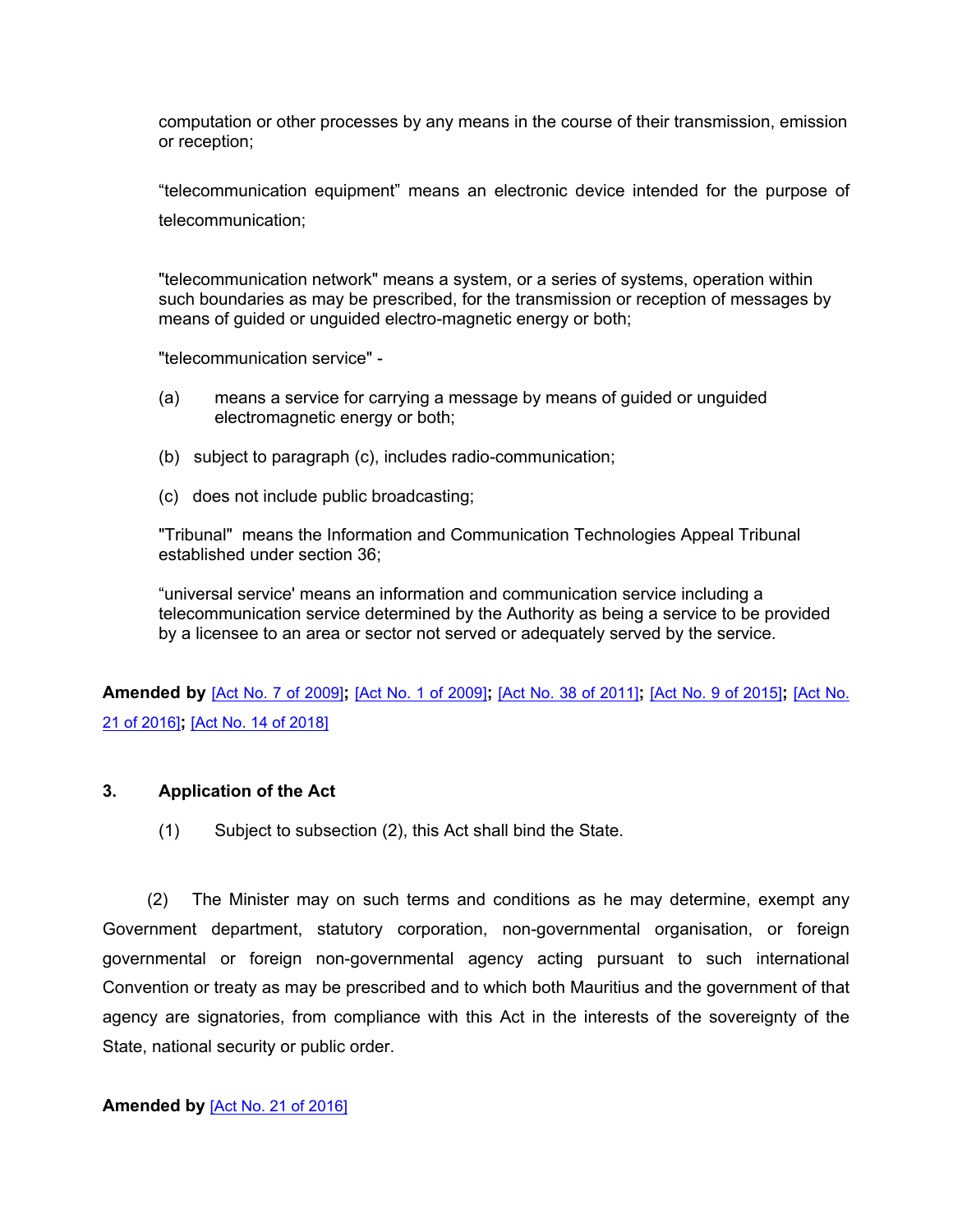# **Part II - ICT AUTHORITY**

# <span id="page-8-0"></span>**4. Establishment of the ICT Authority**

- (1) There is established for the purpose of this Act, an Information and Communication Technologies Authority known as the ICT Authority.
- (2) The Authority shall be a body corporate.

# <span id="page-8-1"></span>**5. ICT Board**

(1) There shall be an Information and Communication Technologies Board to be known as the ICT Board.

(2) The ICT Board shall be responsible for the administration and management of the Authority.

- (3) The ICT Board shall consist of
	- (a) a Chairperson. to be appointed by the Prime Minister, after consultation with the Leader of the Opposition;
	- (b) the Secretary for Home Affairs or his representative;
	- (c) a representative of the Ministry responsible for the subject of finance;
	- (d) a representative of the Ministry responsible for the subject of information technology and telecommunications;
	- (e) a representative of the Attorney-General's Office:
	- (f) 4 other members, to be appointed by the Minister.
- (4) The members referred to in subsection  $(3)(a)$  and  $(f)$  shall -
	- (a) be persons having sufficient knowledge and experience in the field of information and communication technologies, computer science. broadcasting and teIecommunication law, business and finance, internet or electronic commerce.
	- (b) hold office on such terms and conditions as the Prime Minister may determine.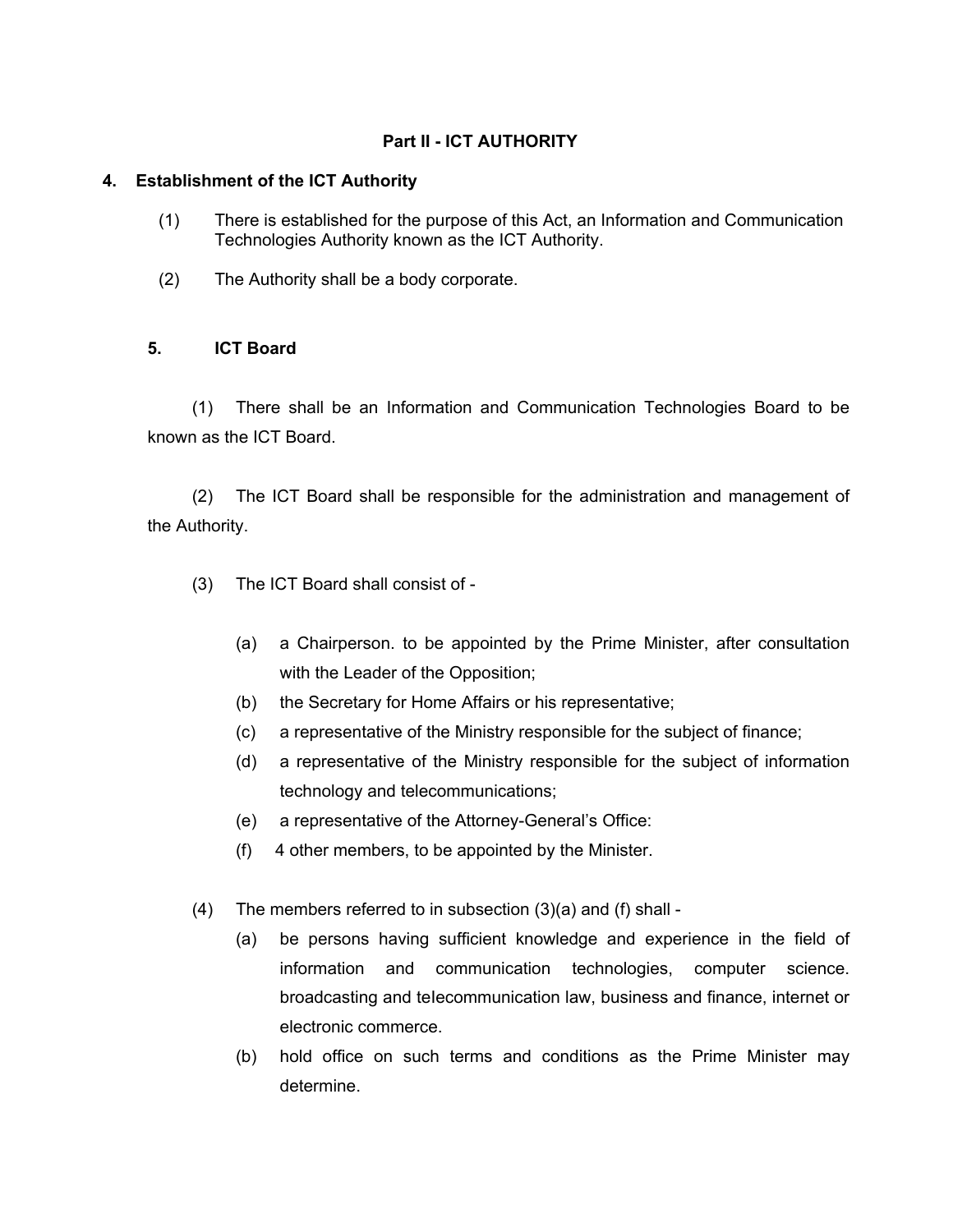(5) Any appointment made under the repealed section *5* shall, at the commencement of this section, lapse.

# **Amended by** [Act No. 21 of [2016\]](https://supremecourt.govmu.org/_layouts/CLIS.DMS/search/searchdocumentbykey.aspx?ID=%5BAct%20No.%2021%20of%202016%5D&list=Legislations)

#### **6. Meetings of the Board**

- <span id="page-9-0"></span>(1) The Board shall meet -
	- (a) at least once every month;
	- (b) whenever so decided by the Chairperson; or
	- (c) upon request of any 3 members.
- (2) Five members shall constitute a quorum.
- (3) The Board may co-opt such person as may be of assistance in relation to any matter before the Board.
- (4) In the absence of the Chairperson at a meeting of the Board, the members present shall elect a member to act as Chairperson for that meeting.
- (5) Any person co-opted under subsection (3) shall have no right to vote on any matter before the Board.
- (6) Every member shall be paid such remuneration and allowances from the General Fund as may be determined by the Minister.

**Amended by** [Act No. 21 of [2016\]](https://supremecourt.govmu.org/_layouts/CLIS.DMS/search/searchdocumentbykey.aspx?ID=%5BAct%20No.%2021%20of%202016%5D&list=Legislations)

#### **7. Disqualification from membership**

- <span id="page-9-1"></span>(1) No person shall be eligible to be appointed or to remain a member of the Authority if he -
	- (a) is a shareholder or director or employee of a public operator;
	- (b) is an undischarged bankrupt or has made any arrangement with his creditors;
	- (c) is incapacitated by physical or mental illness; or
	- (d) acts contrary to this Act.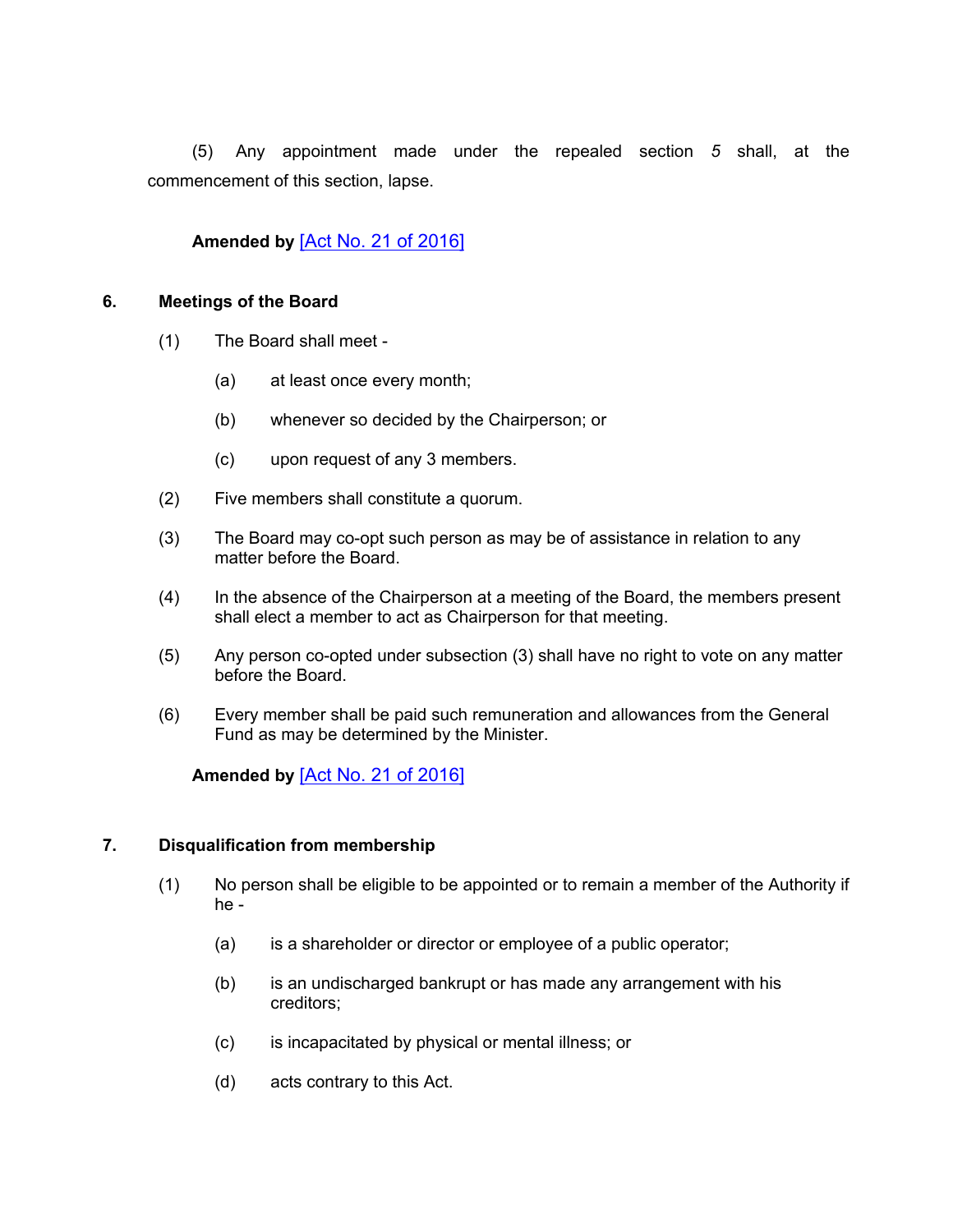(2) No member shall be removed except for a reason specified in subsection (1).

# **Amended by** [Act No. 21 of [2016\]](https://supremecourt.govmu.org/_layouts/CLIS.DMS/search/searchdocumentbykey.aspx?ID=%5BAct%20No.%2021%20of%202016%5D&list=Legislations)

#### **8. Disclosure of interest**

<span id="page-10-0"></span>A member who has a direct or indirect pecuniary or other interest in a matter being considered or about to be considered by the Board shall forthwith, or as soon as is practicable after the relevant facts have come to his knowledge, disclose on record or in writing the nature of his interests to the Board and shall not -

- (a) be present during any deliberation of the Board with respect to that matter; and
- <span id="page-10-1"></span>(b) take part in any decision of the Board with respect to that matter.

# **9. Declaration of assets**

- (1) Every member, the Executive Director, and such other employees as the Board may decide, shall not later than 30 days after their appointment or after their vacation of office deposit with the Authority a declaration of assets and liabilities in relation to himself, his spouse and children.
- (2) A declaration under this section shall be made by way of an affidavit, sworn before the Supreme Court in the form specified in the Second Schedule.

#### **10. Delegation of powers**

<span id="page-10-2"></span>Subject to such instructions and rules of a general nature as it may give or make, the Board may delegate to -

- (a) a committee comprising the Chairperson and 2 other members; or
- (b) the Executive Director,

such of its powers under this Act as may be necessary for the effective management of the Authority, other than the power to borrow money or to grant a licence.

#### **11. Appointment of committees**

<span id="page-10-3"></span>The Board may appoint such committees as it thinks fit to advise the Authority on such matters within the purview of this Act.

#### **12. Internet Management Committee**

<span id="page-10-4"></span>(1) The Minister shall, after consultation with the Board, appoint an Internet Management Committee.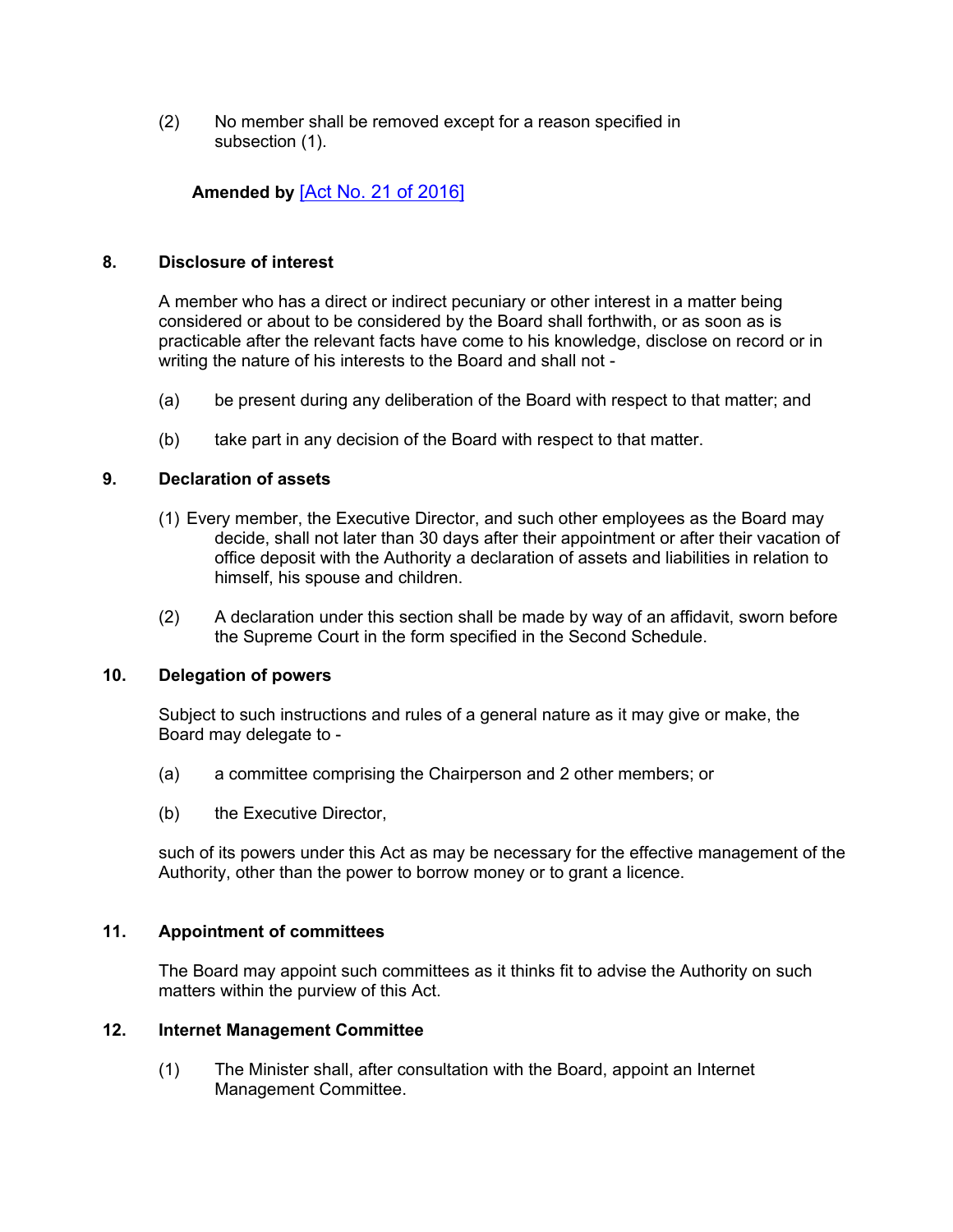- (2) The Committee under subsection (1) shall consist of a Chairperson and 10 members.
- (3) The members shall hold office for a period of 3 years and shall be eligible for reappointment.
- (4) Members under subsection (2) shall be selected from among representatives from the public sector, private sector, non- government organisation and academia, by virtue of their qualifications, expertise and experience in information and communication technologies, computer science, broadcasting and telecommunication law, business and finance, internet, electronic commerce and related educational and training services;
- <span id="page-11-0"></span>(5) Every member shall be paid such fee as may be determined by the Board.

# **13. Functions of the Internet Management Committee**

- (1) The functions of the Internet Management Committee shall be
	- (a) to advise the Authority on Internet and related policies;
	- (b) to provide a forum for stake-holders to discuss issues relating to the administration of Internet;
	- (c) to administer domain names in the context of the development of the information and communication industry; and
	- (d) to make recommendations to the Board on any matter relating to Internet including the administration and management of domain names.
- (2) The Committee may appoint such working groups as may be necessary in the discharge of its functions under the Act.
- (3) The Committee shall regulate its meeting and proceedings in such manner as it thinks fit.

# **14. The Executive Director**

- <span id="page-11-1"></span>(1) There shall be a chief executive officer of the Authority who shall-
	- (a) be known as the Executive Director; and
	- (b) be appointed by the Board with the approval of the Minister on such terms and conditions as the Board thinks fit.
- (2) The Executive Director shall be responsible for the execution of the policy and the control and management of the day-to-day business of the Authority.
- (3) The Executive Director
	- (a) shall attend every meeting of the Board;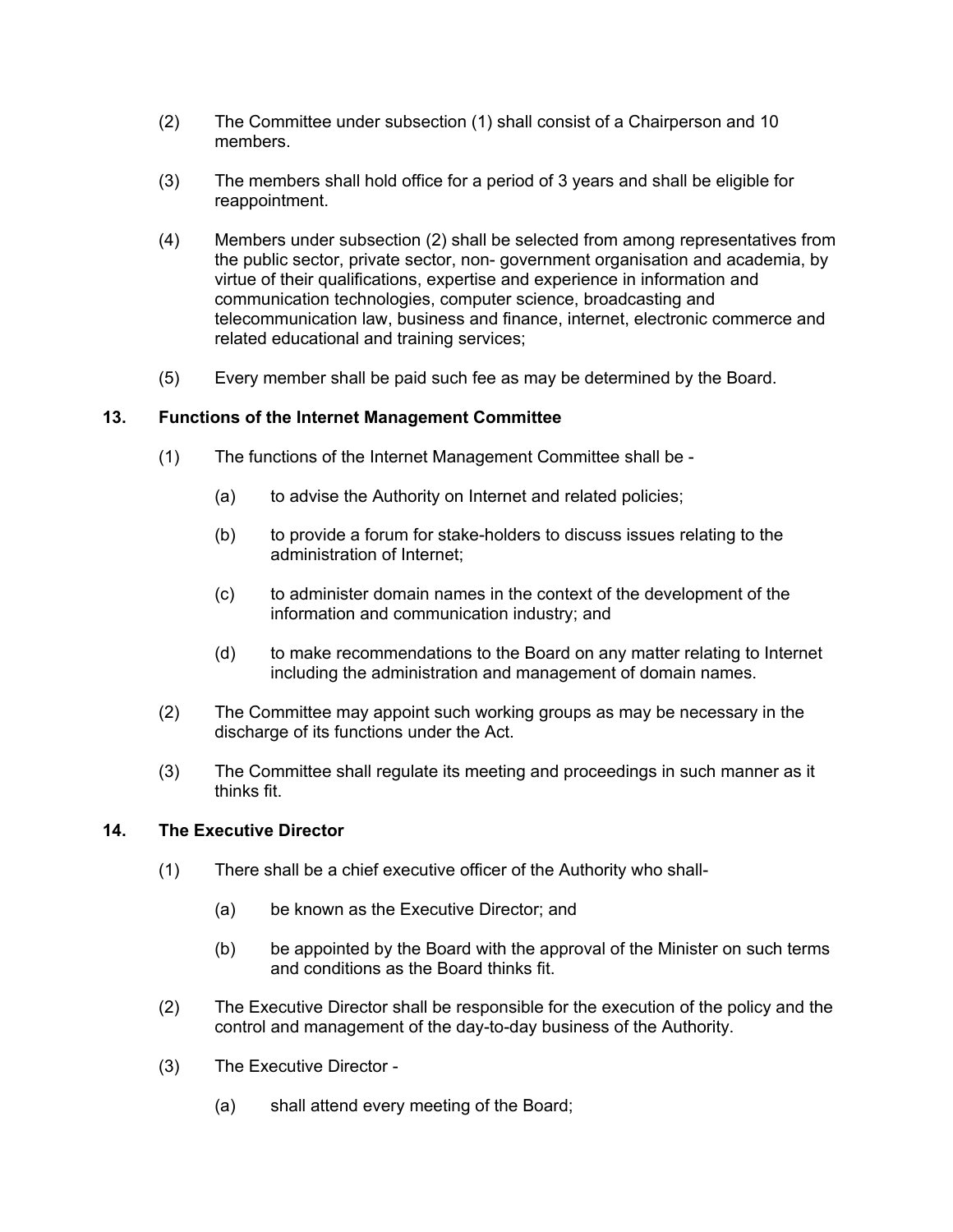- (b) may take part in the deliberations of the Board;
- (c) shall not be entitled to vote on any question before the Board.
- (4) The Executive Director may, with the approval of the Board, delegate any of the functions or powers delegated to him under section 10 to an officer.
- (5) In the exercise of his functions, the Executive Director shall act in accordance with such directions as he may receive from the Board.

# **15. Employment of staff**

- <span id="page-12-0"></span>(1) The Authority may employ, on such terms and conditions as it thinks fit, such officers and other members of staff as may be necessary for the proper discharge of the functions of the Authority.
- (2) Every employee shall be under the administrative control of the Executive Director.
- (3) Every employee who has an interest in any contract with the authority or acquires an interest of any kind from a licensee shall make a declaration on the prescribed or approved form.

# **PART III - OBJECTS, POWERS AND FUNCTIONS OF THE AUTHORITY**

# **16. Objects of the Authority**

<span id="page-12-1"></span>The objects of the Authority shall be -

- (a) to democratise access to information taking into account the quality, diversity and plurality in the choice of services available through the use of information and communication technologies
- (b) to create a level playing field for all operators in the interest of consumers in general;
- (c) to license and regulate the information and communication services;
- (d) to ensure that information and communication services including telecommunication services are reasonably accessible at affordable cost nationwide and are supplied as efficiently and economically as practicable and at performance standards that reasonably meet the social, educational, industrial, commercial and, other needs of Mauritius:
- (e) to encourage the optimum use of information and communication technologies in business, industry and the country at large, the introduction of new technology and the investment in infrastructure and services;
- (f) to promote the efficiency and international competitiveness of Mauritius in the information and communication sector;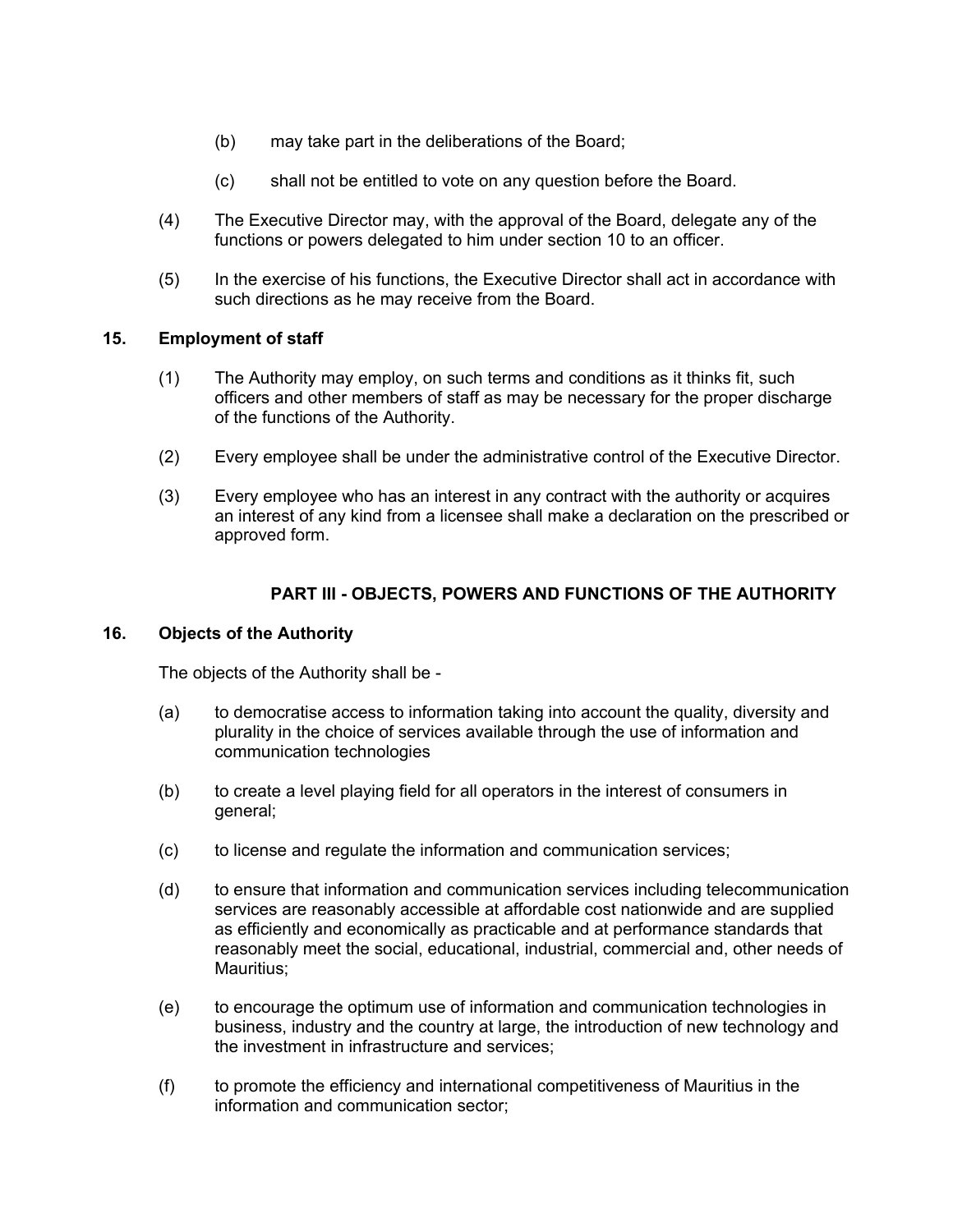- (g) to further the advancement of technology, research and development relating to information and communication technologies through modern and effective infrastructure taking into account the convergence of information technology, media, telecommunications and consumer electronics;
- (h) to advise the Minister on all matters relating to information and communication technologies and on matters relating to the Authority generally.

# **17. Powers of the Authority**

- <span id="page-13-0"></span>(1) The Authority, in addition to the powers it has under section 37 of the Interpretation and General Clauses Act, may -
	- (a) commission expert evaluations, conduct studies, collect data related to the information and communication industry;
	- (b) authorise any person to conduct such technical tests or evaluations relating to information and communication services including telecommunication as it thinks fit.
- (2) For the purposes of subsection (1), the Authority may require a public operator who holds a licence granted under this Act to provide information on the use, area of coverage and means of access to his service.
- (3) The Authority shall have the power to make such determinations, issue such directives and guidelines, and do such acts and things, as are incidental or conducive to the attainment of its objects and the discharge of its functions.

# <span id="page-13-1"></span>**Amended by** [Act No. 38 of [2011\]](https://supremecourt.govmu.org/_layouts/CLIS.DMS/search/searchdocumentbykey.aspx?ID=%5BAct%20No.%2038%20of%202011%5D&list=Legislations)

#### **18. Functions of the Authority**

- (1) The Authority shall
	- (a) implement the policy of government relating to the information and communication industry;
	- (b) provide economic and technical monitoring of the information and communication industry in accordance with recognized international standard practices, protocols and having regard to the convergence of technology;
	- (c) promote and maintain effective competition, fair and efficient market conduct between entities engaged in the information and communication industry in Mauritius and to ensure that this Act is implemented with due regard to the public interest and so as to prevent any unfair or anti-competitive practices by licensees;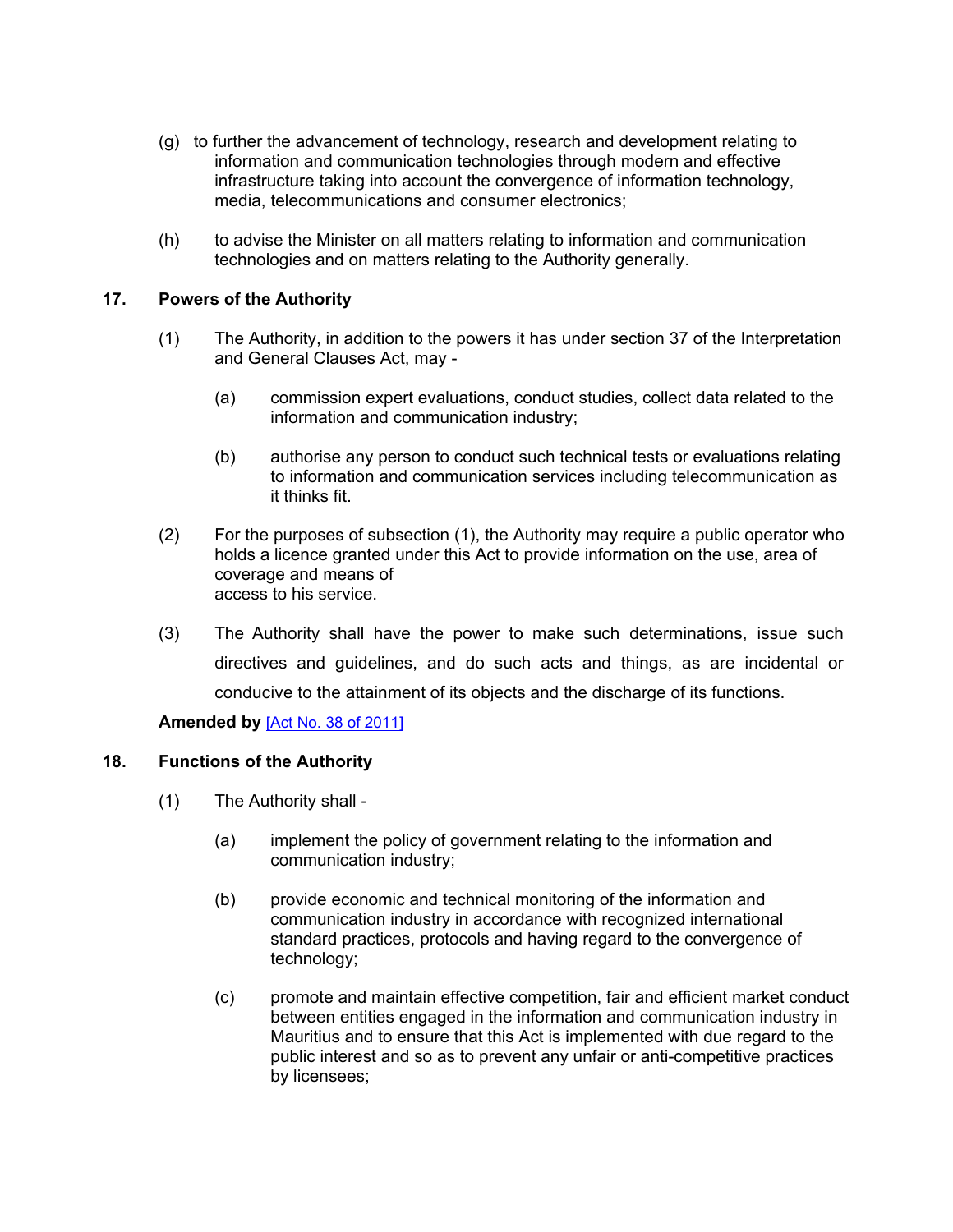- (d) advise and assist in the formulation of national policies with respect to the regulation of the information and communication industry;
- (e) act internationally as the national regulatory body of Mauritius in respect of information and communication technologies matters;
- (f) exercise licensing and regulatory functions in respect of information and communication services in Mauritius including the determination of types and classes of licensees and the approval of prices, tariffs and alterations thereto;
- (g) establish, for public operators, performance standards and linkage standards in relation to the provision of international and local telephone services, and monitor compliance with both of those standards;
- (h) report, in such manner as may be required, to the Minister or to any other person on any matter that lies within its purview, such as the performance of public operators, the quality of consumer service and consumer satisfaction, measured against the best available international standards of practice;
- (i) ensure the fulfilment by public operators of their obligations under any enactment;
- (j) **Repealed by** [Act No. 1 of [2009\]](https://supremecourt.govmu.org/_layouts/CLIS.DMS/search/searchdocumentbykey.aspx?ID=%5BAct%20No.%201%20of%202009%5D&list=Legislations)
- (k) develop and, where appropriate, revise, accounting requirements and draw up a cost allocation manual for use by public operators;
- (l) regulate the security of data;

#### **Amended by** [Act No. 1 of [2009\]](https://supremecourt.govmu.org/_layouts/CLIS.DMS/search/searchdocumentbykey.aspx?ID=%5BAct%20No.%201%20of%202009%5D&list=Legislations)

- (m) take steps to regulate or curtail the harmful and illegal content on the Internet and other information and communication services;
- (n) ensure the safety and quality of every information and communication services including telecommunication service and, for that purpose, determine technical standards for telecommunication network, the connection of customer equipment to telecommunication networks;
- (o) entertain complaints from consumers in relation to any information and communication service in Mauritius and, where necessary, refer them to the appropriate authorities;
- (p) allocate frequencies and manage, review, and, where appropriate, reorganise the frequency spectrum;
- (q) determine the numbering system to be used for every information and communication services including telecommunication service, and manage, review, and, where appropriate, reorganise the numbering system;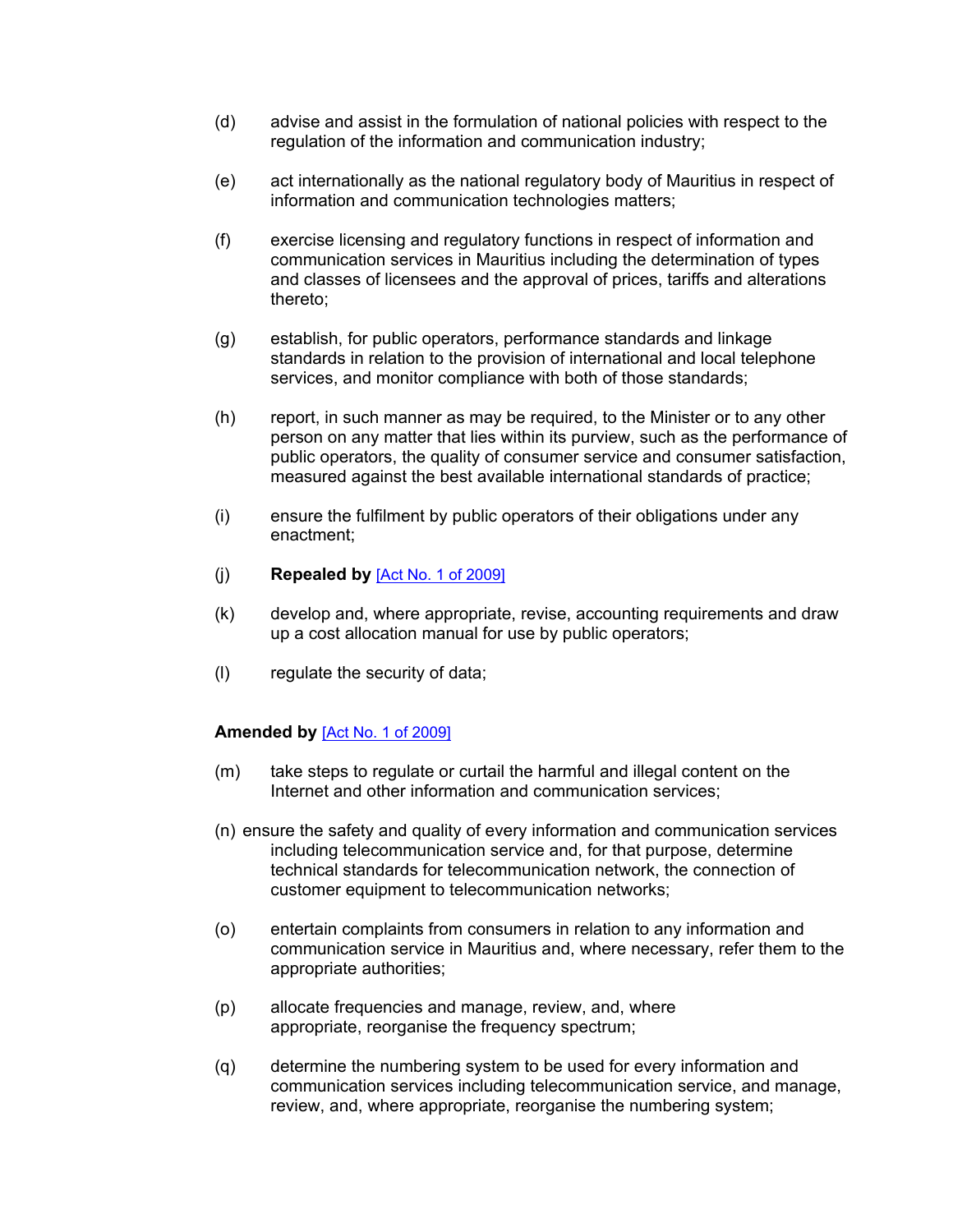- (r) set up a radio frequency management unit for the allocation, monitoring, control and regulation of radio frequencies and, with the approval of the Minister, participate in any regional monitoring system;
- (s) monitor every access or interconnection agreement and assist in the resolution of any dispute relating thereto;
- (t) monitor the use of information and communication services on any ship or aircraft;
- (u) control the importation of any equipment capable of being used to intercept a message;
- (v) regulate the conduct of examinations for, and the issue of, certificates of competency to persons wishing to operate any apparatus used for purposes of information and communication services including telecommunication;
- (w) manage the Universal Service Fund set up under section 21;
- (x) determine, whether as conditions of licences or otherwise, the universal service obligations and requirements;
- (y) authorise or regulate the registration, administration and management of domain names for Mauritius; and
- (z) be the Controller of Certification Authorities.

# **Amended by** [Act No. 7 of [2009\]](https://supremecourt.govmu.org/_layouts/CLIS.DMS/search/searchdocumentbykey.aspx?ID=%5BAct%20No.%207%20of%202009%5D&list=Legislations)

(2) (a) Notwithstanding subsection (1), the Authority shall allocate and regulate the use of any frequency to any licensed broadcaster in the case of analogue broadcasting and to the Multiplex Operator in the case of digital broadcasting.

(b) Subject to paragraph (c), the broadcaster or the Multiplex Operator shall pay to the Authority such fee as may be prescribed.

(c) The Multiplex Operator shall be exempt from payment of any fee referred to in paragraph (b) for the broadcast, through transmission stations operated by it, of the proceedings of the National Assembly under any access agreement between the Multiplex Operator and the National Assembly.

- (3) The Authority shall furnish to the Minister
	- (a) an annual report of its activities; and
	- (b) an annual report on the development of the information and communication industry in the country, as may be prescribed;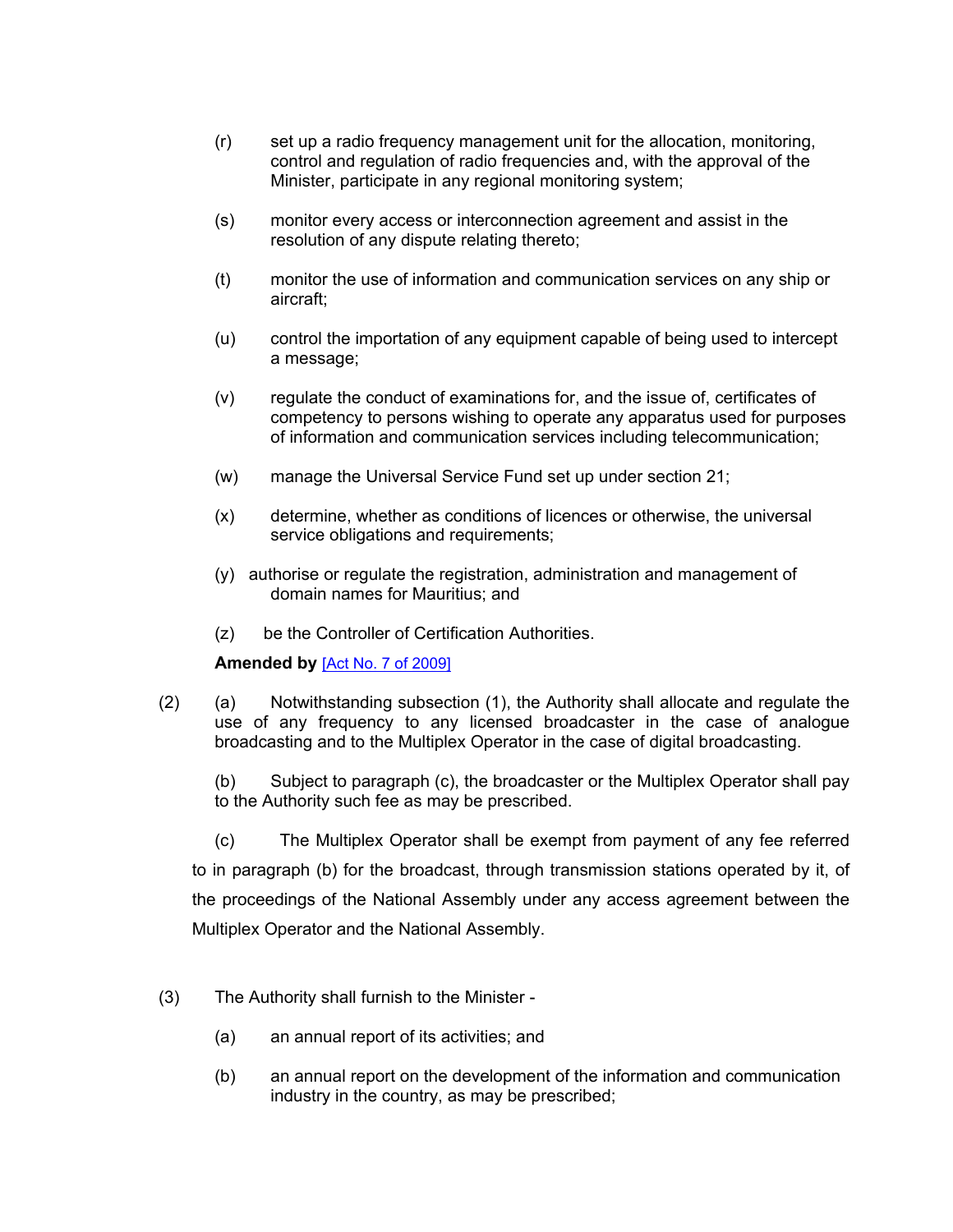- (c) such reports and other information as may be required.
- (4) The Minister shall at the earliest opportunity lay a copy of a report submitted under subsection 3(a) before the National Assembly.

**Amended by** [Act No. 7 of [2009\]](https://supremecourt.govmu.org/_layouts/CLIS.DMS/search/searchdocumentbykey.aspx?ID=%5BAct%20No.%207%20of%202009%5D&list=Legislations)**;** [Act No. 1 of [2009\]](https://supremecourt.govmu.org/_layouts/CLIS.DMS/search/searchdocumentbykey.aspx?ID=%5BAct%20No.%201%20of%202009%5D&list=Legislations)**;** [Act No. 9 of [2015\]](https://supremecourt.govmu.org/_layouts/CLIS.DMS/search/searchdocumentbykey.aspx?ID=%5BAct%20No.%209%20of%202015%5D&list=Legislations)**;** [Act No. 21 of [2016\]](https://supremecourt.govmu.org/_layouts/CLIS.DMS/search/searchdocumentbykey.aspx?ID=%5BAct%20No.%2021%20of%202016%5D&list=Legislations)

#### **19. Powers of the Minister**

<span id="page-16-0"></span>The Minister may give such directions of a general character to the Board, not inconsistent with the objects of the Authority, which fie considers to be necessary in the public interest, and the Board shall comply with those directives.

#### **PART IV - FINANCIAL PROVISIONS**

#### **20. Establishment of the General Fund**

- <span id="page-16-1"></span>(1) The Authority shall establish a General Fund -
	- (a) into which all money, dues, fees and charges received by the Authority shall be paid; and
	- (b) out of which  $-$ 
		- (i) all payments required to be made by the Authority shall be effected;
		- (ii) shall be transferred, not later than 31 October after the end of every financial year, to the Consolidated Fund –
			- (A) 85 per cent of the surplus money not required for the purpose of subparagraph (i); and
			- (B) any balance in excess of 50 million rupees, if any, after the transfer made under sub subparagraph (A).
- (1A) There shall be transferred from the General Fund, not later than 31 October 2017, to the Consolidated Fund, 50 per cent of any balance in respect of the financial year 2016-2017.
- (2) The Authority may, in furtherance of its objects and in accordance with the terms and conditions upon which its funds may have been obtained or derived, charge to the General Fund all remuneration, allowances, salaries, grants, fees, pensions and superannuation fund contributions, gratuities, working expenses and all other charges properly arising, including any necessary capital expenditure.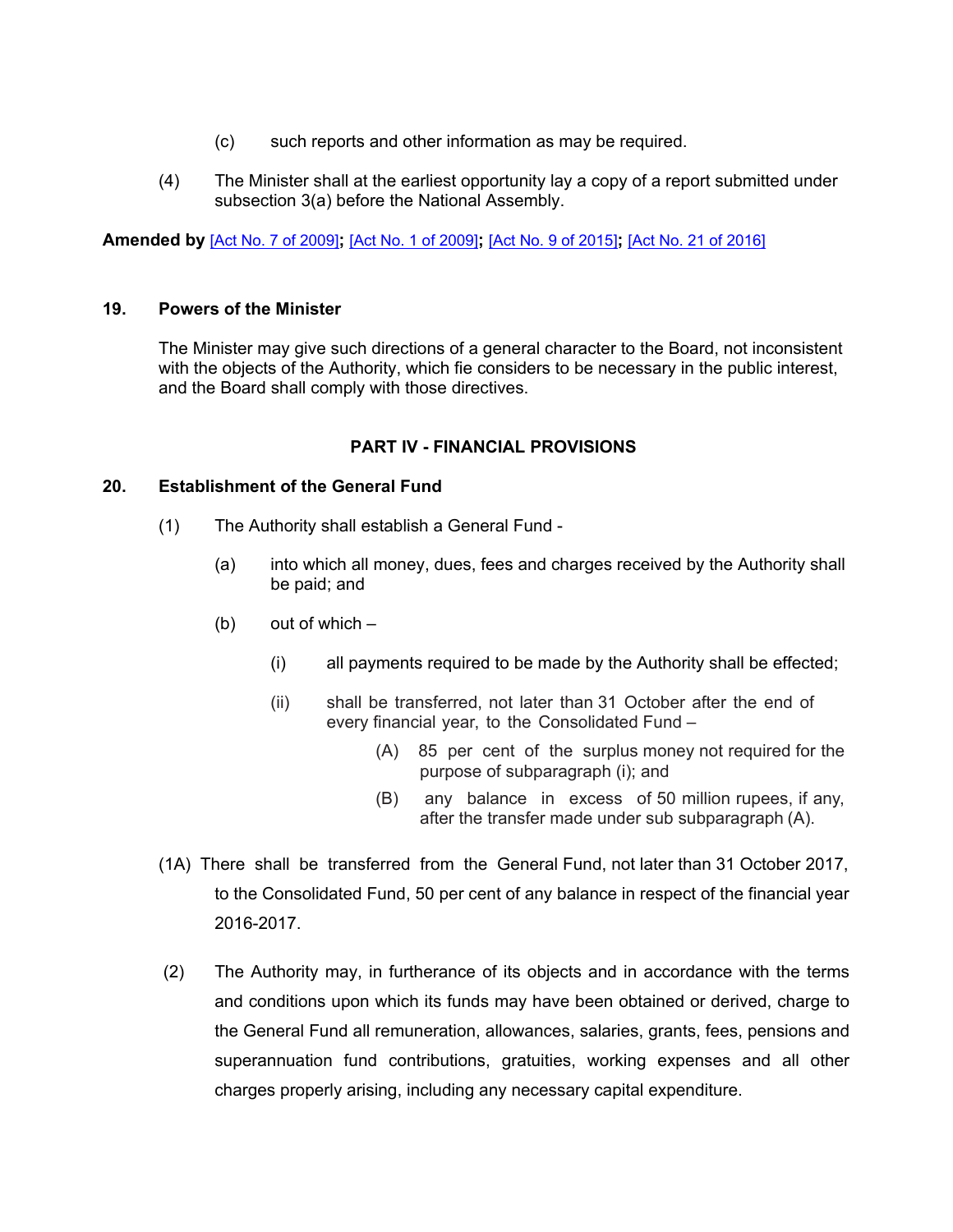- (3) The Authority shall derive its income from
	- (a) any charge or fee that may be prescribed;
	- (b) any sum appropriated from the Consolidated Fund; and
	- (c) such other source as may be approved by the Minister.
- (4) The Authority shall, not later than 3 months before the commencement of every financial year, submit to the Minister for his approval a detailed estimate of its income and expenditure for that year.
- (5) In signifying his approval, the Minister may make comments of a general policy nature regarding the estimate.

#### **Amended by** [Act No. 10 of [2017\]](https://supremecourt.govmu.org/_layouts/CLIS.DMS/search/searchdocumentbykey.aspx?ID=%5BAct%20No.%2010%20of%202017%5D&list=Legislations)

# **21. Establishment of a Universal Service Fund**

- <span id="page-17-0"></span>(1) The Authority shall establish a Universal Service Fund -
	- (a) into which shall be paid any contribution received from licensees in pursuance of subsection (2);
	- (b) out of which payments may be made to any licensee required by the terms of his licence, or otherwise directed by the Authority, to provide a universal service.
- (2) Every public operator shall, in addition to the licence fee payable, pay into the Universal Service Fund, such annual contributions is may be prescribed.
- (3) The Minister may, on the recommendation of the Board, prescribe
	- (a) the basis and manner of determination of such contributions;
	- (b) the dates when such contributions shall become payable and the manner and, if he deems it appropriate, the period over which the contributions shall be paid.

#### **22. Donations and exemptions**

- <span id="page-17-1"></span>(1) Article 910 of the Code Napoleon shall not apply to the Authority.
- (2) Notwithstanding any other enactment, the Authority shall be exempt from payment of all charges, duties, fees, rates or taxes.

# **PART V – Repealed by** [Act No. 21 of [2016\]](https://supremecourt.govmu.org/_layouts/CLIS.DMS/search/searchdocumentbykey.aspx?ID=%5BAct%20No.%2021%20of%202016%5D&list=Legislations)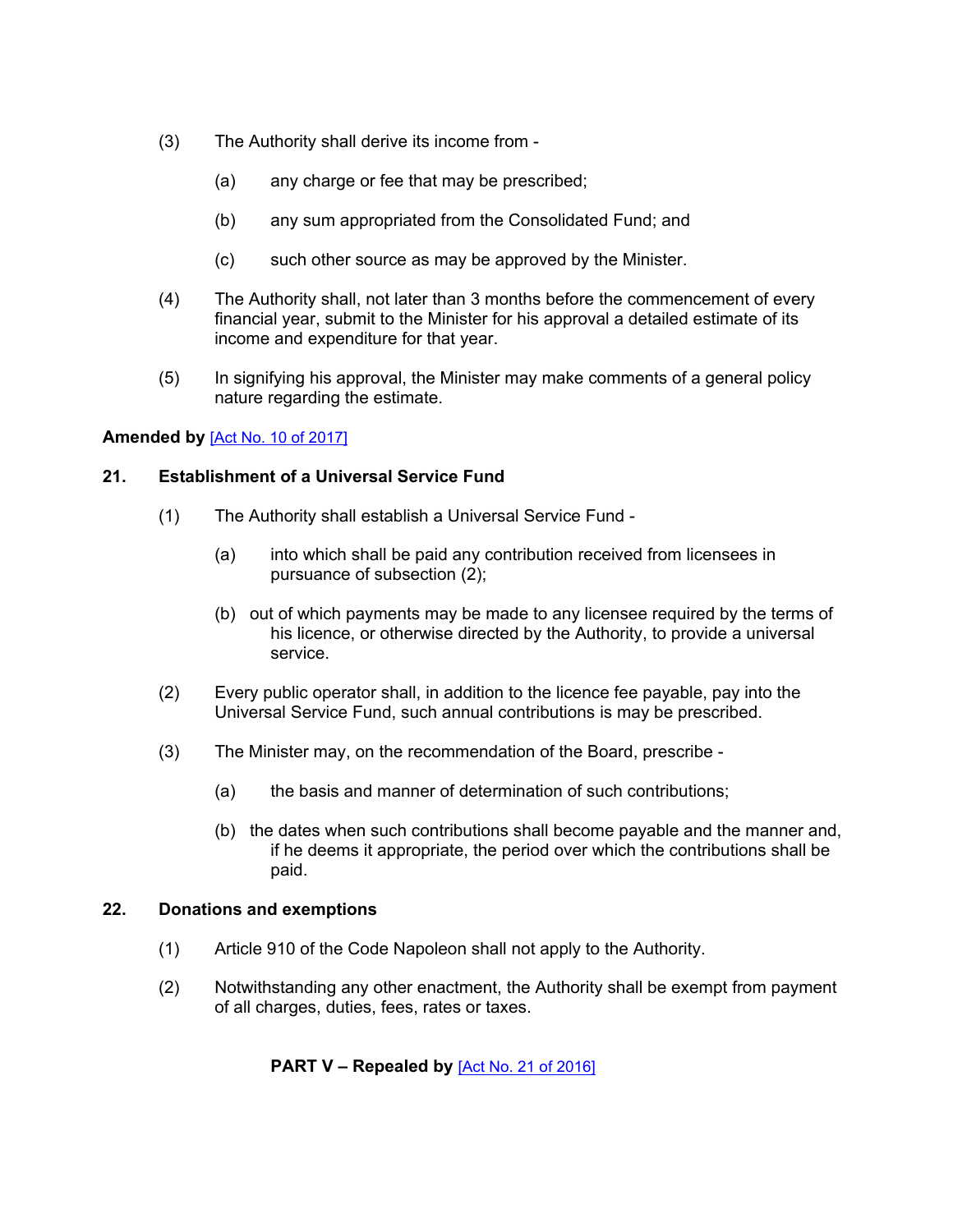# **PART VI - LICENSING AND OTHER PROVISIONS**

#### **24. Licensing**

- <span id="page-18-0"></span>(1) No person shall operate an information and communication network or service including telecommunication network or service unless he holds a licence from the Authority.
- (2) Any person who wishes to obtain, transfer, renew, or vary the terms of, a licence for the operation of an information and communication network or service including a telecommunication network or service specified in the First Schedule shall make a written application to the Authority in the prescribed form.
- (3) Upon receipt of an application referred to in subsection (2), the Authority
	- (a) shall, in the case of such licences as may be prescribed, forthwith give public notice of the application in 2 daily newspapers and invite any interested person who wishes to object to the application to do so in writing within 14 days;
	- (b) may
		- (i) require the applicant to furnish any additional information that it considers relevant;
		- (ii) inspect any installation, apparatus or premises relating to the application.
- (4) The Authority shall, after hearing any objection that may be made pursuant to subsection (3) (a), determine whether to issue, transfer, renew, or vary the terms of, a licence.
- (5) The Authority shall, in the exercise of its powers under subsection (4), have regard in particular to -
	- (a) the public interest and any likelihood of unfair practice;
	- (b) any element of national security;
	- (c) the technical and electromagnetic compatibility of the application with any other licensed service;
	- (d) any agreement between Mauritius or the Authority with any other State, or any national or international organization relating to information and communication technologies including telecommunication.
- (6) Subject to subsection (5)(d), the Authority shall, within a period of 30 days from the date of receipt of the application, convey its decision to the applicant.
- (7) Where the Authority agrees to issue, transfer, renew, or vary the terms of a licence -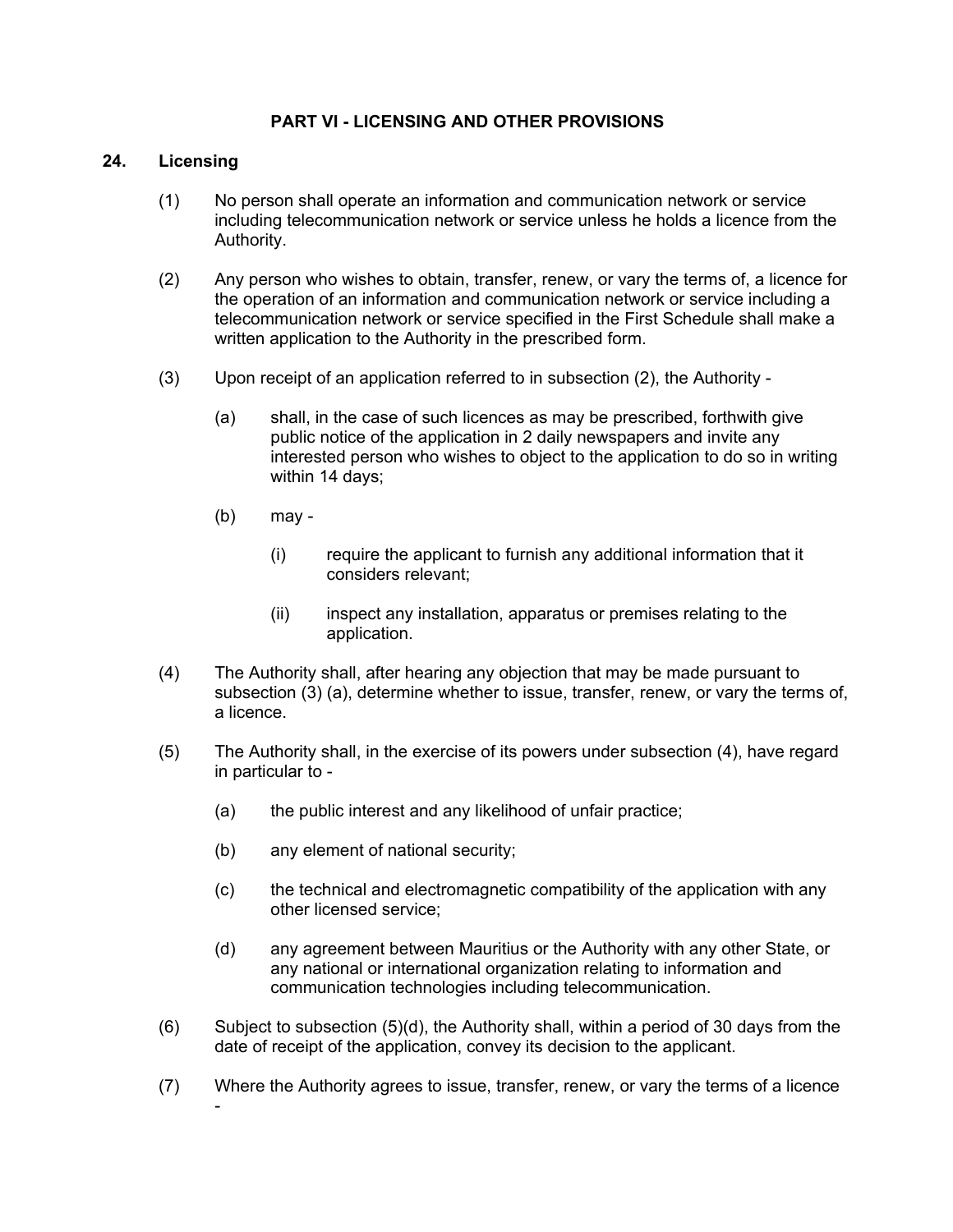- (a) it may do so by imposing any term or condition that it thinks fit;
- (b) it shall give written notice of its decision, and the reasons therefor, to any person objections who has raised an objection pursuant to subsection (3)(a).
- (8) Where the Authority refuses to issue, transfer, renew or vary the terms of a licence, it shall gives written notice of its decision, and the reasons therefore, to the applicant and to any person who has raised an objection pursuant to subsection  $(3)(a)$ .
- (9) No licence shall be issued or renewed under this section unless the prospective licensee pays such fee as may be prescribed.
- (10) Every licence shall specify-
	- (a) the name and business address of the licensee;
	- (b) the installation, apparatus and premises to which it relates;
	- (c the network or service to be provided by the licensee; and
	- (d) any term or condition imposed pursuant to subsection (7)(a).
- (11) Subject to subsection (12), the authority may, of its own motion, vary the terms of, or revoke, a licence on the ground that the licensee has -
	- (a) contravened this Act; or
	- (b) acted in breach of any term or condition imposed pursuant to subsection (7)(a).
- (12) Where the Authority proposes to vary the terms of, or revoke, a licence pursuant to subsection (11), it shall have written notice of its intention to the licensee, stating -
	- (a) the reasons for which it proposes to do so; and
	- (b) the time, being not less than 14 days, within which the licensee may make written representation to object to the proposal.
- (13) The Authority shall, after considering any representations made pursuant to subsection (12), communicate its decision in writing, and the reasons therefore to the licensee.
- (14) Where the urgency of the matter so requires, the Authority may forthwith suspend a licence on any ground specified in subsection (11).
- (15) A suspension effected pursuant to subsection (14) shall, unless sooner revoked, lapse after 30 days.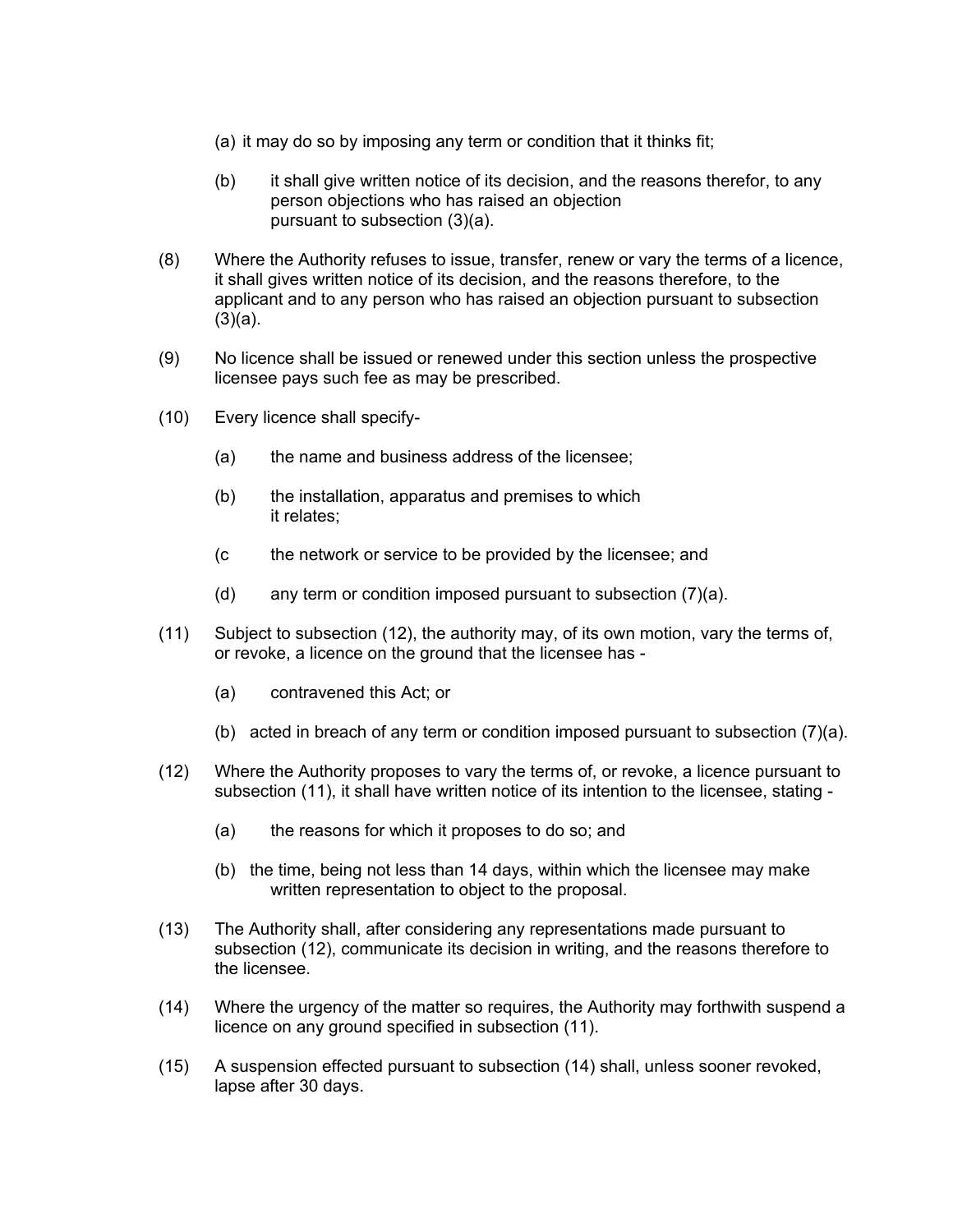# **Amended by** [Act No. 27 of [2013\]](https://supremecourt.govmu.org/_layouts/CLIS.DMS/search/searchdocumentbykey.aspx?ID=%5BAct%20No.%2027%20of%202013%5D&list=Legislations)

#### **25. Special powers**

- <span id="page-20-0"></span>(1) The Board may designate in writing any officer to act as an authorised officer who shall perform (lie duties specified in this section.
- (2) An authorised officer may
	- (a) require a licensee to produce his licence;
	- (b) at all reasonable times inspect any installation, apparatus or premises relating to a licence.
- (3) Where a Magistrate is satisfied, by information upon oath, that there is reasonable ground to suspect that a person is contravening this Act or any regulations made there under, he may grant a warrant to an authorised officer enabling him to-
	- (a) enter any premises named in the warrant and search those premises or any person found therein;
	- (b) inspect, remove and take copies of any document found which he considers relevant;
	- (c) inspect and remove any installation or apparatus found therein which he has reason to suspect is operating in contravention of this Act.
- (4) When a public operator contravenes this Act, the Authority may require the operator to remedy the default within a delay specified by it.
- (5) Where a public operator fails to comply with a decision taken by the Authority under subsection (4), the Authority may -
	- (a) revoke or vary the terms of the licence;
	- (b) suspend the licence for a period not exceeding 30 days; or
	- (c) reduce the period, not exceeding one year, for which the licence was originally granted.
- (6) Where it has come to the knowledge of the Authority that there has occurred a substantial change in the composition of the share capital of the public operator, the Authority may cancel the licence forthwith subject to the public operator being afforded all opportunity to be heard on why the licence should not be cancelled.
- (7) Any matter dating back to more than 3 years shall not be the subject matter of consideration by the Authority unless an inquiry, verification or action has been initiated within that period.
- (8) The Authority shall give reasons for its decision under this section and notify the interested party.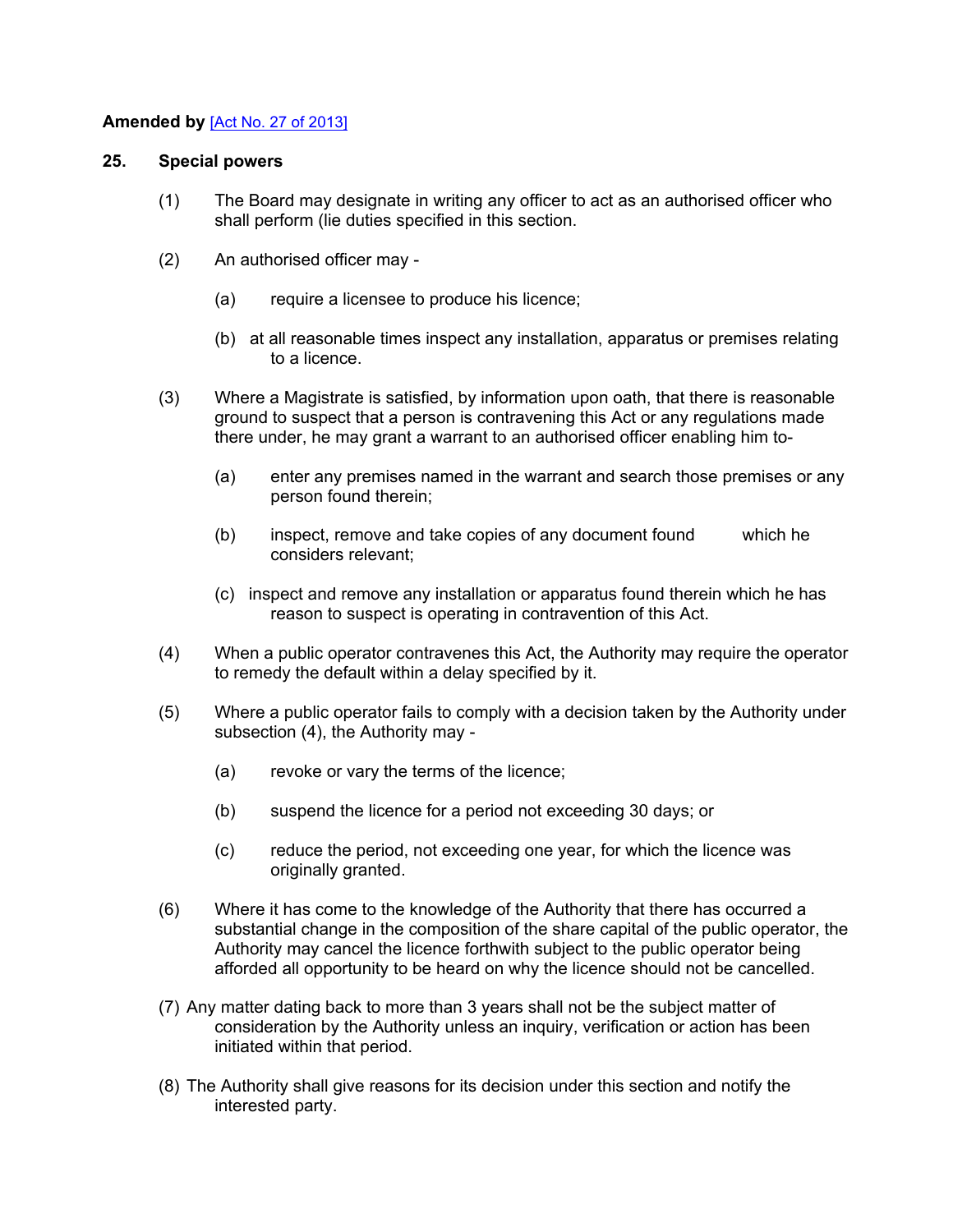(9) Notwithstanding subsection (5), where a public operator fails to comply with a decision of the Authority under subsection (4), he commits an offence and shall be liable, on conviction, to a fine, the maximum of which shall be 3% of the net turnover of his preceding financial year or 5,000,000 rupees, whichever is the lesser.

#### **26. Obligations of licensees**

<span id="page-21-0"></span>Every licensee shall -

- (a) comply with every term and condition attached to his licence;
- (b) maintain an installation, apparatus or premises relating to his licence in such condition as to enable him to provide a safe, adequate and efficient service;
- (c) provide access thereto to an authorised officer;
- (d) furnish to the Authority such reports, accounts and other information relating to his operations as the Authority relay require;
- (e) comply with any written direction given to him by the Authority in relation to the exercise of his rights and obligations under a licence.

#### **27. Public operators entering premises**

- <span id="page-21-1"></span>(1) A public operator shall, subject to subsection (2), have authority to -
	- (a) enter any property for the purpose of exercising any of his powers under his licence;
	- (b) establish any installation or apparatus on, over, under or across any land or road.
- (2) (a) Before entering on any private property pursuant to subsection (1), a public operator shall give not less than 4 days written notice of his intention to the owner or occupier, stating the reasons for which lie proposes to do so.
	- (b) Any person who receives a notice issued pursuant to paragraph (a) may apply to the Authority forthwith for a review of the decision specifying the grounds of his objection.
	- (c) The Authority shall, after hearing the parties, determine every application under paragraph (b) within a reasonable delay.
- (3) Where any person suffers any prejudice caused to his property or interest in the property through the acts or omissions of a public operator, he may apply for compensation to the Authority.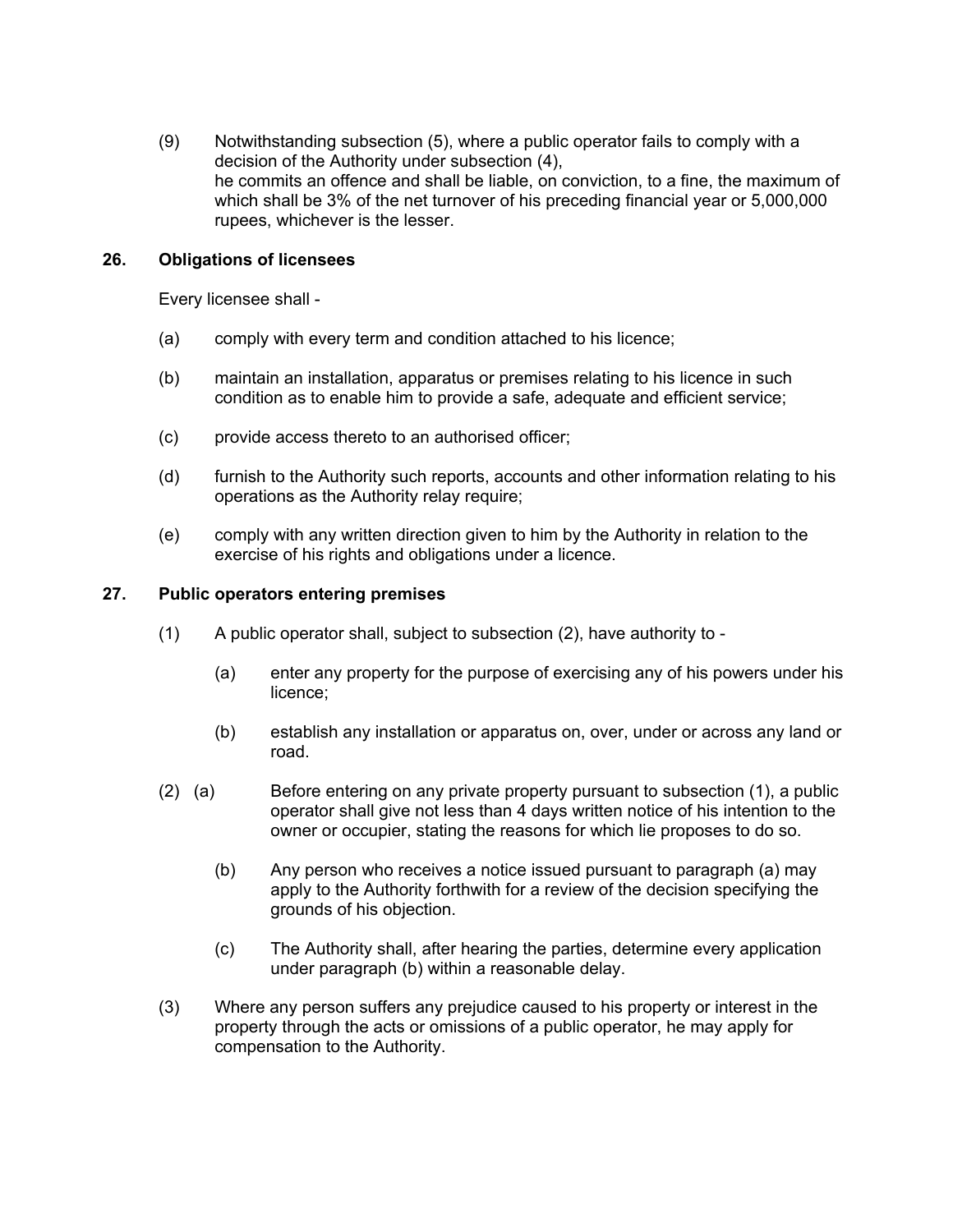- (4) The Authority shall, within 30 days, make an award on the claim for compensation and shall, within 7 days of the date of the award, communicate a copy to each of the parties.
- (5) Nothing in this section shall prevent a public operator from entering on any property to do whatever may be required to remove any tree, branch, hedge or any other object that is likely to cause danger to any installation or apparatus relating to services provided by him.
- (6) For the purpose of this section, establishing an information and communication installation or apparatus including telecommunication installation or apparatus shall include the setting up of poles, wires, stays or struts or other similar structure or any work performed either above or under the ground, in connection with the establishment, alteration, disconnection, modification or repair of the installation or apparatus.
- (7) The Authority may, at the request of the owner or occupier of a property over which a public operator has established an information and communication installation including telecommunication installation, require the public operator to alter, modify or divert the installation and the expenses thereby incurred shall be borne by the person making the request.

# **28. Interconnection agreements**

- <span id="page-22-0"></span>(1) Every network licensee or public operator shall grant access to his network in accordance with this section.
- (2) A licensee may make a written application to a network licensee for access to its network with a copy of the application to the Authority.
- (3) (a) Where a network licensee receives an application he shall, unless the Authority otherwise determines, negotiate the terms of an interconnection agreement with the applicant in good faith.
	- (b) Either party to the proposed agreement may request the Authority to depute a representative to attend, and assist in the negotiations.
- (4) (a) Subject to paragraph (b), the rates for interconnection shall be determined in accordance with any charging principles in force.
	- (b) Where an interconnection agreement is negotiated before any charging principles have been prescribed, the agreement shall, where appropriate, be amended by the parties to comply with any charging principles that may subsequently be prescribed.
- (5) Where the parties to a proposed interconnection agreement are unable to agree on the terms thereof within 60 clays front the date of an application under subsection (2), either party may request the Authority to act as an arbitrator in the matter.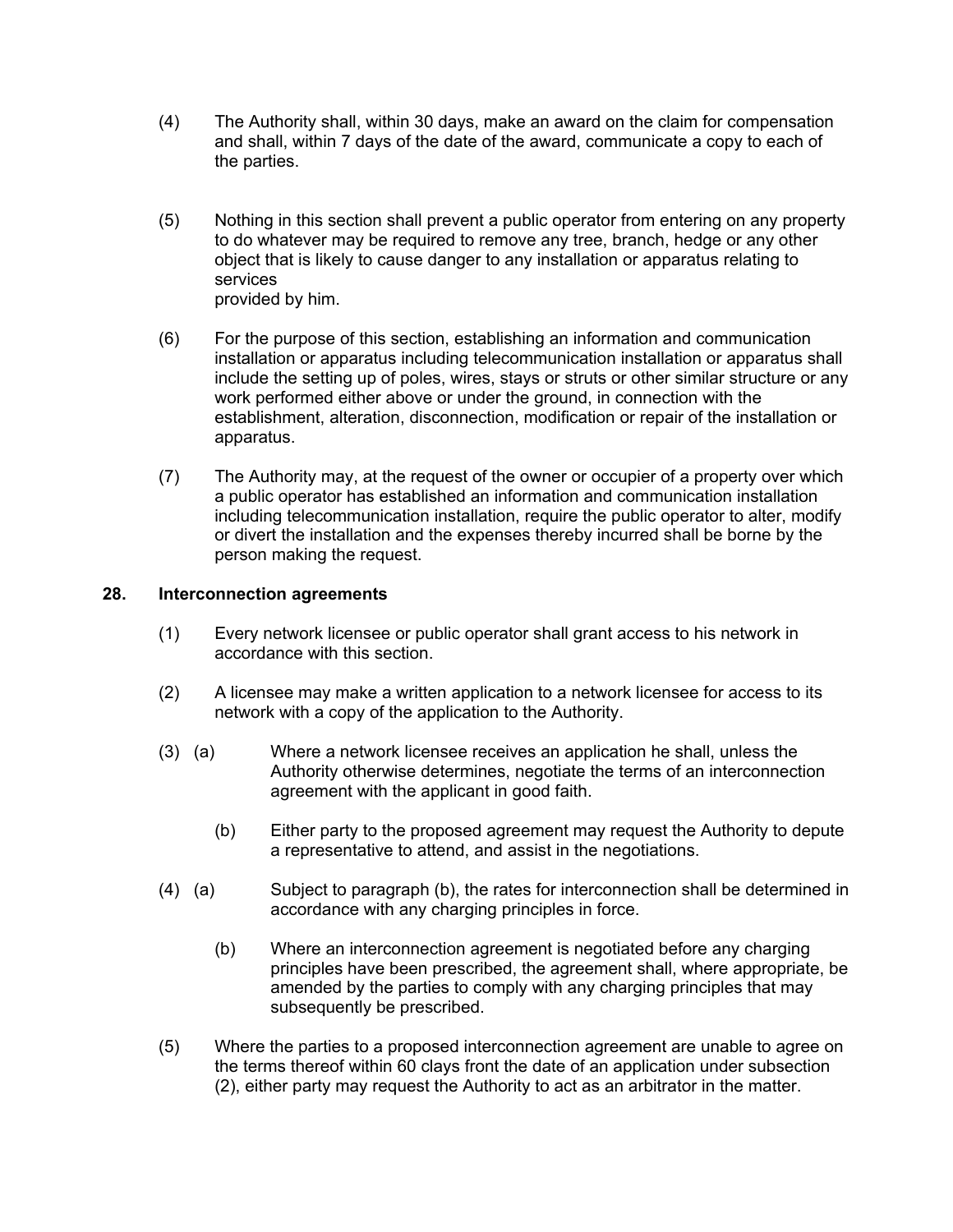- (6) An arbitration made by the Authority pursuant to subsection (5) shall be deemed to be made under, and be regulated by the Code de Procedure Civile wherever applicable, subject to this Act.
- (7) The award by the Authority on the dispute shall
	- (a) be made within 60 days from the date of a request under subsection (5); and
	- (b) specify
		- (i) the facilities and the network covered by the award;
		- (ii) the extent of any network over which one party is required to carry information and communication messages including telecommunications messages to enable another party to supply services;
		- (iii) the points of, and the technical standards for, interconnection
		- (iv) the rates of interconnection
		- (v) the effective date of the award.
- (8) Each party to an interconnection agreement shall supply to the Authority
	- (a) a copy of the agreement, and of any amendment to it, within 14 days of the execution of the agreement, or amendment, as the case may be;
	- (b) such information relating to the interconnection agreement as the Authority may require.

#### **29. Access Agreement**

- <span id="page-23-0"></span>(1) Any person may make an application to a public operator or network licensee for access to its facilities or services other than its network.
- (2) Where the public operator or network licensee receives an application, he may, after consideration, grant the application, and negotiate the terms and conditions of the access with the applicant in good faith, or refuse the application.
- (3) Where the application is not granted and the applicant has reasonable around to believe that the operator or network licensee has not acted in good faith, he may refer the matter to the Authority for its decision.
- (4) Where the parties to a proposed access agreement are unable to agree on the terms thereof within 60 days front the date of the application under subsection (2) either party relay request the Authority to act as an Arbitrator in the matter.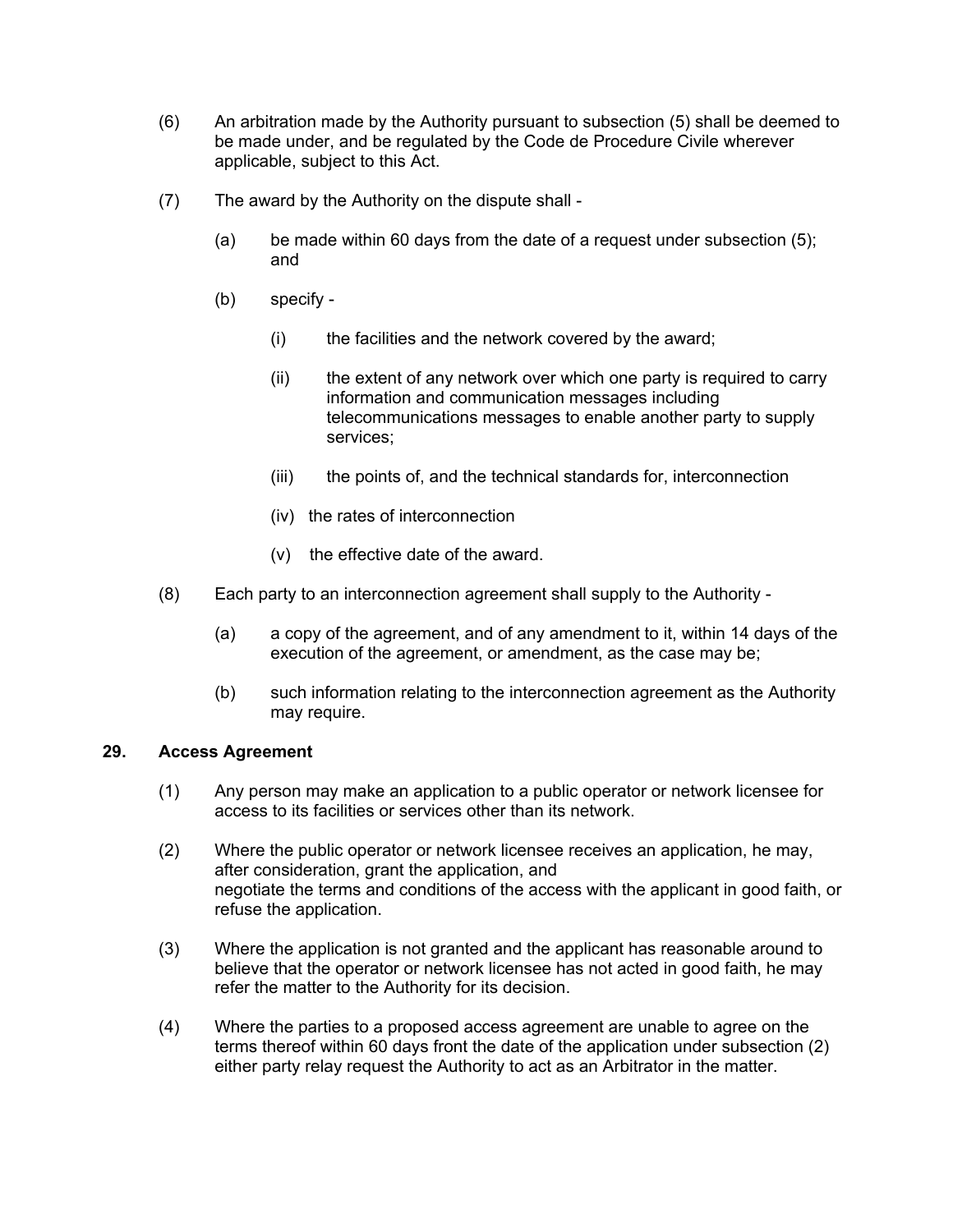- (5) An arbitration made by the Authority pursuant to subsection (4) shall be deemed to be made under, and be regulated by the Code de Procedure Civile wherever applicable, subject to this Act.
- (6) The award of the Authority on the dispute shall be made within 60 days from the date of the application.

# **30. Market definition and determination of significant market power**

- (1) The Authority shall, at such times as it may determine, hold a public consultation and carry out a market analysis, to enable it to –
	- (a) identify information and communication service markets or market segments;
	- (b) designate every information and communication service market and market segment for which tariffs must be approved by the Authority before the service is offered to the public;
	- (c) determine whether any public operator has significant market power in those information and communication service markets or market segments.
- (2) The Authority shall, following the public consultation referred to in subsection (1), designate and give public notification of –
	- (a) every information and communication service market and market segment; and
	- (b) every public operator which has a significant market power in an information and communication service market or market segment.
- (3) Following the grant of the appropriate licences, every public operator shall, before the commercial launch of the relevant information and communication service, disclose to the Authority the relevant market or market segment in which it intends to operate.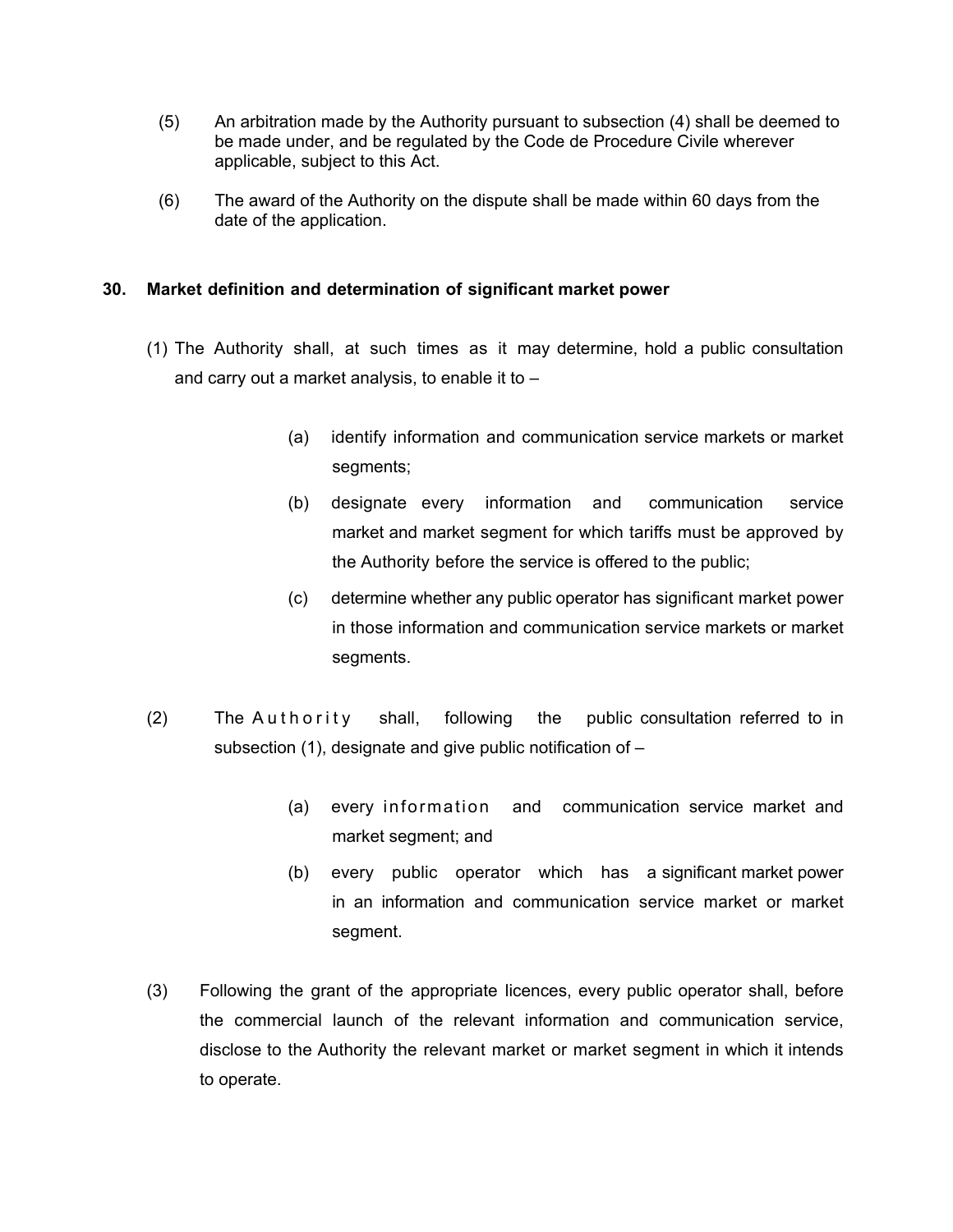- (4) The Authority may, after consultation with the Competition Commission, issue such guidelines as are necessary for the purposes of determining which public operator has significant market power in an information and communication service market or market segment.
- (5) Where a public operator has significant market power in a market or market segment, it may also be considered to have a significant market power in a closely related market or market segment, where the links between the two markets or market segments are such as to allow the market power held in one market or market segment to be leveraged into the other market or market segment, thereby strengthening the market power of the public operator.
- (6) Where a public operator has significant market power in a market or market segment, and wishes to supply promotional offers, including discount practices, he shall submit the relevant cost breakdown for the said service and offers for determination by the Authority.
- (7) Every public operator shall
	- (a) before entering into a new market or market segment, notify the Authority of its intention to do so; and
	- (b) furnish to the Authority such information relating to its operations as the Authority may require under this section.

# **Amended by** [Act No. 38 of [2011\]](https://supremecourt.govmu.org/_layouts/CLIS.DMS/search/searchdocumentbykey.aspx?ID=%5BAct%20No.%2038%20of%202011%5D&list=Legislations)

# **30A. Significant market power conditions**

- (1) Where the Authority determines that a public operator has significant market power in a relevant market or market segment, it may impose such conditions as it considers appropriate on the public operator.
- (2) Every public operator with significant market power shall comply with every condition imposed by the Authority under subsection (1).

**Added by** [Act No. 38 of [2011\]](https://supremecourt.govmu.org/_layouts/CLIS.DMS/search/searchdocumentbykey.aspx?ID=%5BAct%20No.%2038%20of%202011%5D&list=Legislations)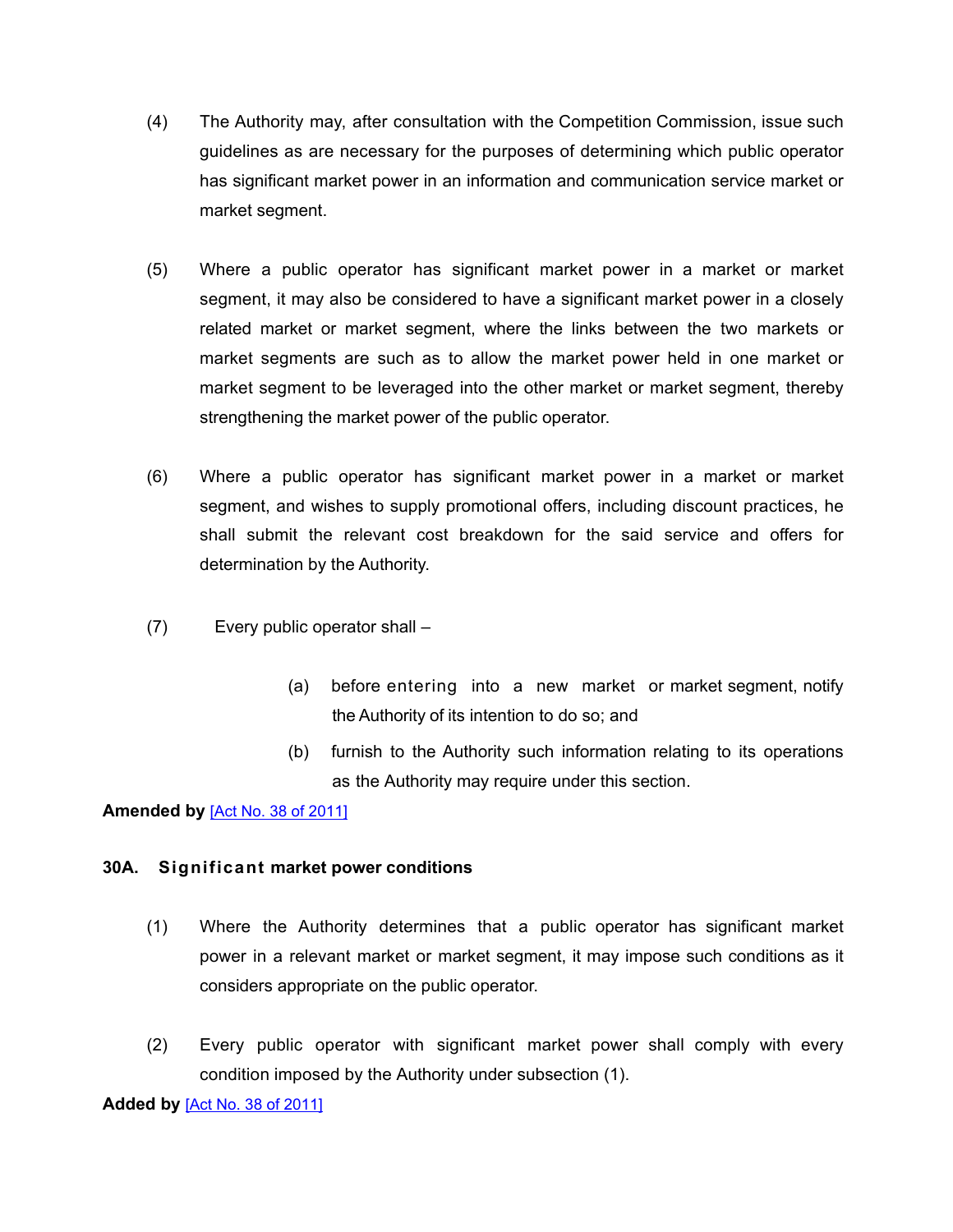#### **31. Tariffs**

(1) Every public operator shall submit to the Authority, in such form and manner as the Authority may determine, a tariff for every information and communication service which it wishes to supply and every intended alteration to a tariff, at least 15 days before the implementation of the tariff or the alteration, as the case may be.

(2) Every tariff or alteration submitted to the Authority under subsection  $(1)$  shall  $-$ 

- (a) be calculated in accordance with such guidelines as the Authority may issue;
- (b) include information relating to  $-$ 
	- (i) the term during which the tariff or alteration is to apply;
	- (ii) the description of the information and communication service;
	- (iii) the amount of all charges payable for each information and communication service, including the amount of any surcharge that may be imposed as a result of nonpayment of fees or charges and the cost-related computation thereof;
	- (iv) the breakdown of cost and cost elements involved in supplying every information and communication service;
	- (v) the quantity in which the information and communication service is supplied;
	- (vi) the network configuration, including the capacity needed, to supply the information and communication service;
	- (vii) the performance characteristics for the information and communication service supplied; and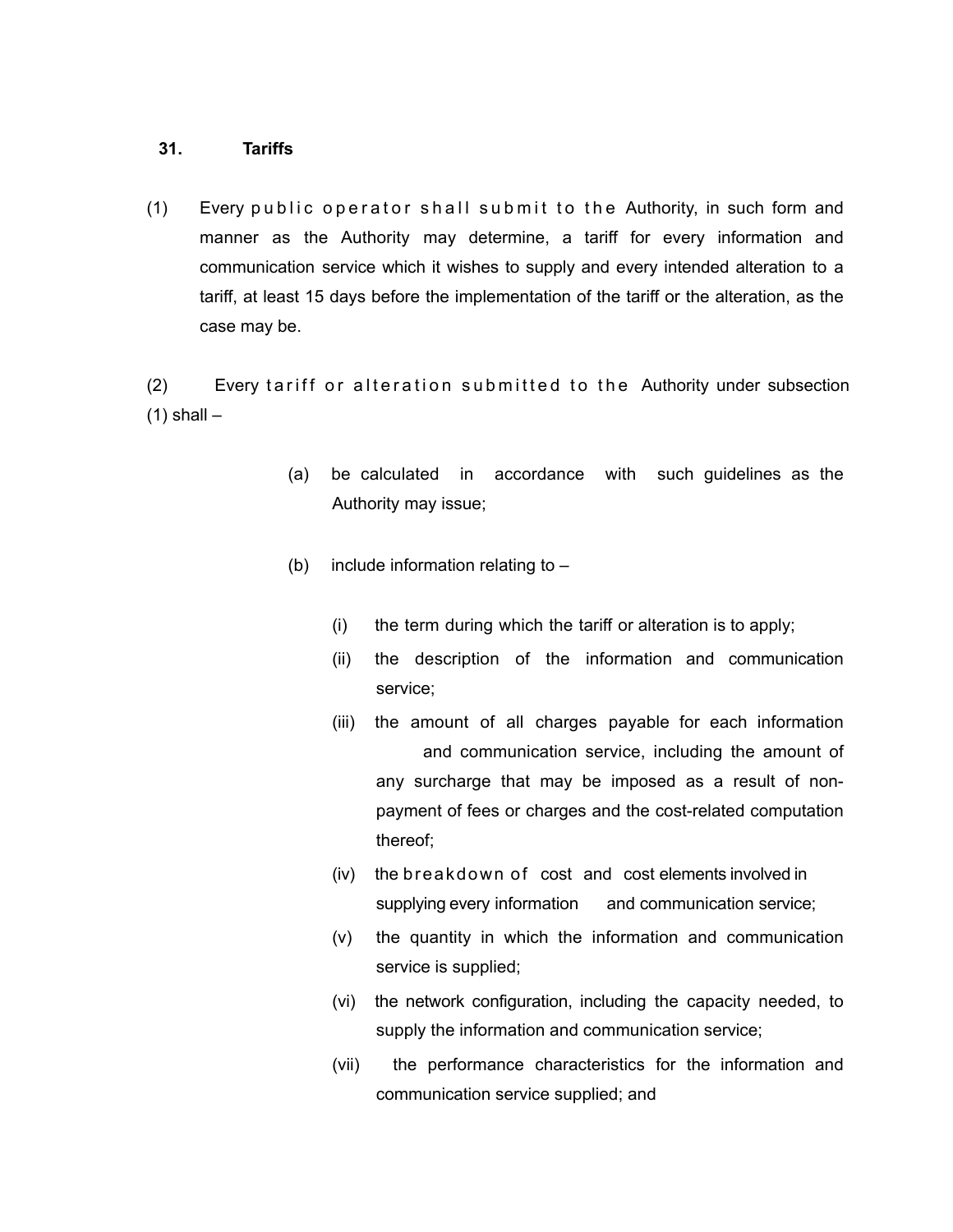(viii) the terms and conditions on which the information and communication service is or is to be supplied, including the mode of payment.

(3) No public operator shall demand or receive from any person payment of any tariff which –

- (a) has not been submitted to the Authority in accordance with subsections (1) and (2);
- (b) is different from the tariff submitted to the Authority under this section; or
- (c) has been disallowed by the Authority.
- (4) Every public operator shall display the tariff or alteration applicable for every information and communication service it offers in a conspicuous place at every point of sale of such service.
- (5) Where the Authority is provided with a tariff or alteration under subsection (1), it may, where the tariff or alteration has been provided by a public operator having a significant market power, require the public operator to provide such additional information as it considers necessary.
- (6) On receipt of a request from the Authority under subsection (5), the public operator shall provide the additional information within 15 days of the date of the request.
- (7) (a) The Authority shall
	- (i) in the case of a public operator having significant market power, within 30 days of the date on which it is provided with a tariff or alteration under subsection (1), or it receives additional information under subsection (5), whichever is the later; or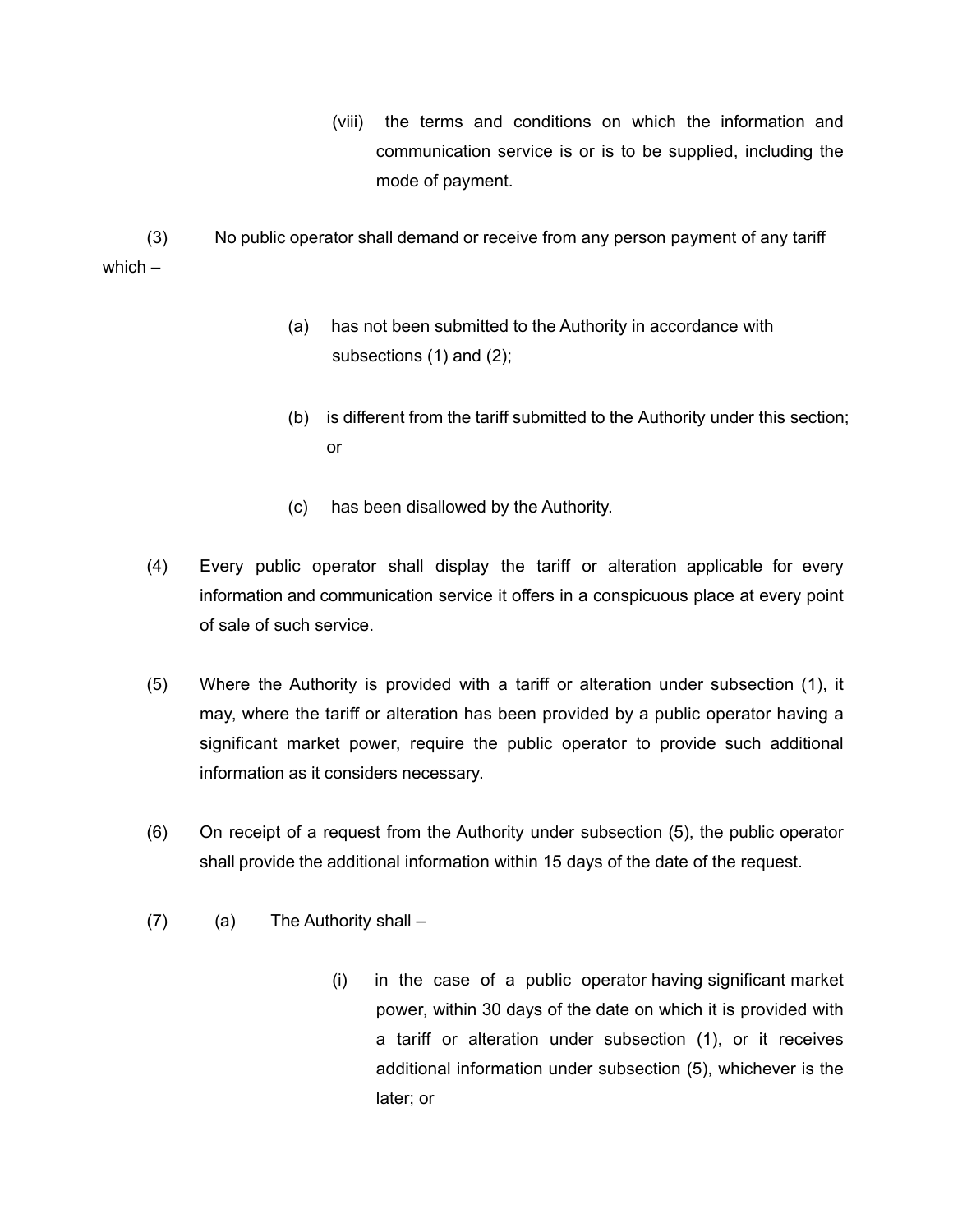(ii) in the case of a public operator not having significant market power, within 15 days of the date on which it is provided with a tariff or alteration under subsection (1),

determine whether to allow, disallow, or amend the tariff or alteration and shall, by notice in writing, inform the public operator of its decision.

(b) Where the Authority allows or amends a tariff or alteration, it may impose such terms and conditions as it may determine.

(c) Where the Authority disallows or amends a tariff or alteration, it shall communicate, in writing, the reasons for its decision to the public operator.

(d) Where a tariff or an alteration has been allowed or amended by the Authority, the public operator shall forthwith give public notification of the tariff, alteration or amended tariff in 2 newspapers for 3 consecutive days.

(8) (a) Subject to subsection (9), where a public operator does not receive any communication from the Authority within 15 days of the date the public operator has submitted its tariff to the Authority, the tariff shall be deemed to have been allowed by the Authority.

(b) Paragraph (a) shall not apply to a public operator having significant market power.

- (9) The Authority may
	- (a) in the case of an operator not having a significant market power, at any time after the specified period of 15 days referred to in subsection (8)(a); or
	- (b) in the case of an operator having a significant market power, at any time after its tariff or alteration has been allowed by the Authority,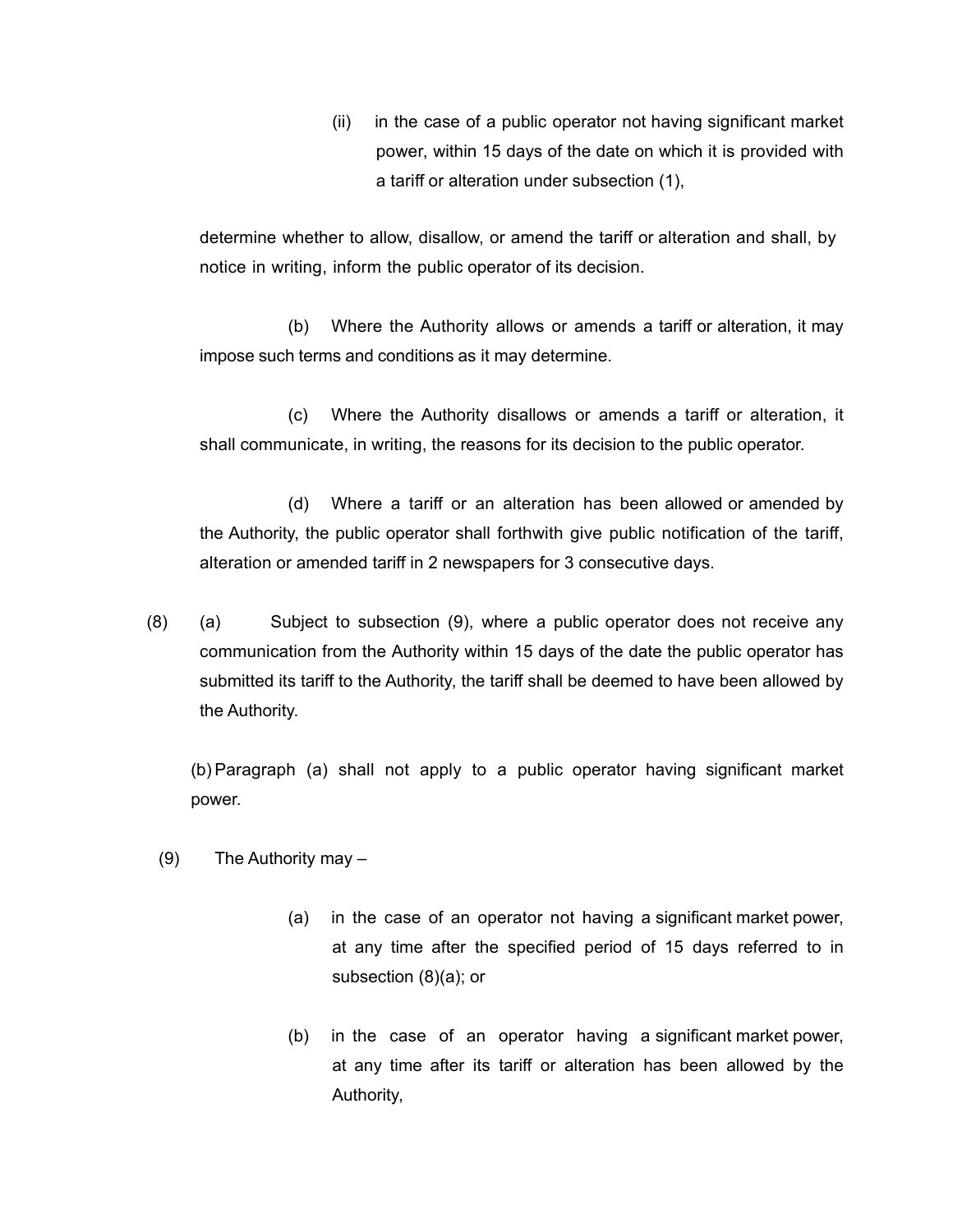disallow or amend the tariff or alteration where –

- (i) the information submitted under subsection  $(2)(b)$  or  $(5)$ , as the case may be, is found to be incorrect or misleading in a material particular;
- (ii) the tariff or alteration  $-$ 
	- (A) is not calculated in accordance with such guidelines as the Authority may issue;
	- (B) is not accompanied by information required to be submitted under subsection (2)(b); or
	- (C) is otherwise in contravention of the Act or a directive issued by the Authority.

# **Amended by** [Act No. 38 of [2011\]](https://supremecourt.govmu.org/_layouts/CLIS.DMS/search/searchdocumentbykey.aspx?ID=%5BAct%20No.%2038%20of%202011%5D&list=Legislations)

# **32. Confidentiality**

- <span id="page-29-0"></span>(1) Every member or officer of the Authority shall -
	- (a) before he begins to perform his duties under this Act, take the oath set out in the Third Schedule;
	- (b) maintain, and aid in maintaining, the secrecy of any matter which comes to his knowledge in the performance, or as a result, of his duties under this Act.
- (2) Any person who, without legal cause or reasonable excuse, contravenes subsection (1)(b) shall commit an offence.
- (3) Every licensee or his employees or agent shall treat as confidential any message or any information relating to a message which comes to his knowledge in the course of his duties.
- (4) Any person who, otherwise than in the course of his duties, makes use of, or records, a message or any information relating to a message that comes to his knowledge, or to which he has access, by reason of his position is a licensee, or as an employee or agent of a licensee, shall comment an offence.
- (5) (a) Nothing in this Act shall prevent a public operator or any of his employees or agents from intercepting, withholding or otherwise dealing with a message which he has reason to believe is-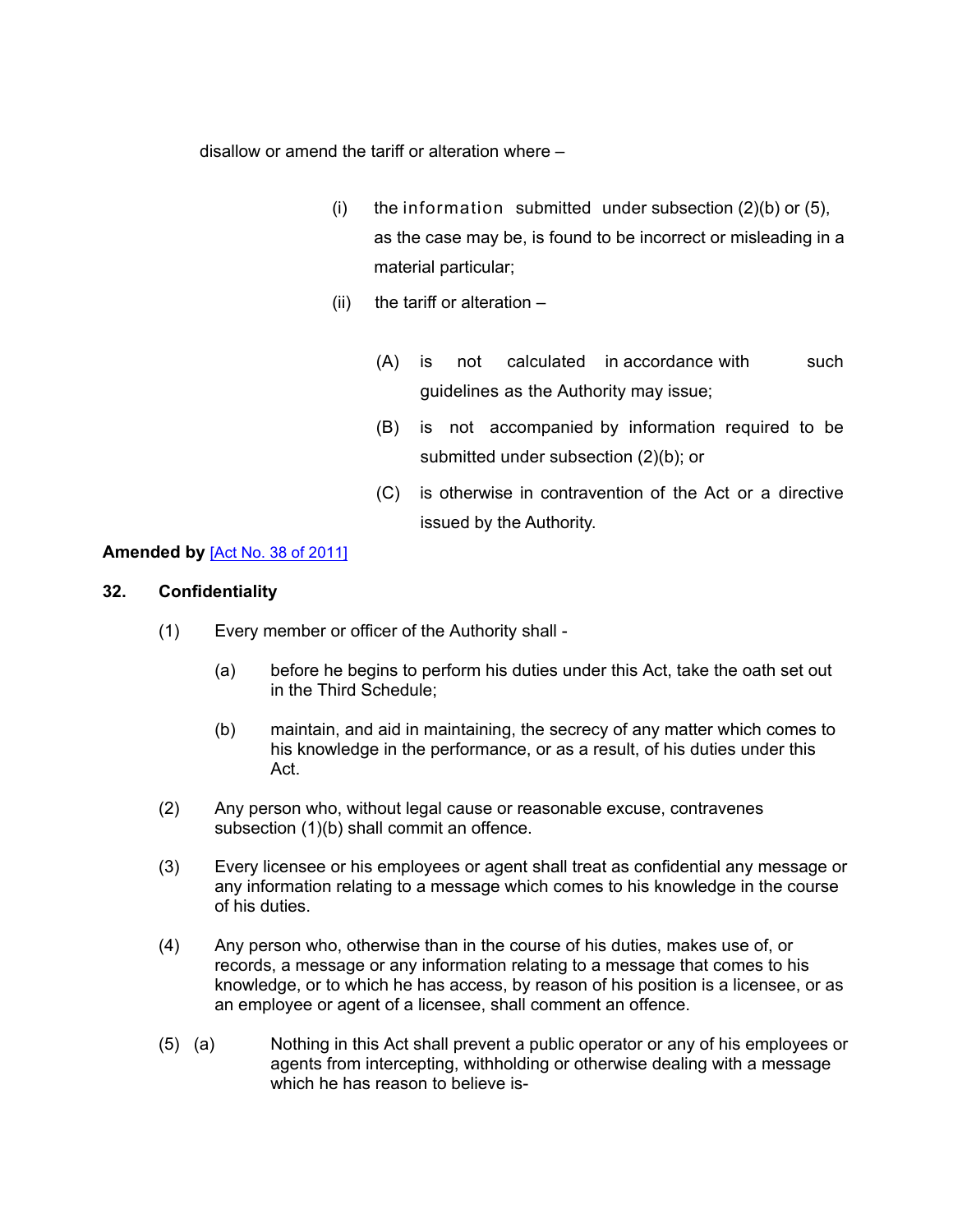- (i) indecent or abusive;
- (ii) in contravention of this Act;
- (iii) of a nature likely to endanger or compromise State's defence, or public safety or public order.
- (b) Where a message is withheld pursuant to paragraph (a), the operator shall forthwith refer it to the Authority for such written directions as the latter may think fit.
- (6) (a) Nothing in this Act shall prevent a Judge in Chambers, upon an application, whether *ex parte* or otherwise, being made to him, by the Police or the Independent Commission Against Corruption established under the Prevention of Corruption Act, from making an order authorising a public operator, or any of its employees or agents, to intercept or withhold a message, or disclose to the police or the Independent Commission Against Corruption established under the Prevention of Corruption Act a message or any information relating to a message.
	- (b) An order under paragraph (a) shall
		- (i) not be made unless the Judge is satisfied that the message or information relating to the message is material to any criminal proceedings, whether pending or contemplated, in Mauritius;
		- (ii) remain valid for such period, not exceeding 60 days, as the Judge may determine;
		- (iii) specify the place where the interception or withholding shall take place.
- (7) In this section -

"information and communicationmessage" means a message passing over an information and communication network, including telecommunication network;

"message" includes an information and communication message.

# **Amended by** [Act No. 21 of [2016\]](https://supremecourt.govmu.org/_layouts/CLIS.DMS/search/searchdocumentbykey.aspx?ID=%5BAct%20No.%2021%20of%202016%5D&list=Legislations)**;** [Act No. 13 of [2019\]](https://supremecourt.govmu.org/_layouts/CLIS.DMS/search/searchdocumentbykey.aspx?ID=%5BAct%20No.%2013%20of%202019%5D&list=Legislations)

<span id="page-30-0"></span>**33. Deleted by** [Act No. 13 of [2004\]](https://supremecourt.govmu.org/_layouts/CLIS.DMS/search/searchdocumentbykey.aspx?ID=%5BAct%20No.%2013%20of%202004%5D&list=Legislations)

# **PART VII - ICT ADVISORY COUNCIL**

#### **34. Establishment of the Council**

<span id="page-30-1"></span>(1) There is established for the purposes of this Act an information and Communication Technologies Advisory Council known as the ICT Advisory Council.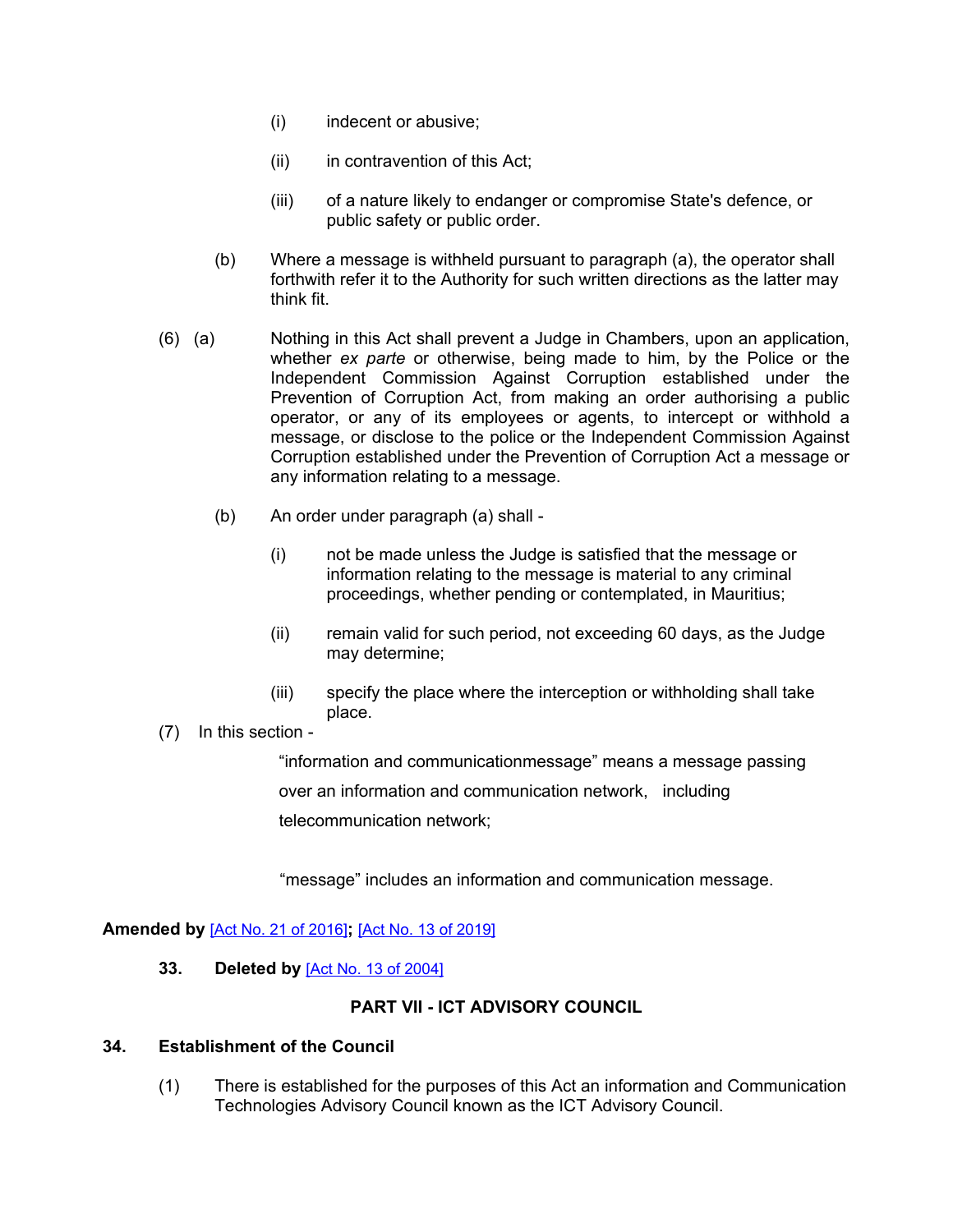- (2) The Council consists of
	- (a) a Chairperson;
	- (b) a representative of the Prime Minister's Office;
	- (c) a representative of the Ministry responsible for the subject of Information Technology and Telecommunications;
	- (d) a representative of the Ministry of Finance;
	- (e) a representative of the Ministry of Economic Development;
	- (f) a representative of the Joint Economic Council;
	- (g) a representative of the Mauritius Chamber of Commerce and Industry;
	- (h) 3 other persons representing the interests of consumers, purchasers and other users of information and communication services, including telecommunication services.
- (3) The members of the Council, except the ex-officio members, shall be appointed by the Minister
- (4) The Council may co-opt persons with specialized qualifications and experience to assist the Council at any of its meetings.
- (5) Every member of the Council shall hold office on such terms and conditions as the Minister thinks fit.
- (6) The Council shall meet at least once every month or at such other time as the Chairman may decide.
- <span id="page-31-0"></span>(7) Five members of the Council shall constitute a quorum.

#### **35. Functions of the Council**

The Council shall advise the Minister on any matter relating to -

- (a) the promotion of the interests of consumers, purchasers and other users in respect  $of -$ 
	- (i) the quality and variety of information and communication services including telecommunication services provided;
	- (ii) the information and communication equipment including telecommunication equipment and facilities supplied;
	- (iii) the effect of the tariff Policy adopted by the Authority;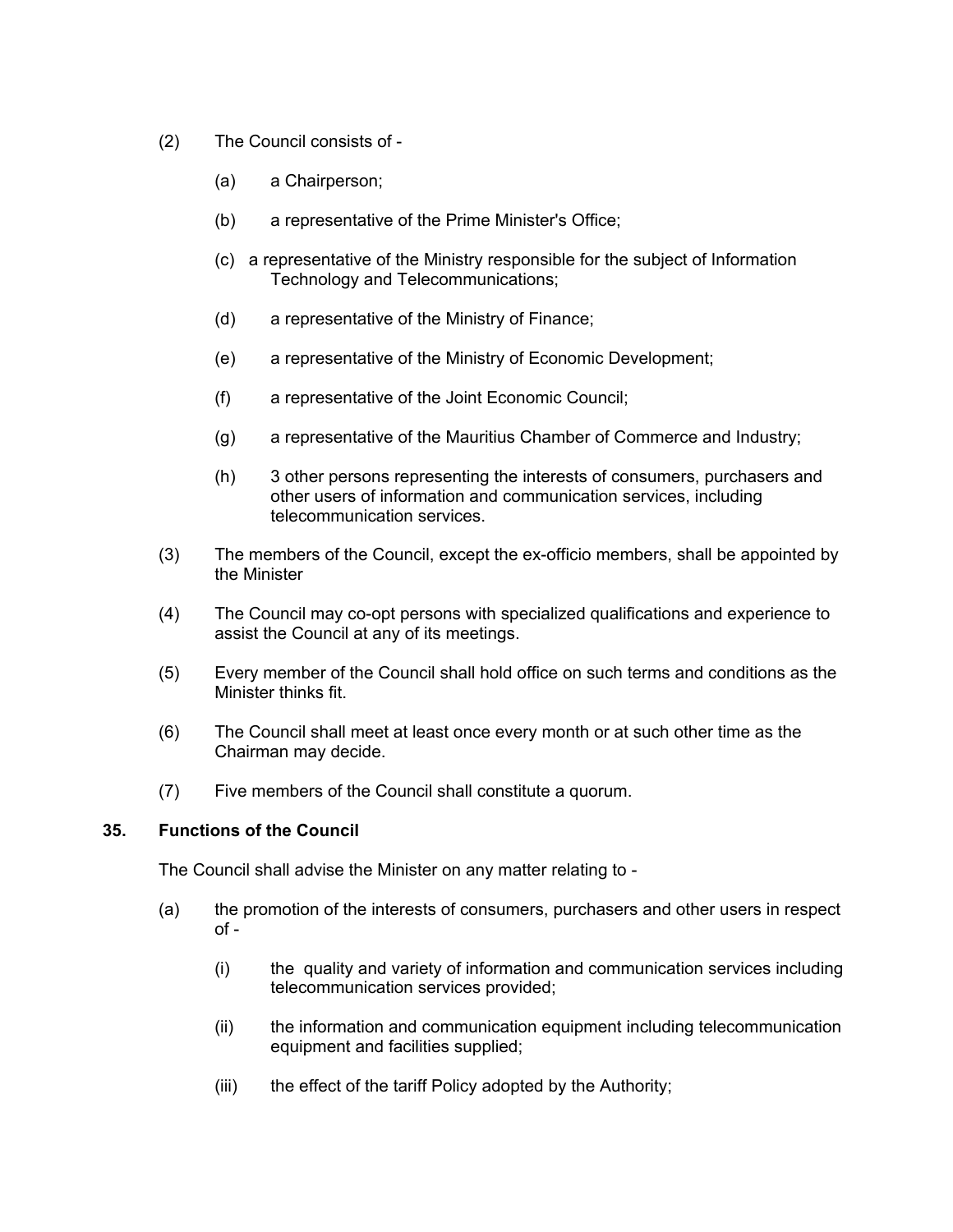- (b) the promotion of research into, and the development and use of, new information and communication techniques including telecommunication techniques;
- (c) the improvement of information and communication services including telecommunication services;
- (d) information and communication technologies including telecommunications which, in its opinion, should be referred to the Minister;
- (e) information and communication technologies including telecommunications which may be referred to it by the Minister or by the Authority.

# **PART VIII- ICT APPEAL TRIBUNAL**

# **36. Establishment of the ICT Appeal Tribunal**

<span id="page-32-0"></span>(1) There is established for the purposes of this Act an Information Technologies Appeal Tribunal known as the ICT Appeal Tribunal which shall consist of -

- (a) a Chairperson and a Deputy Chairperson, who shall be barristers of not less than 10 years standing, appointed by the Public Service Commission; and
- (b) such other members, not exceeding 4 in number, as may be appointed by the Minister after consultation with the Prime Minister.
- (2) Every member other than the Chairperson and Deputy Chairperson shall hold office on such terms and conditions as the Minister may determine.
- (3) The members other than the Chairperson and Deputy Chairperson of the Tribunal shall hold office for a term of 3 years and may be eligible for reappointment.
- (4) Where the Minister is of opinion that the state of business at the Tribunal requires that the number of members should be temporarily increased, he may, after consultation with the Prime Minister, appoint such members on an ad hoc basis and for such period as he considers necessary to serve on the Tribunal.
- (5) The members other than the Chairperson and Deputy Chairperson shall be paid such fees as the Minister may approve.

# **37. Staff of the Tribunal**

<span id="page-32-1"></span>The Tribunal will be provided with such public officers as are necessary for the proper functioning of the Tribunal.

# <span id="page-32-2"></span>**38. Disqualification from membership**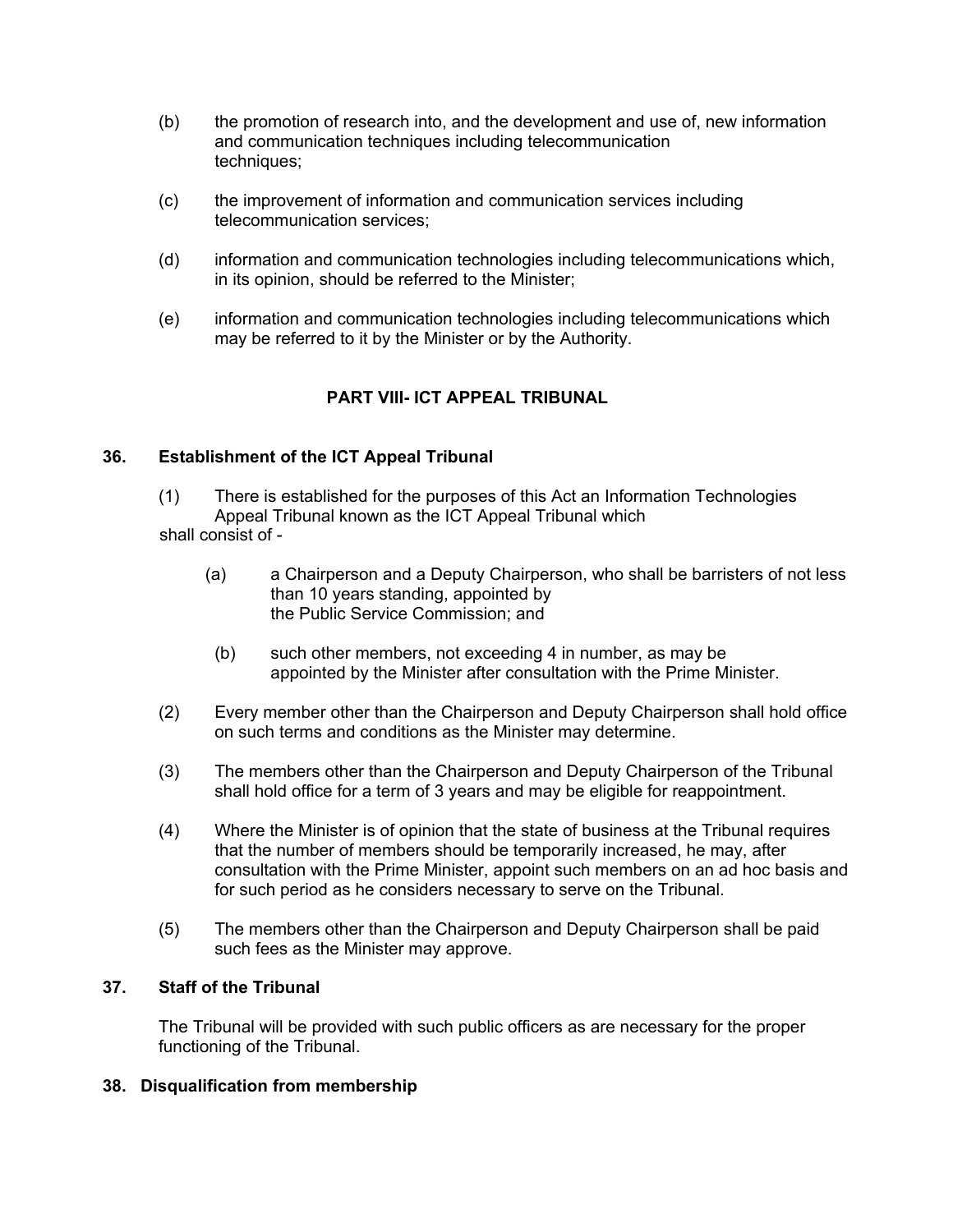No person shall be eligible to remain a member of the Tribunal if -

- (a) he is found guilty of any misconduct or default in the discharge of his duties as a member which renders him unfit to be a member;
- (b) he is convicted of an offence of such nature as renders it desirable that he should be removed from office; or
- (c) he is suffering from such mental or physical infirmity as renders him unfit to discharge his duties as a member.

# **39. Jurisdiction of the Tribunal**

- <span id="page-33-0"></span>(1) The Tribunal shall hear and dispose of any appeal against a decision of the Authority regarding information and communication technologies.
- (2) No appeal shall lie against any decision made by the Tribunal following a settlement reached with the consent of the parties or their representatives.
- (3) Subject to subsection (4), every appeal under subsection (1) shall be lodged within a period of 21 days from the date of notification of the decision to the aggrieved person and it shall be in such form and be accompanied by such fee as may be prescribed.
- (4) The Tribunal may entertain an appeal after the expiry of the said period of 21 days if it is satisfied that there was sufficient cause for not lodging it within that period.
- (5) The Tribunal may, after giving the parties to the appeal an opportunity of being heard, pass such orders as it thinks fit, confirming, varying or setting aside the decision appealed against.
- (6) The Tribunal shall send a copy of every order made by it to the parties to the appeal and to the Authority.
- (7) Any appeal filed before the Tribunal under subsection (1) shall be dealt with by it as expeditiously as possible and the Tribunal shall endeavour to dispose of the appeal within 6 months from the date the appeal was lodged.

#### **40. Procedure and powers of the Tribunal**

- <span id="page-33-1"></span>(1) The Tribunal shall sit at such place and time as the Chairperson of the Tribunal may determine.
- (2) Where the Tribunal adjourns any proceedings, it may resume them at such place and time as the Chairperson of the Tribunal may determine.
- (3) Subject to any regulations made under section 48, all appeals before the Tribunal shall be instituted and conducted -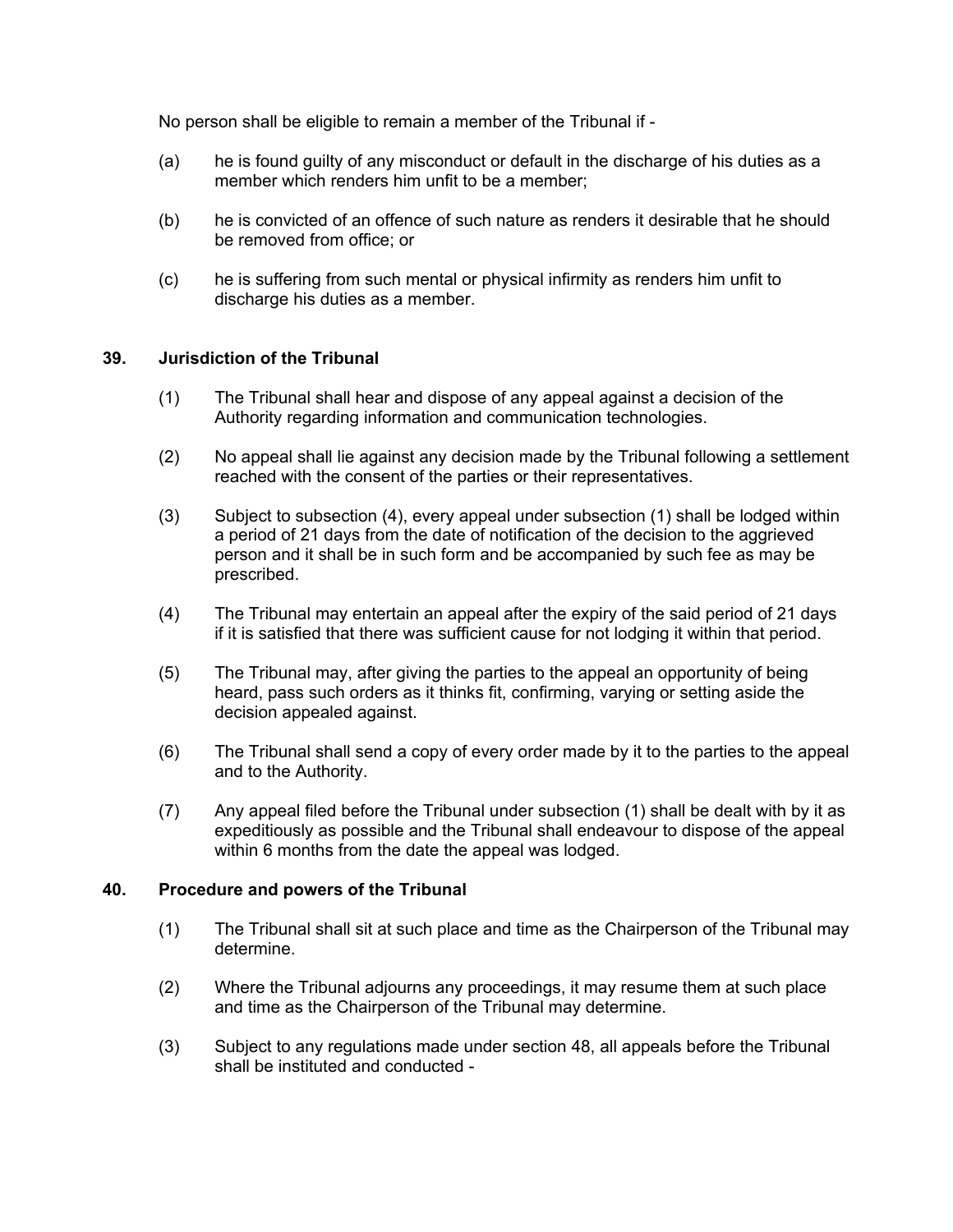- (a) as far as possible in the same manner as proceedings in a civil matter before a District Magistrate;
- (b) in accordance with the law of evidence in force in Mauritius;
- (c) in public, except where the Tribunal otherwise orders on the ground of public safety or public order or the privacy of persons concerned.
- (4) The Tribunal may
	- (a) make such orders for requiring the attendance of persons and the production of articles, documents or other electronic records, as it thinks necessary or expedient;
	- (b) take evidence on oath and may for that purpose administer oaths;
	- (c) on its own motion, call and hear any person as witness; and
	- (d) adopt such procedures as may be necessary for the proper functioning of the Tribunal.
- (5) Any person who
	- (a) fails to attend Tribunal after having been required to do so under subsection  $(4)$ ;
	- (b) refuses to take an oath before the Tribunal or to answer fully and satisfactorily to the best of his knowledge and belief any question lawfully put to him in any proceedings before the Tribunal or to produce any article or document when required to do so by this Tribunal;
	- (c) knowingly gives false evidence or evidence which he knows to be misleading before the Tribunal;
	- (d) at any sitting of the Tribunal
		- (i) wilfully insults any member thereof;
		- (ii) wilfully interrupts the proceedings, or commits any contempt of the Tribunal,

shall commit an offence.

# **41. Right to legal representation**

<span id="page-34-1"></span><span id="page-34-0"></span>The appellant may prosecute his appeal either in person or by a legal practitioner.

# **42. Determination of the Tribunal**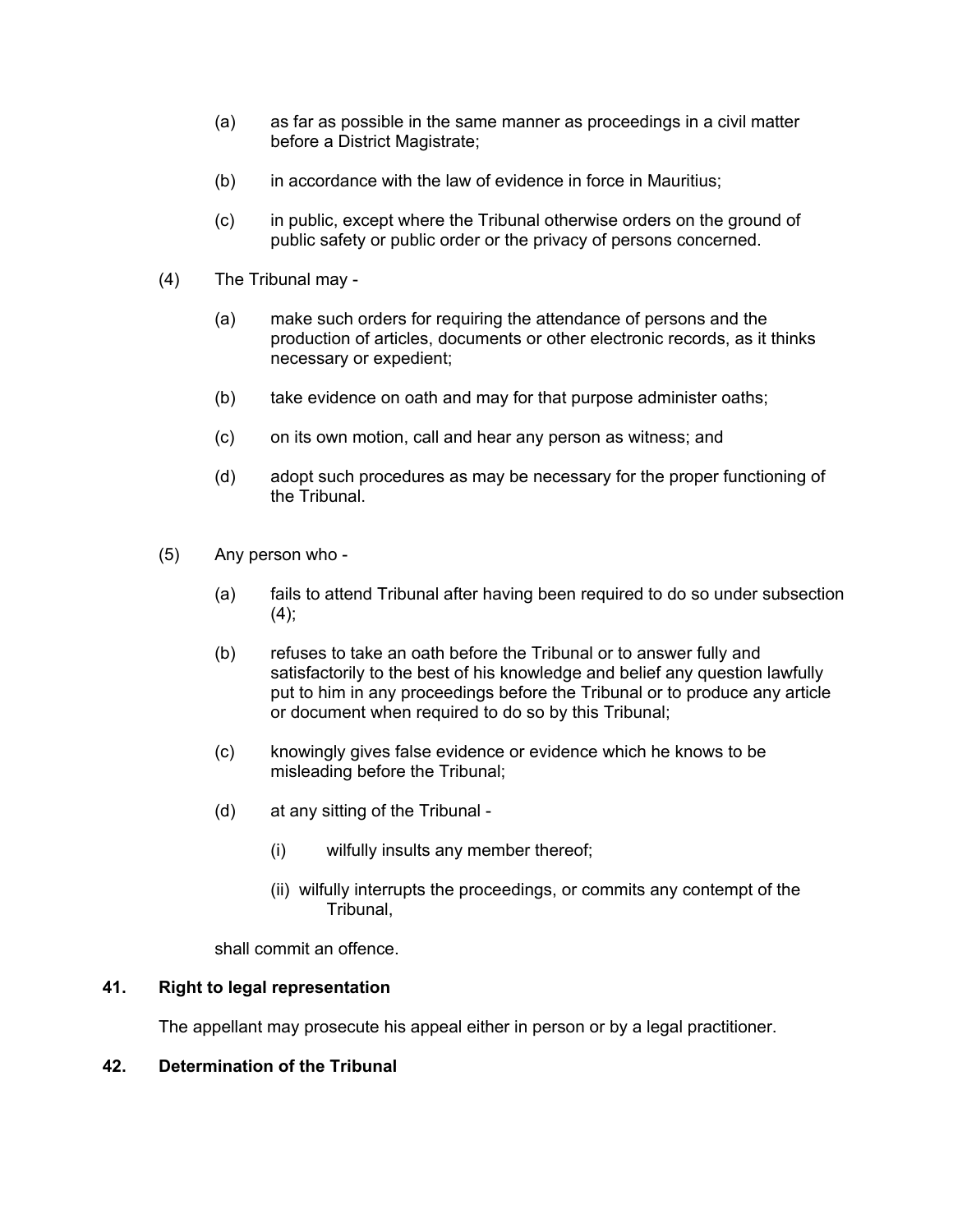- (1) For the purpose of hearing and determining any cause or matter under this Act, the Tribunal shall be constituted of the Chairperson or Deputy Chairperson and at least any 2 of its members;
- (2) Where the Tribunal is unable to reach a decision by unanimity, the Tribunal shall proceed to give its determination by a majority.
- (3) A member of the Tribunal who has a direct interest in any cause or matter which is the subject of proceedings before the Tribunal shall not take part in those proceedings.
- (4) Subject to section 43, a decision or finding of the Tribunal on any cause or matter before it shall be final and binding on the parties.
- (5) On hearing an appeal, the Tribunal may confirm, amend, vary or cancel any decision referred to in section 24.
- (6) Where a decision is confirmed or amended, the tribunal shall specify the delay within which it shall be complied with.
- (7) Any person who fails to comply with a decision confirmed or amended by the Tribunal, shall commit an offence.
- (8) (a) The Tribunal may make such order as to costs as may be prescribed.
	- (b) An order made under paragraph (a) shall be enforced in the same manner as an order for costs in proceedings before a Magistrate.
- (9) Proceedings before the Tribunal shall be exempt from registration dues.

# <span id="page-35-0"></span>**43. Appeal to the Supreme Court**

- (1) Any party who is dissatisfied with the decision or findings of the Tribunal relating to an appeal as being erroneous in point of law may appeal to the Supreme Court.
- (2) Any party wishing to appeal to the Supreme Court under subsection (1) shall within 21 days of the date of the decision of the Tribunal-
	- (a) lodge with, or send by registered post to, the Chairperson of the Tribunal a written application requiring the Tribunal to state and sign a case for the opinion of the Supreme Court on the grounds stated therein;
	- (b) at the same time, forward a copy of his application by registered post to the other party.
- (3) An appeal under this section shall be prosecuted in the manner provided by rules made by the Supreme Court.

#### <span id="page-35-1"></span>**44. Decision not suspended on appeal**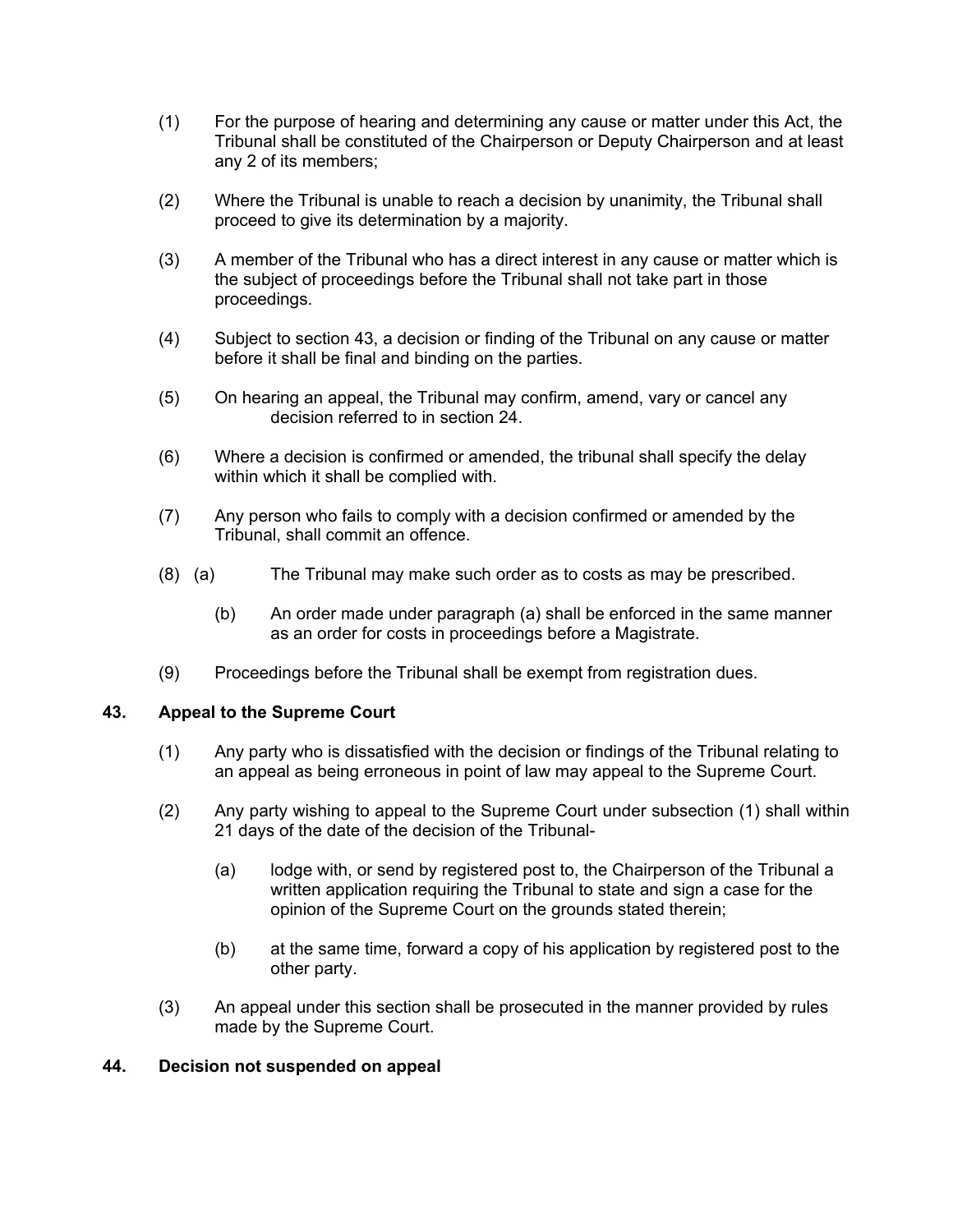No appeal to the Tribunal or the Supreme Court shall have for effect the suspension of any decision of the Authority.

# **PART IX – MISCELLANEOUS**

#### **45. Protection of members and officers**

<span id="page-36-0"></span>No liability, civil or criminal, shall attach to any member or officer of the Authority, or to the Authority, in respect of any loss arising from the exercise in good faith by a member or an officer or the Authority of his or its functions under this Act.

# **45A. Execution of documents**

No deed or document relating to financial matters shall he executed or signed by or on behalf of the Authority unless it is signed by -

- (a) the Chairperson or, in his absence, any other member designated by the Board; and
- (b) the Executive Director or, in his absence, any other employee designated by the Executive Director.

# **Added by [Act 21 of 2016]**

#### **46. Offences**

<span id="page-36-1"></span>Any person who -

- (a) by any form of emission, radiation, induction or other electromagnetic effect, harms the functioning of an information and communication service, including telecommunication service;
- (b) with intent to defraud or to prevent the sending or delivery of a message, takes an information and communication message, including telecommunication message from the employee or agent of a licensee;
- (c) with intent to defraud, takes a message from a place or vehicle used by a licensee in the performance of his functions;
- (d) steals, secretes or destroys a message;
- (e) wilfully or negligently omits or delays the transmission or delivery of a message;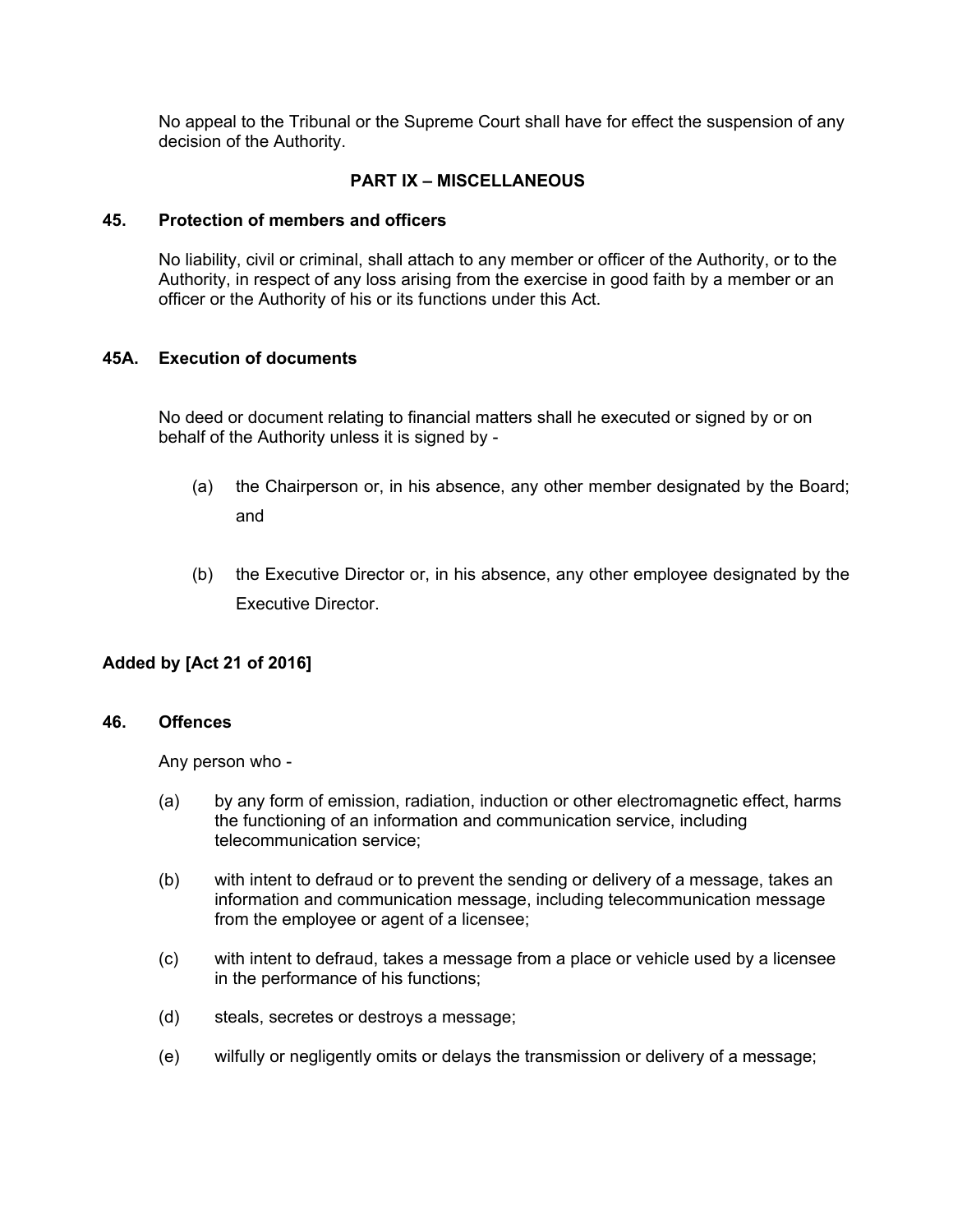- (f) forges a message or transmits or otherwise makes use of a message knowing that it has been forged;
- (g) knowingly sends, transmits or causes to be transmitted a false or fraudulent message;
- (ga) uses telecommunication equipment to send, deliver or show a message which is obscene, indecent, abusive, threatening, false or misleading, which is likely to cause or causes annoyance, humiliation, inconvenience, distress or anxiety to any person;
- (h) uses, in any manner other than that specified in paragraph (ga), an information and communication service, including telecommunication service, -
	- (i) for the transmission or reception of a message which is grossly offensive, or of an indecent, obscene or menacing character; or
	- (ii) which is likely to cause or causes annoyance, humiliation, inconvenience, distress or anxiety to that person;
	- (iii) for the transmission of a message which is of a nature likely to endanger or compromise State defence, public safety or public order.
- (ha) uses an information and communication service, including telecommunication service, to impersonate, or by any other means impersonates, another person which is likely to cause or causes annoyance, humiliation, inconvenience, distress or anxiety to that person;
- (i) dishonestly obtains or makes use of an information and communication service, including telecommunication service with intent to avoid payment of any applicable fee or charge:
- (j) by means of an apparatus or device connected to an installation maintained or operated by a licensee -
	- (i) defrauds the licensee of any fee or charge properly payable for the use of a service;
	- (ii) causes the licensee to provide a service to some other person without payment by such other person of the appropriate fee or charge; or
	- (iii) fraudulently installs or causes to be installed an access to a telecommunication line;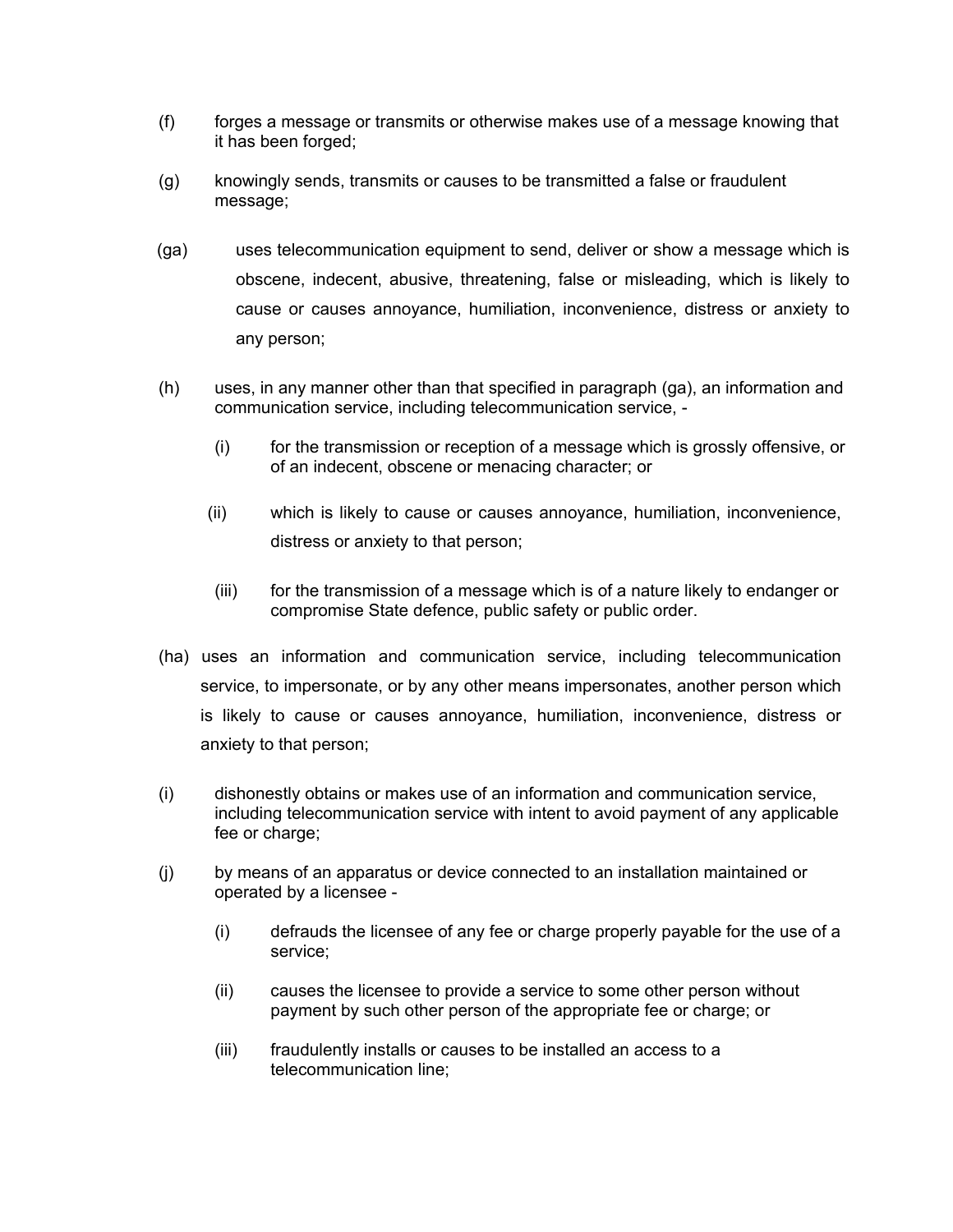- (k) wilfully damages, interferes with, removes or destroys an information and communication installation or service including telecommunication installation or service maintained or operated by a licensee;
- (ka) wilfully tampers or causes to be tampered the International Mobile Station Equipment (IMEI) of any mobile device;
- (l) establishes, maintains or operates a network or service without a licence or in breach of the terms or conditions of a licence;
- (m) without the prior approval of the Authority, imports any equipment capable of intercepting a message;
- (n) discloses a message or information relating to such a message to any other person otherwise than -
	- (i) in accordance with this Act;
	- (ii) with the consent of each of the sender of the message and each intended recipient of the message;
	- (iii) for the purpose of the administration of justice, or
	- (iv) as authorised by a Judge;
- (na) knowingly provides information which is false or fabricated;
	- (o) except as expressly permitted by this Act or as authorized by a Judge, intercepts, authorises or permits another person to intercept, or does any act or thing that will enable him or another person to intercept, a message passing over a network;
	- (p) in any other manner contravenes this Act or any regulations made under this Act,

shall commit an offence.

<span id="page-38-0"></span>**Amended by** [Act No. 21 of [2016\]](https://supremecourt.govmu.org/_layouts/CLIS.DMS/search/searchdocumentbykey.aspx?ID=%5BAct%20No.%2021%20of%202016%5D&list=Legislations)**;** [Act No. 14 of [2018\]](https://supremecourt.govmu.org/_layouts/CLIS.DMS/search/searchdocumentbykey.aspx?ID=%5BAct%20No.%2014%20of%202018%5D&list=Legislations)

# **47. Penalties**

- (1) Any person who commits an offence under this Act, shall, on conviction, be liable to a fine not exceeding 1,000,000 rupees and to penal servitude for a term not exceeding 10 years.
- (2) The Court before which a person is convicted of an offence under this Act may, in addition to any penalty imposed pursuant to subsection (1), order -
	- (a) the forfeiture of any installation or apparatus used in connection with the offence;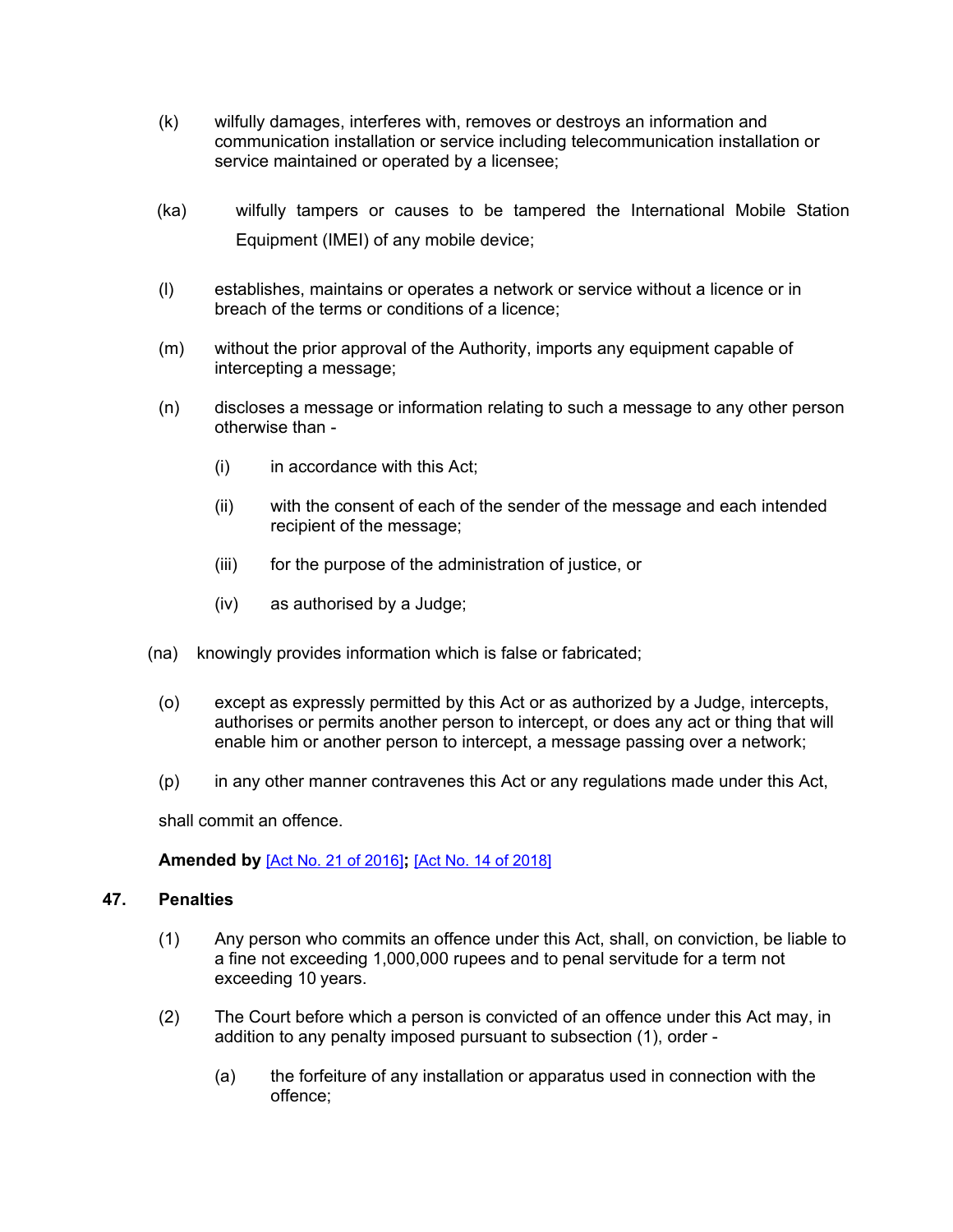- (b) the cancellation of the licence held by the person convicted;
- (c) that the person convicted shall not be issued with a licence for such period as the Court thinks fit;
- (d) that a service provided to a person convicted of an offence under this Act shall be suspended for such period as the Court thinks fit.
- (3) An offence under this Act shall
	- (a) be triable by the Intermediate Court;
	- (b) not be triable by a District Court.

#### **Amended by** [Act No. 14 of [2018\]](https://supremecourt.govmu.org/_layouts/CLIS.DMS/search/searchdocumentbykey.aspx?ID=%5BAct%20No.%2014%20of%202018%5D&list=Legislations)

#### **48. Regulations**

- <span id="page-39-0"></span>(1) The Minister may, after consultation with the Board, make such regulations as he thinks fit for the purpose of this Act.
- (2) Any regulation made under subsection (1) may provide
	- (a) for the levying of fees and taking of charges;
	- (b) for an amendment of the Schedules;
	- (c) for the prescription of charging principles on the recommendation of the Board and such other matters as may be prescribed under this Act;
	- (d) that any person who contravenes them shall commit an offence and shall, on conviction, be liable to a fine not exceeding 50,000 rupees and to imprisonment for a term not exceeding one year.

#### **Amended by** [Act No. 21 of [2016\]](https://supremecourt.govmu.org/_layouts/CLIS.DMS/search/searchdocumentbykey.aspx?ID=%5BAct%20No.%2021%20of%202016%5D&list=Legislations)

# **49. Repeal**

<span id="page-39-1"></span>The following enactments are repealed -

- (a) The Telecommunications Act 1998;
- <span id="page-39-2"></span>(b) Section 21A of the National Computer Board Act 1988.

#### **50. Consequential amendments**

(1) The Central Tender Board Act is amended in the First Schedule, in Part IV, by inserting in its appropriate alphabetical order, the following item -

The Information and Communication Technologies Authority.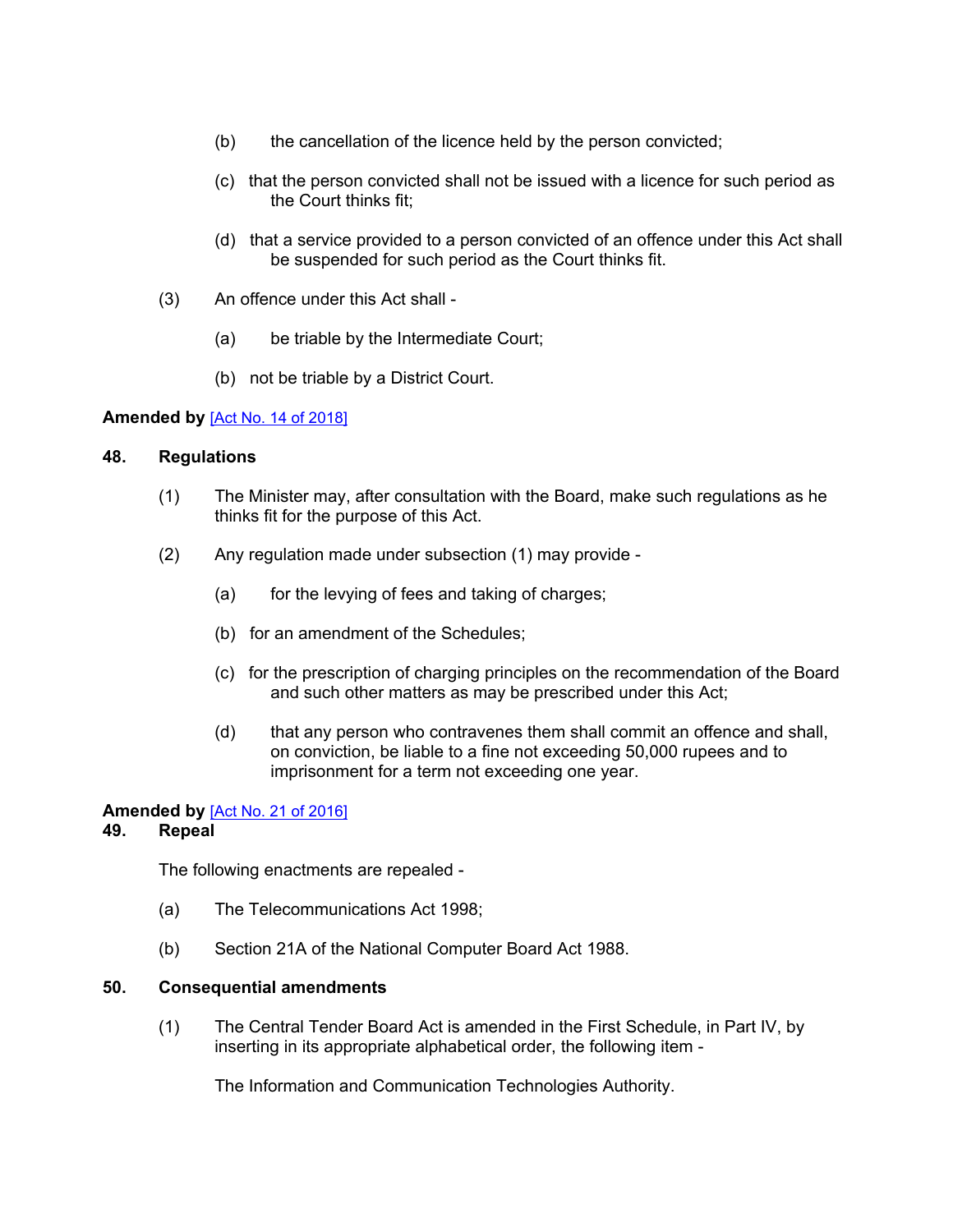(2) Subject to subsections (3) and (4), the Schedule to the Statutory Bodies (Accounts and Audit) Act is amended in Part II by adding the item -

The Information and Communication Technologies Authority.

- (3) For the purposes of the Statutory Bodies (Accounts and Audit) Act, the period extending from the commencement of this Act to 30 June next following shall be deemed to be the first financial year of the Authority.
- (4) Section 7(1) of the Statutory Bodies (Accounts and Audit) Act shall not apply in relation to the first financial year of the Authority.
- (5) The auditor to be appointed under section 5(1) of the Statutory Bodies (Accounts and Audit) Act shall be the Director of Audit.
- (6) The Independent Broadcasting Authority Act 2000 is amended in the First Schedule by inserting therein the following items -

Subscription Television Rebroadcasting Services Licence. Subscription Television Direct to Home Satellite Broadcasting Service Provider Licence"

# **51. Transitional provisions**

- <span id="page-40-0"></span>(1) Every tariff allowed or amended by the Authority under the repealed section 31 shall cease to be valid 6 months after the coming into operation of section 14(e) of the Economic and Financial Measures (Miscellaneous Provisions) (No.2) Act 2011.
- (2) Every tariff submitted to the Authority under the repealed section 31, pending before the commencement of section 14(e) of the Economic and Financial Measures (Miscellaneous Provisions) (No.2) Act 2011, shall, on the commencement of that section, be dealt with in accordance with section 31.
- (3) Every public operator shall, at least 15 days before the expiry of the period of 6 months referred to in subsection (1), submit to the Authority, in such form and manner as the Authority may determine, with a tariff for every information and communication service which he wishes to continue to supply, in accordance with section 31.
- (4) Every tariff submitted to the Authority under subsection (3) shall be in conformity with section 31.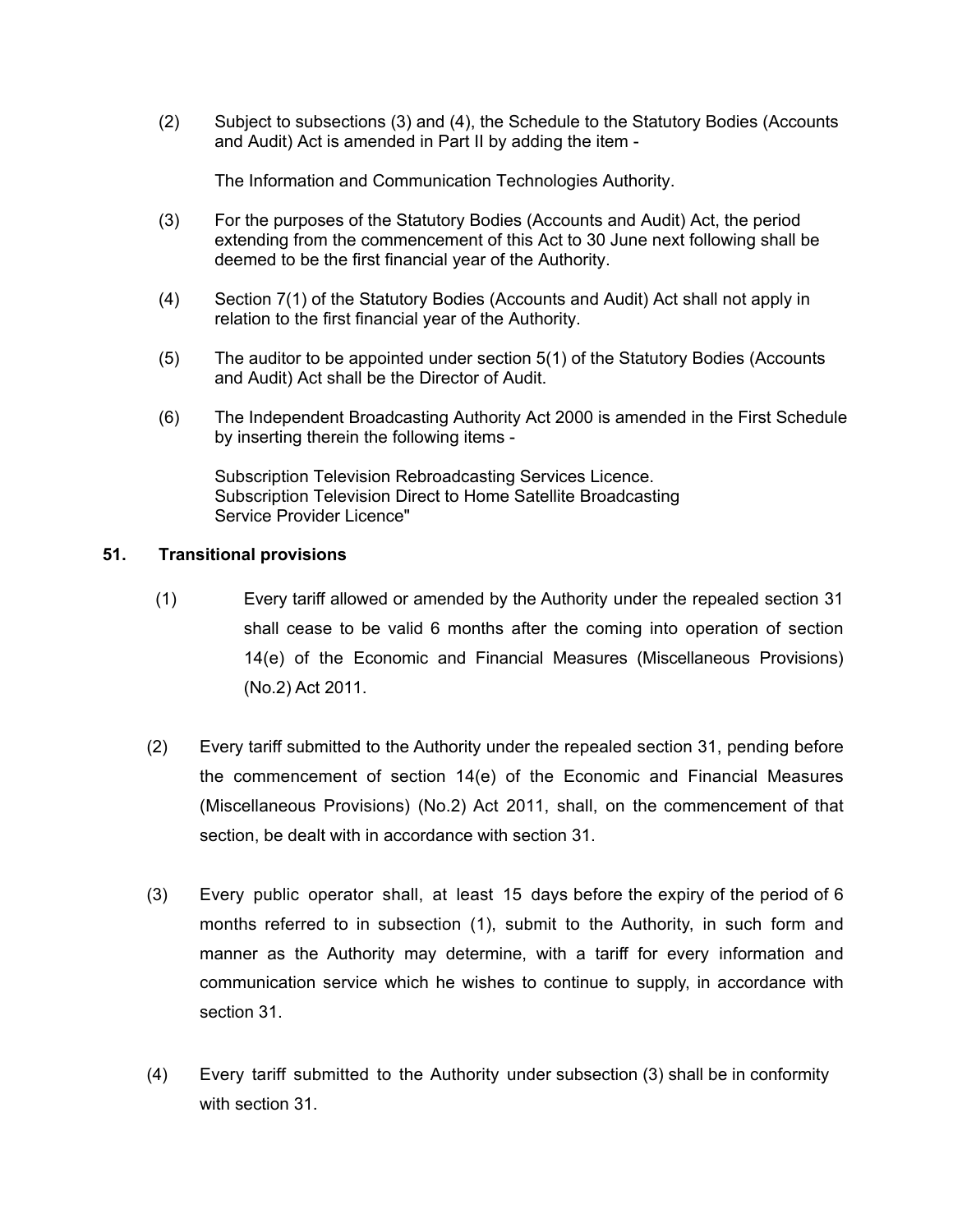$(5)$  In subsections  $(1)$  and  $(2)$  –

"repealed section 31" means the section 31 repealed by section 14(e) of the Economic and Financial Measures (Miscellaneous Provisions) (No.2) Act 2011.

#### **Added by** [Act No. 38 of [2011\]](https://supremecourt.govmu.org/_layouts/CLIS.DMS/search/searchdocumentbykey.aspx?ID=%5BAct%20No.%2038%20of%202011%5D&list=Legislations) *SECTION (1 – 9) BELOW SPENT AS PER LEXIS NEXIS*

- *(1) Every act done by, or in relation to, the Mauritius Telecommunication Authority established under section 4 of the Telecommunications Act 1998 shall be deemed to have been done, or commenced, as the case may be, by or in relation to the Authority.*
- *(2) Notwithstanding subsection (1), every person who has before the commencement of this Act been licensed under the Telecommunications Act 1998 for the operation of a telecommunication network or service shall -*
	- *(a) be deemed to be licensed for a period not exceeding 3 months after the coming into operation of this Act, after which he shall surrender his licence or authority granted to him; and*
	- *(b) furnish to the Authority such further information as it may require concerning his operation under that licence or authority.*
- *(3) Section 20(2) shall not apply to the first financial year of the Authority.*
- *(4) Notwithstanding section 24 and subject to subsection (9), no public operator or any other person shall, in respect of the period commencing on the date of coming into operation of this Act and not extending beyond 31 December 2002, supply or offer to supply telecommunication services between places within Mauritius and places outside Mauritius otherwise than in accordance with an interconnection agreement with the Mauritius Telecom Ltd.*

#### *Amended by* [Act No. 33 of [2002\]](https://supremecourt.govmu.org/_layouts/CLIS.DMS/search/searchdocumentbykey.aspx?ID=%5BAct%20No.%2033%20of%202002%5D&list=Legislations)

- *(5) A person who uses or provides a service otherwise than specified in subsection (4) shall commit an offence and shall be liable to a fine not exceeding 1,000,000 rupees and to imprisonment not exceeding 5 years.*
- *(6) The Court may, in addition to the penalty imposed under subsection (5), order disconnection of any installation of apparatus used in the commission of the offence.*
- *(7) It shall not be a defence to any prosecution under subsection (5) that the person prosecuted did not know of the non-existence of the interconnection agreement referred to in that subsection.*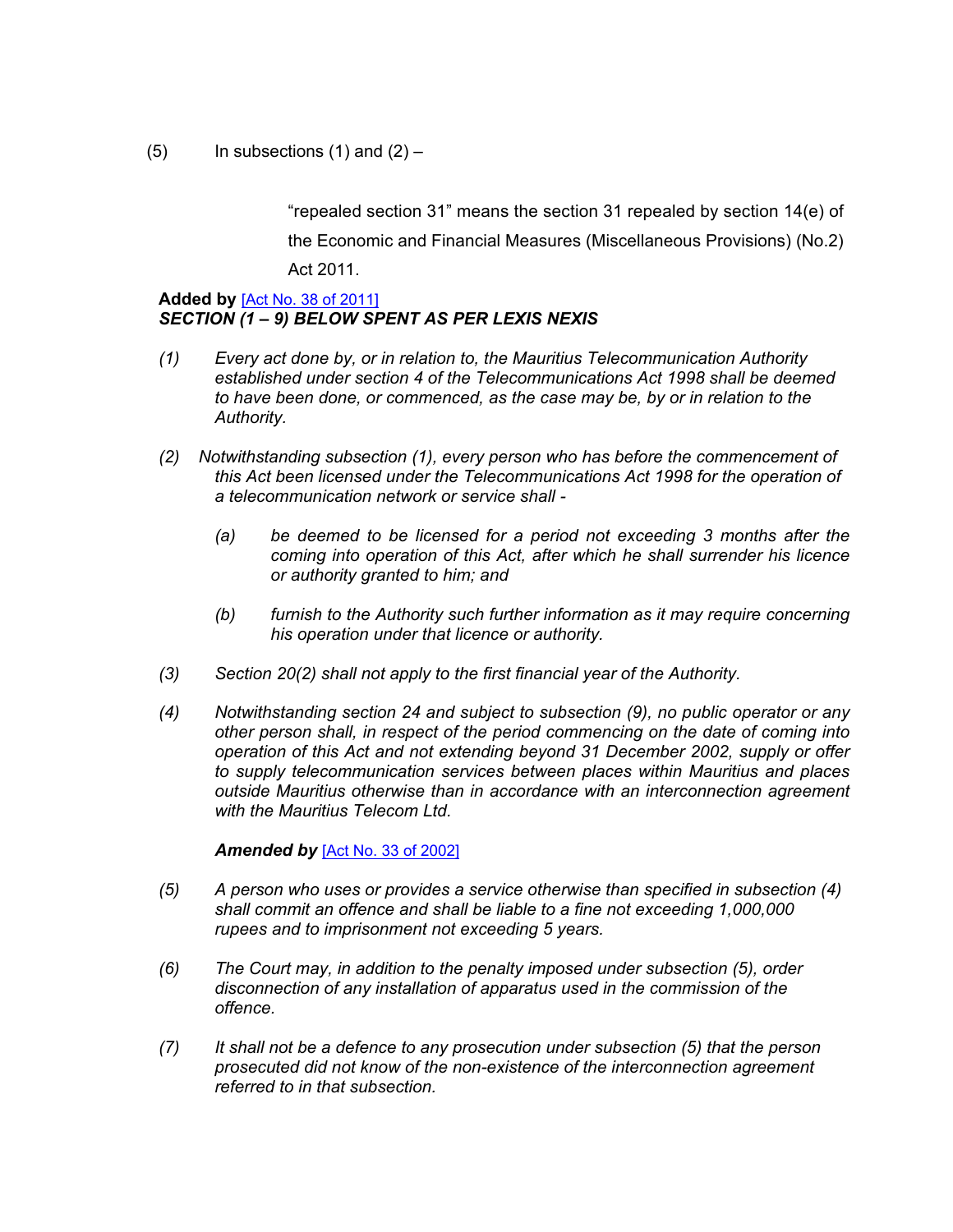- *(8) For the purposes of subsection (5) -*
	- *(i) "a telecommunication service between places within Mauritius and places outside Mauritius" includes a "call back service";*
	- *(ii) "a call back service" includes a service permitting an international call to be made by a caller or subscriber in Mauritius whereby a foreign telecommunication service provider, or a reseller in a foreign country, initiates a return call or provides a dialling tone which enables the caller or subscriber to make an international call through the foreign telecommunication service provider or the reseller resulting in Mauritius Telecom Ltd being deprived of international call charges.*
- *(9) Notwithstanding any other provision of this Act, the Mauritius Telecom Ltd shall be deemed to have, for period not extending beyond 31 December 2002, the exclusive right to supply, or to enter into an interconnection agreement or other appropriate agreement for the supply of telecommunication services between places within Mauritius and places outside Mauritius.*
- (10) The type of licences defined in the First Schedule shall continue until and unless the Authority determines otherwise.

**Amended by** [Act No. 33 of [2002\]](https://supremecourt.govmu.org/_layouts/CLIS.DMS/search/searchdocumentbykey.aspx?ID=%5BAct%20No.%2033%20of%202002%5D&list=Legislations)

# <span id="page-42-0"></span>**52. Commencement**

#### **Proclaimed by** [\[Proclamation](https://supremecourt.govmu.org/_layouts/CLIS.DMS/search/searchdocumentbykey.aspx?ID=%5BProclamation%20No.%206%20of%202002%5D&list=Legislations) No. 6 of 2002] **w.e.f. 11th February 2002 (Section 1 and Part VII)**

[\[Proclamation](https://supremecourt.govmu.org/_layouts/CLIS.DMS/search/searchdocumentbykey.aspx?ID=%5BProclamation%20No.%2027%20of%202002%5D&list=Legislations) No. 27 of 2002] **w.e.f. 1 st June 2002 (Sections 2 and 3, PARTS II to VI and PART IX)**

[\[Proclamation](https://supremecourt.govmu.org/_layouts/CLIS.DMS/search/searchdocumentbykey.aspx?ID=%5BProclamation%20No.%2035%20of%202003%5D&list=Legislations) No. 35 of 2003] **w.e.f. 1 st December 2003 Part VIII**

-----------------

#### **SCHEDULE**

(regulation 3)

#### **FIRST SCHEDULE**

(Section 24)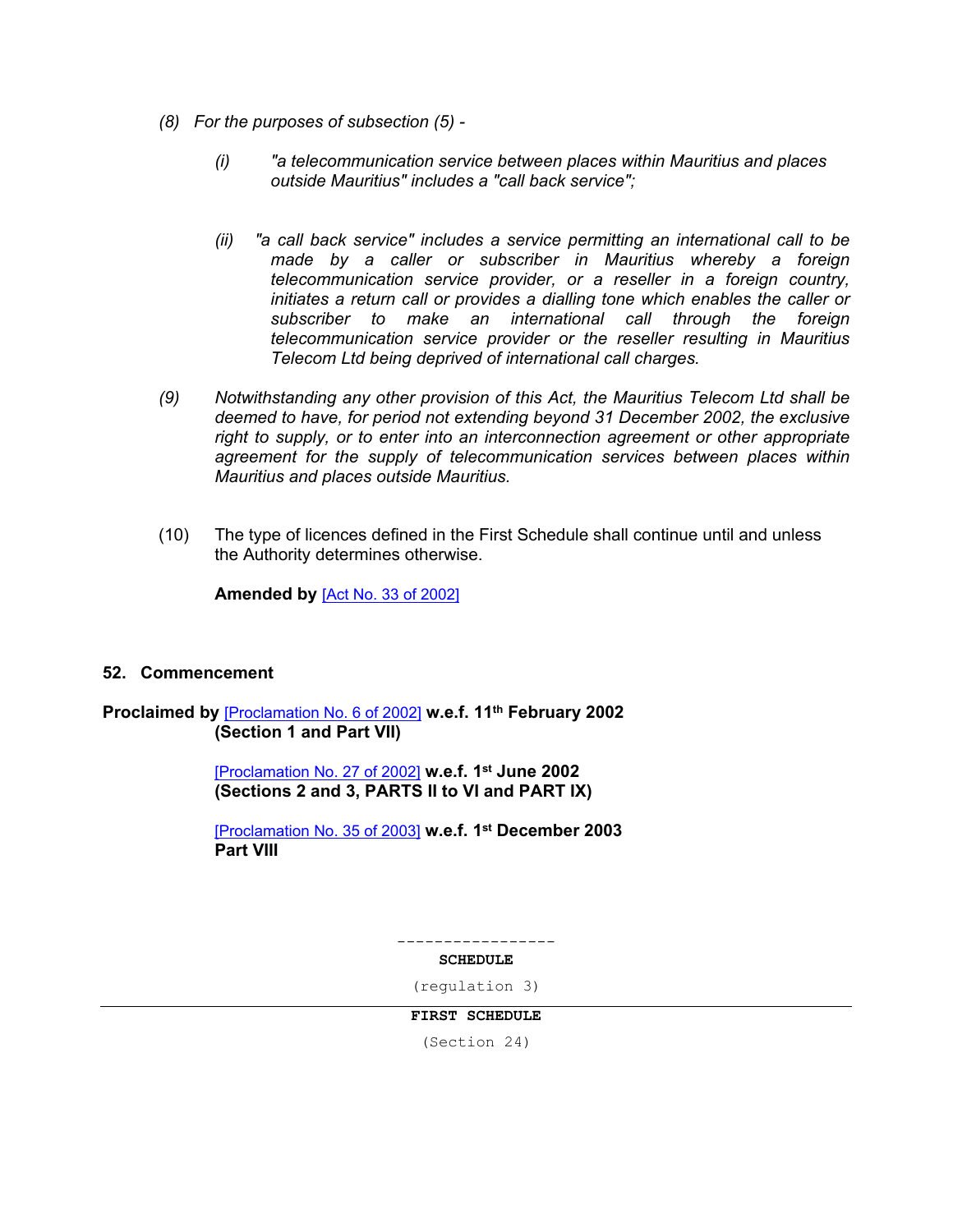|             | CATEGORY 1: COMMERCIAL                                                                                                                        |
|-------------|-----------------------------------------------------------------------------------------------------------------------------------------------|
| Type        | Description                                                                                                                                   |
| A           | Network Infrastructure Provider:                                                                                                              |
|             |                                                                                                                                               |
|             | To own and provide network infrastructure facilities to service                                                                               |
|             | providers and not to the public. The facilities shall include earth                                                                           |
|             | stations, cables, wireless equipment, towers, posts, ducts, and pits                                                                          |
|             | used in conjunction with other communication infrastructure and                                                                               |
|             | distribution facilities including facilities for<br>broadcasting                                                                              |
|             | distributions, and does not include services such as provision of                                                                             |
|             | bandwidth or any other services covered by this Schedule.                                                                                     |
|             |                                                                                                                                               |
| в           | Networking Services Provider                                                                                                                  |
|             |                                                                                                                                               |
| <b>B.01</b> | Networking Services Provider (National):                                                                                                      |
|             |                                                                                                                                               |
|             | To provide networking services for national traffic, such as provision                                                                        |
|             | of bandwidth to service providers and not to the public. The service<br>providers may either set up the physical infrastructure themselves or |
|             | take the infrastructure from network infrastructure providers, but                                                                            |
|             | they shall not perform any activities covered under types B.02, C and                                                                         |
|             | D licences.                                                                                                                                   |
| <b>B.02</b> | Networking Services Provider (International):                                                                                                 |
|             |                                                                                                                                               |
|             | To provide networking services for international traffic of Internet                                                                          |
|             | service providers and Internet telephony service providers, such as                                                                           |
|             | provision of bandwidth to Internet service providers and Internet                                                                             |
|             | telephony service providers and not to the public. The service                                                                                |
|             | providers may either set up the physical infrastructure themselves or                                                                         |
|             | take the infrastructure from network infrastructure providers, but                                                                            |
|             | they shall not perform any activities covered under types C and D                                                                             |
|             | licences                                                                                                                                      |
| с           |                                                                                                                                               |
|             | Network Application Services Provider                                                                                                         |
|             |                                                                                                                                               |
| C.01        | GMPCS:                                                                                                                                        |
|             |                                                                                                                                               |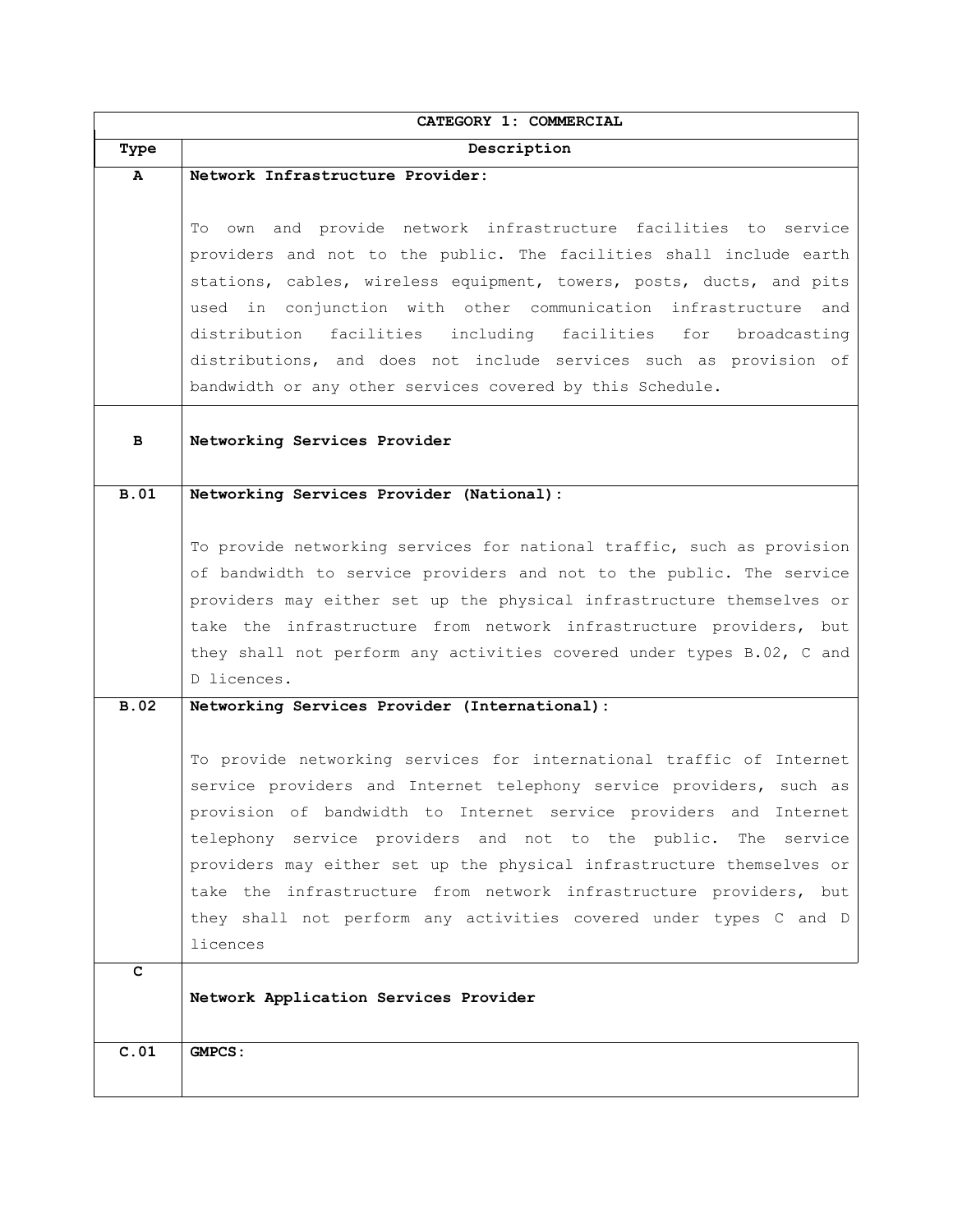| To establish and operate Global Mobile Personal Communication System  |
|-----------------------------------------------------------------------|
| (GMPCS) by satellite for the public, whereby the network is satellite |
| based and the satellite coverage extends over the territory of        |
| Mauritius.                                                            |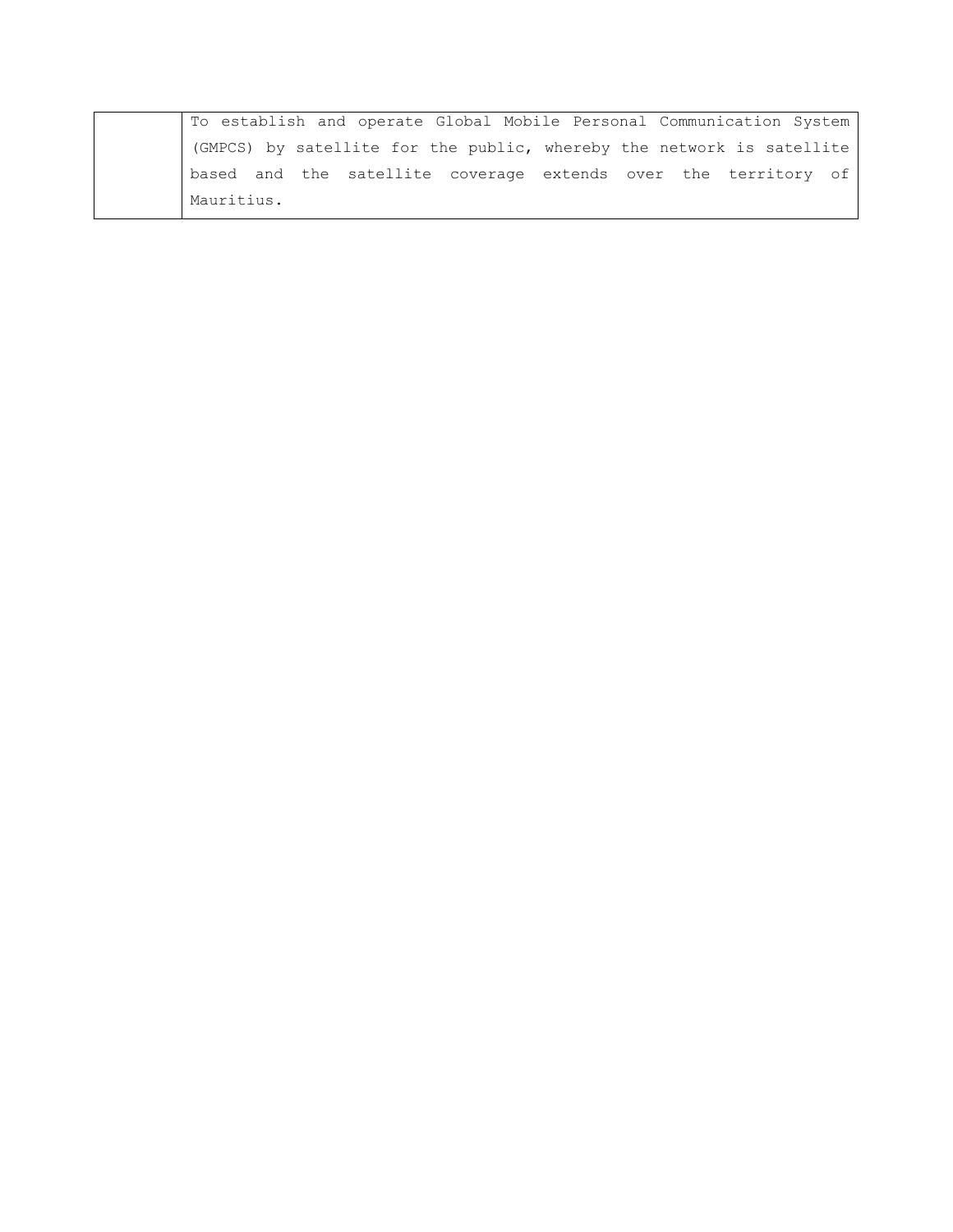| C.02 | <b>PSTN:</b>                                                           |
|------|------------------------------------------------------------------------|
|      |                                                                        |
|      | To establish and operate a Public Switched (fixed) Telephone Network   |
|      | (PSTN) and service to the public.                                      |
| C.03 | PLMN:                                                                  |
|      |                                                                        |
|      | To establish and operate a Public Land Mobile Network (PLMN) and       |
|      | service to the public.                                                 |
| C.04 | lLD:                                                                   |
|      |                                                                        |
|      | To establish and operate an International Long Distance (lLD) network  |
|      | and service to the public.                                             |
| C.05 | PMRTS:                                                                 |
|      |                                                                        |
|      | To establish and operate a Public Mobile Radio Trunking System (PMRTS) |
|      | and service to the public                                              |
| C.06 | Audiotex Service:                                                      |
|      |                                                                        |
|      | To operate a kiosk for the hosting of audiotex services whereby these  |
|      | services are accessed by the public via a fixed or mobile public       |
|      | telecommunication network.                                             |
| C.07 | Data Service:                                                          |
|      |                                                                        |
|      | To establish and operate data services whereby these services are      |
|      | accessed by the public via a fixed or mobile public telecommunication  |
|      | network.                                                               |
| C.O8 | Internet Service:                                                      |
|      |                                                                        |
|      | To provide Internet services to the public. The service providers may  |
|      | either use the public telecommunication network or set up their own    |
|      | last mile from their point of presence to the subscriber using any     |
|      | appropriate technology after taking the necessary spectrum licence     |
|      | where applicable.                                                      |
| C.09 | Internet Telephony Service:                                            |
|      |                                                                        |
|      | To provide Internet telephony services to the public. The service      |
|      | providers shall use the Internet as the medium for voice conversation  |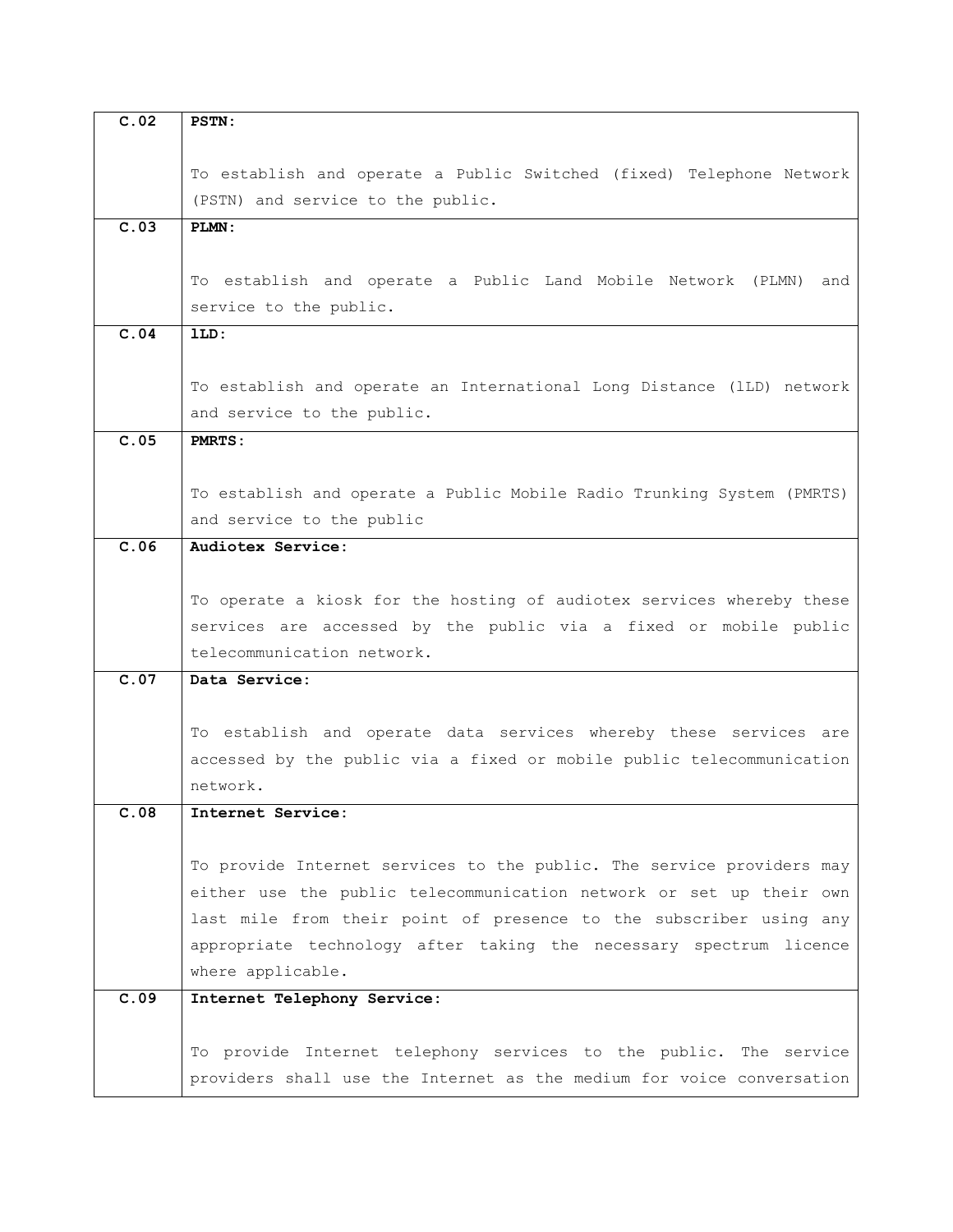|                   | using (i) computers, (ii) a computer to a telephone abroad (iii) a     |
|-------------------|------------------------------------------------------------------------|
|                   | telephone in Mauritius to a telephone abroad. No call shall be         |
|                   | terminated on a PSTN/PLMN telephone in Mauritius or, any media gateway |
|                   | be established between the Internet and a PSTN/PLMN network of         |
|                   | Mauritius.                                                             |
| $\overline{C.10}$ | Facsimile Service:                                                     |
|                   |                                                                        |
|                   | To establish and operate switched or store and forward facsimile       |
|                   | services accessible by the public via a public telecommunication       |
|                   | network.                                                               |
| $\overline{c.11}$ | Radio Paging Service:                                                  |
|                   |                                                                        |
|                   | To establish and operate a paging network and service to the public.   |
| C.12              | Payphone Service:                                                      |
|                   |                                                                        |
|                   | To establish and operate payphone services to be accessed by the       |
|                   | public.                                                                |
| $\overline{C.13}$ | UMS:                                                                   |
|                   |                                                                        |
|                   | To establish and operate a Unified Messaging Service (UMS) system to   |
|                   | be accessed by the public.                                             |
| C.14              | Alarm Monitoring Service:                                              |
|                   |                                                                        |
|                   | To establish and operate an alarm monitoring network and service for   |
|                   | the public, based on a public telecommunication network or private     |
|                   | radio network.                                                         |
| D                 | Value Added Services:                                                  |
|                   |                                                                        |
|                   | To provide value added network application services to the public.     |
|                   | This would include services such as electronic commerce and tele-      |
|                   | trading.                                                               |
| Е                 | Dealers' Licence:                                                      |
|                   |                                                                        |
|                   | Includes selling, exposing or offering for sale or hire a radio        |
|                   | communication or telecommunication apparatus or device.                |

**Amended by [GN No. 209 of [2003\]](https://supremecourt.govmu.org/_layouts/CLIS.DMS/search/searchdocumentbykey.aspx?ID=%5BGN%20No.%20209%20of%202003%5D&list=Legislations)**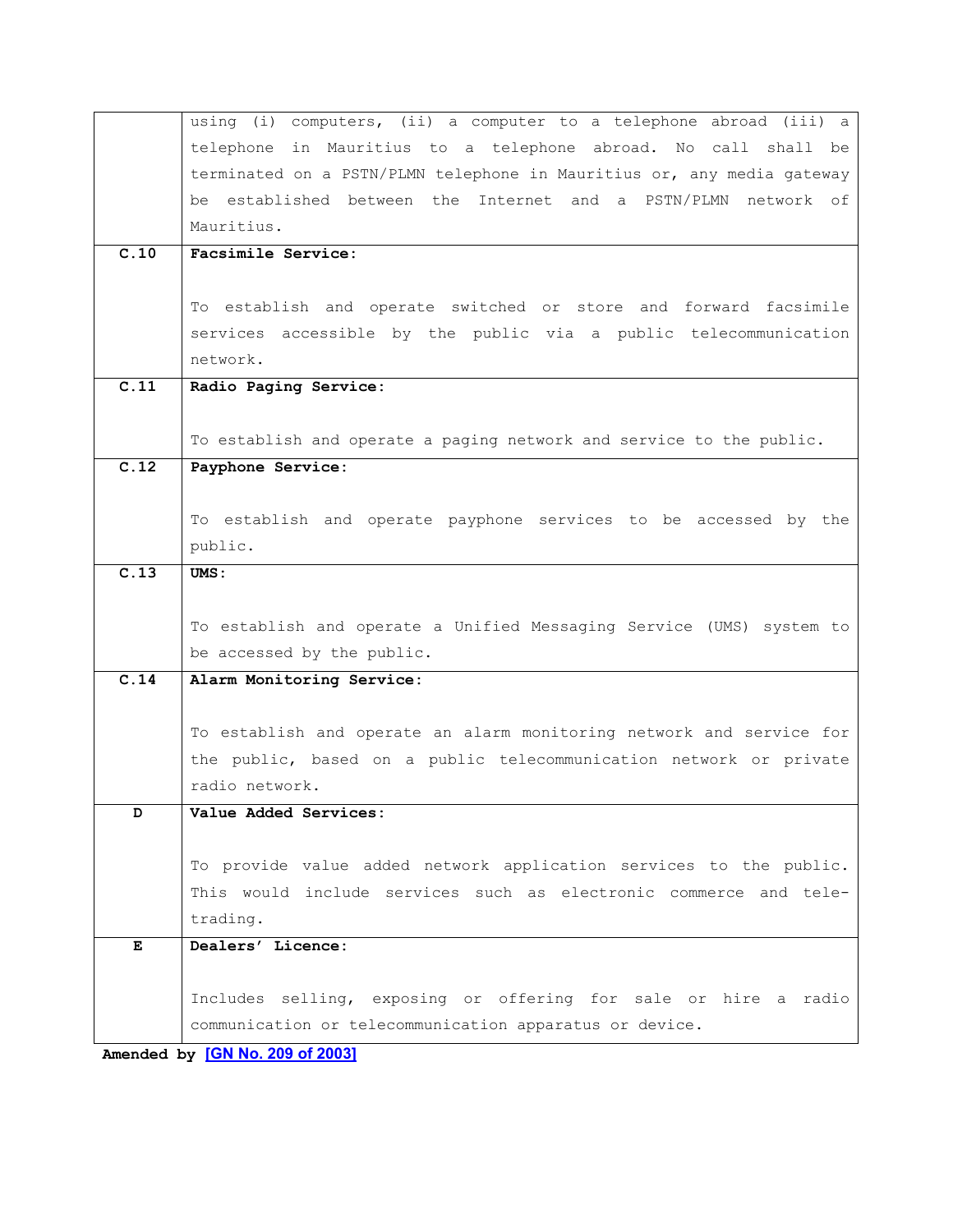|            | CATEGORY 2: PRIVATE NETWORK                                                    |
|------------|--------------------------------------------------------------------------------|
| Type       | Description                                                                    |
| <b>PVT</b> | To establish private networks which are used by 48rganizations or corporate    |
|            | entities for their internal use only and which do not have any connectivity to |
|            | a public PSTN or PLMN network. The private networks shall be set up using only |
|            | the telecommunication resources of the network owner.                          |

#### **CATEGORY 3: ENGINEERING**

Licenses are issued for spectrum or frequency usage and for the use of radio apparatus or device. Spectrum or radio apparatus or device may be used by the licensed telecommunication network operators or telecommunication service providers or by private users for their private network.

|                  | <b>Station licences</b>                                                |  |
|------------------|------------------------------------------------------------------------|--|
| Type             | Description                                                            |  |
| <b>RA01</b>      | Aeronautical Base Station (erp less than 5 W)                          |  |
| RA02             | Aeronautical Base Station (erp equal to or more than 5 W but less than |  |
|                  | 100 W)                                                                 |  |
| <b>RA03</b>      | Aeronautical Base Station (erp equal to or more than 100 W)            |  |
| RAO4             | Aircraft Station (maximum aircraft take off weight equal to or more    |  |
|                  | than 14,000 kg)                                                        |  |
| RAO5             | Aircraft Station (maximum aircraft take off weight more than 3,200 but |  |
|                  | less than $14,000$ kg)                                                 |  |
| <b>RA06</b>      | Aircraft Station (maximum aircraft take off weight up to 3,200 kg)     |  |
| RAO7             | Coast Station.                                                         |  |
| RAO <sub>8</sub> | Port Station                                                           |  |
| RAO9             | VHF Maritime Base Station.                                             |  |
| <b>RA10</b>      | Ship Station (Full Licence).                                           |  |
| <b>RA11</b>      | Ship Station (VHF only).                                               |  |
| <b>RA12</b>      | Private Mobile Radio Base Station                                      |  |
| <b>RA13</b>      | Private Mobile Radio (Repeater Station) Licence (where the licensee    |  |
|                  | has been assigned the shared use of frequencies in a private mobile    |  |
|                  | radio network or in a Private Access Mobile Radio Network).            |  |
| <b>RA14</b>      | Inmarsat Mobile Earth Station (Types A, B, C, M and Mini-M).           |  |
| <b>RA15</b>      | Radiolocation/Radiodetermination station.                              |  |
| <b>RA16</b>      | Earth Station (in a fixed satellite service).                          |  |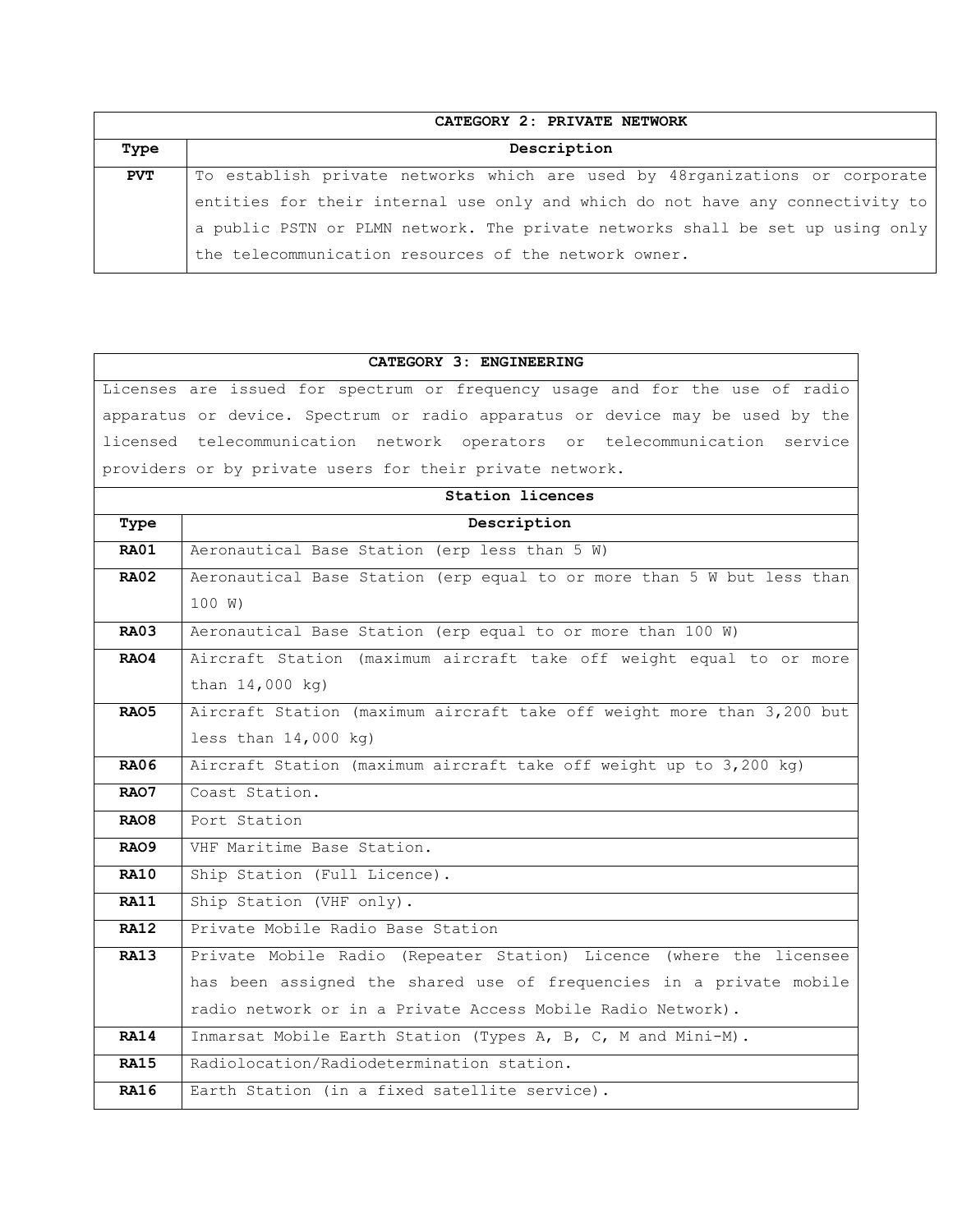| <b>RA16A</b> | Portable Satellite communication terminal.                             |
|--------------|------------------------------------------------------------------------|
| <b>RA17</b>  | Telemetry, Command and Ranging (TCR) Satellite Earth Station.          |
| <b>RA18</b>  | Disaster recovery station.                                             |
|              | Apparatus licences                                                     |
| RA19         | Extended Radio-based Private Network device (ELAN/WLAN beyond 1 Km     |
|              | range and/or EIRP $> 20$ dBm).                                         |
| <b>RA20</b>  | Radio Paging Transmitter.                                              |
| <b>RA21</b>  | Local Area Private Radio Paging.                                       |
| <b>RA22</b>  | Model Radio Control.                                                   |
| <b>RA23</b>  | Radio Amateur Licence (class A).                                       |
| <b>RA24</b>  | Radio Amateur Licence (class B).                                       |
| <b>RA25</b>  | Radio Amateur Visitor's Licence.                                       |
| <b>RA26</b>  | Radio Telemetry System                                                 |
| <b>RA27</b>  | Low Power Radio Devices                                                |
| <b>RA28</b>  | Data Terminating Radio Devices operating in the band 2.4 to 3.5 GHz    |
| <b>RA29</b>  | Data Terminating Radio Devices operating in the band 4.5 to 5.7 GHz    |
| <b>RA30</b>  | Local Multipoint Distribution (LMD) transmitter (eirp equal to or more |
|              | than 5 W operating in the band 2.4 to 3.5 GHz)                         |
| <b>RA31</b>  | Local Multipoint Distribution (LMD) transmitter (eirp equal to or more |
|              | than 1 W but less than 5 W, operating in the band 2.4 to 3.5 GHz)      |
| <b>RA32</b>  | Local Multipoint Distribution (LMD) transmitter (eirp less than 1 W    |
|              | operating in the band 2.4 to 3.5 GHz)                                  |
| <b>RA33</b>  | Local Multipoint Distribution (LMD) transmitter (eirp equal to or more |
|              | than 5 W operating in the band 4.5 to 5.7 GHz)                         |
| <b>RA34</b>  | Local Multipoint Distribution (LMD) transmitter (eirp equal to or more |
|              | than 1 W but less than 5 W, operating in the band 4.5 to 5.7 GHz)      |
| <b>RA35</b>  | Local Multipoint Distribution (LMD) transmitter (eirp less than 1 W    |
|              | operating in the band 4.5 to 5.7 GHz)                                  |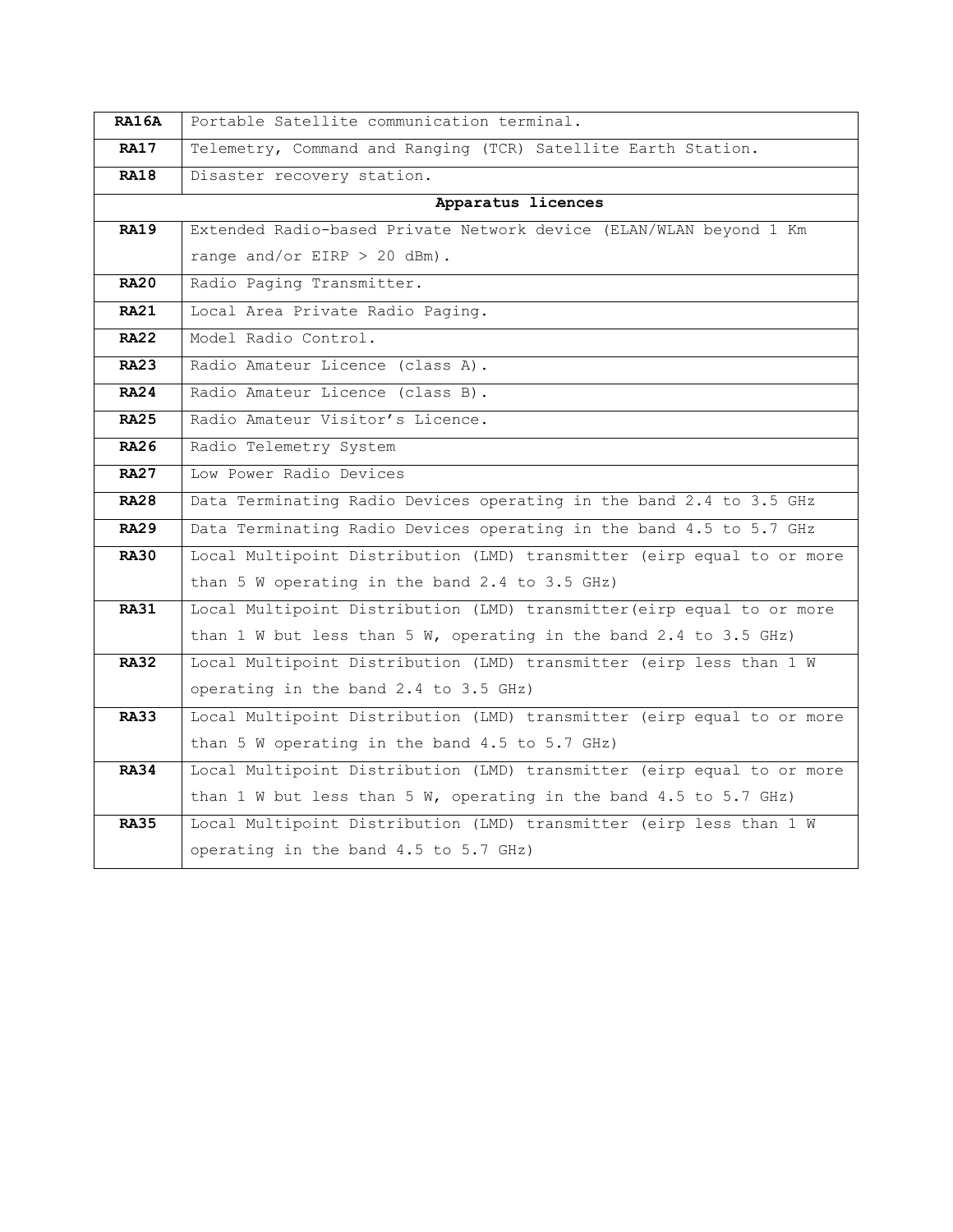| <b>RA36</b> | MF/HF Radio Broadcasting Transmitter.                                  |
|-------------|------------------------------------------------------------------------|
| <b>RA37</b> | VHFFM Radio Broadcasting Transmitter (eirp equal to or more than 1 kW) |
| <b>RA38</b> | VHFFM Radio Broadcasting Transmitter (eirp equal to or more than 200 W |
|             | but less than 1 kW)                                                    |
| <b>RA39</b> | VHF FM Radio Broadcasting Transmitter (eirp less than 200 W)           |
| <b>RA40</b> | Television Broadcasting Transmitter (eirp equal to or more than 1 kW)  |
| <b>RA41</b> | Television Broadcasting Transmitter (eirp equal to or more than 100 W  |
|             | but less than 1 kW).                                                   |
| <b>RA42</b> | Television Broadcasting Transmitter (eirp less than 100 W)             |
| <b>RA43</b> | Private Mobile Radio Apparatus (Mobile/Portable Station)               |
| <b>RA44</b> | VSAT/USAT (C, Ku, Ka band operation)                                   |
| <b>RA45</b> | Temporary test licence for frequency usage.                            |

|       | Network Spectrum Licences                                             |
|-------|-----------------------------------------------------------------------|
| Type  | Description                                                           |
| SPL.1 | Network Spectrum Licence (operating in the frequency band below I     |
|       | $GHZ)$ .                                                              |
| SPL.2 | Network Spectrum Licence (operating in the frequency band equal to or |
|       | more than 1 GHz but less than 3 GHz).                                 |
| SPL.3 | Network Spectrum Licence (operating in the frequency band equal to or |
|       | more than 3GHz but less than 10 GHz).                                 |
| SPL.4 | Network Spectrum Licence (operating in the frequency band equal to or |
|       | more than 10 GHz).                                                    |

|        | Fixed Radio Spectrum Licences                                         |
|--------|-----------------------------------------------------------------------|
| Type   | Description                                                           |
| SPL.10 | Radio-Relay Link Licence (operating in the frequency band below 1 GHz |
|        | with bandwidth less than 12.5 kHz).                                   |
| SPL.11 | Radio-Relay Link Licence (operating in the frequency band below 1 GHz |
|        | with bandwidth equal to or more than 12.5 kHz but less than 25 kHz).  |
| SPL.12 | Radio-Relay Link Licence (operating in the frequency band below 1 GHz |
|        | with bandwidth equal to or more than 25 kHz but less than 50 kHz).    |
| SPL.13 | Radio-Relay Link Licence (operating in the frequency band below 1 GHz |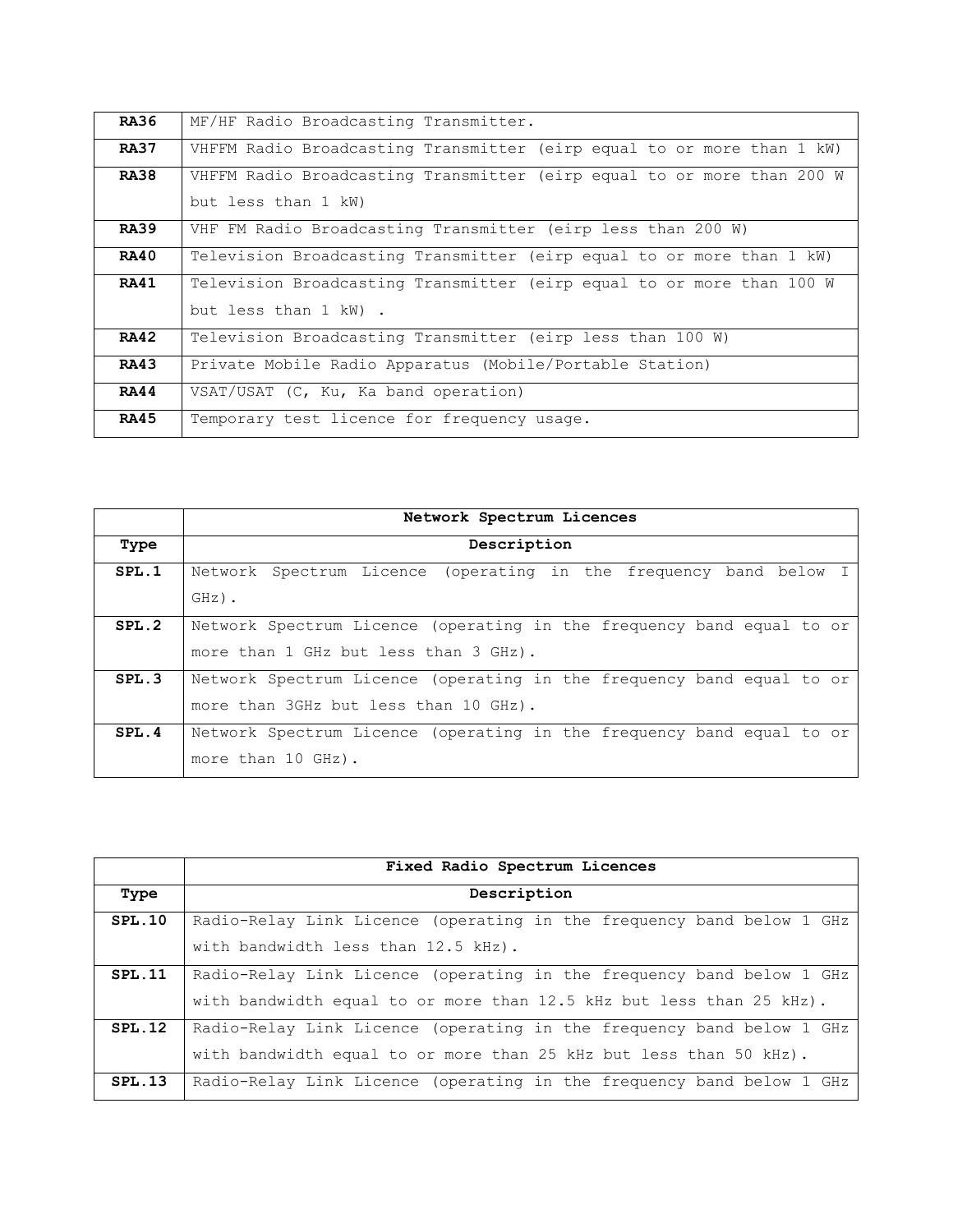|               | with bandwidth equal to or more than 50 kHz but less than 100 kHz).   |
|---------------|-----------------------------------------------------------------------|
| <b>SPL.14</b> | Radio-Relay Link Licence (operating in the frequency band below 1GHz  |
|               | with bandwidth equal to or more than 100 kHz).                        |
| SPL.15        | Radio-Relay Link Licence (operating in the frequency band equal to or |
|               | more than 1 GHz but less than 3 GHz with bandwidth less than I MHz).  |
| <b>SPL.16</b> | Radio-Relay Link Licence (operating in the frequency band equal to or |
|               | more than 1 GHz but less than 3 GHz with bandwidth equal to or more   |
|               | than 1 MHz but less than 7 MHz).                                      |
| <b>SPL.17</b> | Radio-Relay Link Licence (operating in the frequency band equal to or |
|               | more than 1 GHz but less than 3 GHz with bandwidth equal to or more   |
|               | than 7 MHz but less than 14 MHz).                                     |
| <b>SPL.18</b> | Radio-Relay Link Licence (operating in the frequency band equal to or |
|               | more than 1 GHz but less than 3 GHz with bandwidth equal to or more   |
|               | than 14 MHz but less than 28 MHz).                                    |
| <b>SPL.19</b> | Radio-Relay Link Licence (operating in the frequency band equal to or |
|               | more than 1 GHz but less than 3 GHz with bandwidth equal to or more   |
|               | than 28 MHz).                                                         |
| <b>SPL.20</b> | Radio-Relay Link Licence (operating in the frequency band equal to or |
|               | more than 3 GHz but less than 5 GHz with bandwidth less than 1 MHz).  |
| <b>SPL.21</b> | Radio-Relay Link Licence (operating in the frequency band equal to or |
|               | more than 3 GHz but less than 5 GHz with bandwidth equal to or more   |
|               | than 1 MHz but less than 7 MHz).                                      |
| <b>SPL.22</b> | Radio-Relay Link Licence (operating in the frequency band equal to or |
|               | more than 3 GHz but less than 5 GHz with bandwidth equal to or more   |
|               | than 7 MHz but less than 14 MHz).                                     |
| <b>SPL.23</b> | Radio-Relay Link Licence (operating in the frequency band equal to or |
|               | more than 3 GHz but less than 5 GHz with bandwidth equal to or more   |
|               | than 14 MHz but less than 28 MHz).                                    |
| SPL.24        | Radio-Relay Link Licence (operating in the frequency band equal to or |
|               | more than 3 GHz but less than 5 GHz with bandwidth equal to or more   |
|               | than 28 MHz).                                                         |
| <b>SPL.25</b> | Radio-Relay Link Licence (operating in the frequency band equal to or |
|               | more than 5 GHz but less than 8 GHz with bandwidth less than 1 MHz).  |
| SPL.26        | Radio-Relay Link Licence (operating in the frequency band equal to or |
|               | more than 5 GHz but less than 8 GHz with bandwidth equal to or more   |
|               | than 1 MHz but less than 7 MHz).                                      |
| <b>SPL.27</b> | Radio-Relay Link Licence (operating in the frequency band equal to or |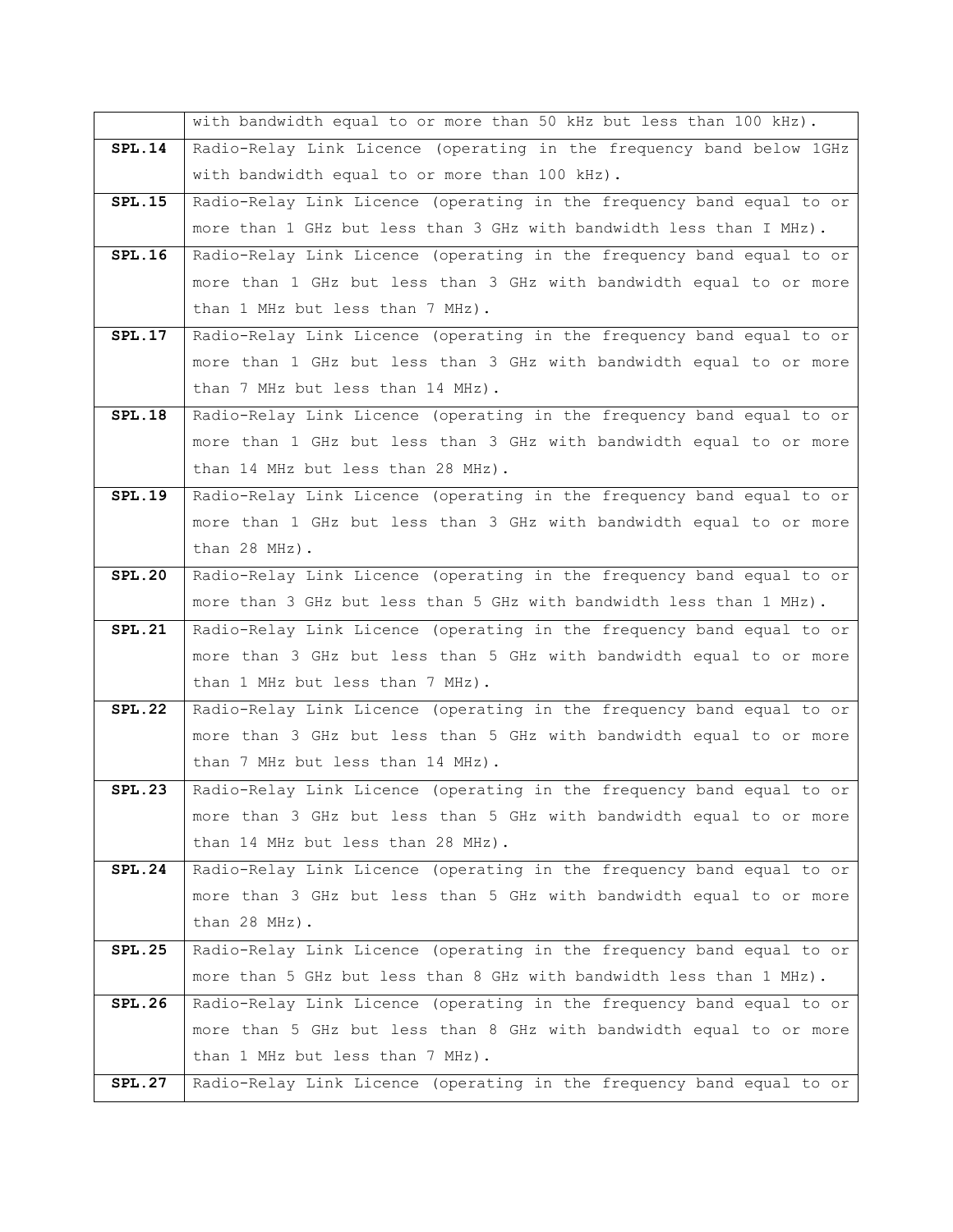|               | more than 5 GHz but less than 8 GHz with bandwidth equal to or more    |
|---------------|------------------------------------------------------------------------|
|               | than 7 MHz but less than 14 MHz).                                      |
| <b>SPL.28</b> | Radio-Relay Link Licence (operating in the frequency band equal to or  |
|               | more than 5 GHz but less than 8 GHz with bandwidth equal to or more    |
|               | than 14 MHz but less than 28 MHz).                                     |
| <b>SPL.29</b> | Radio-Relay Link Licence (operating in the frequency band equal to or  |
|               | more than 5 GHz but less than 8 GHz with bandwidth equal to or more    |
|               | than 28 MHz).                                                          |
| SPL.30        | Radio-Relay Link Licence (operating in the frequency band equal to or  |
|               | more than 8 GHz but less than 10 GHz with bandwidth less than 1. MHz). |
| <b>SPL.31</b> | Radio-Relay Link Licence (operating in the frequency band equal to or  |
|               | more than 8 GHz but less than 10 GHz with bandwidth equal to or more   |
|               | than 1. MHz but less than 7 MHz).                                      |
| <b>SPL.32</b> | Radio-Relay Link Licence (operating in the frequency band equal to or  |
|               | more than 8 GHz but less than 10 GHz with bandwidth equal to or more   |
|               | than 7 MHz but less than 14 MHz).                                      |
| <b>SPL.33</b> | Radio-Relay Link Licence (operating in the frequency band equal to or  |
|               | more than 8 GHz but less than 10 GHz with bandwidth equal to or more   |
|               | than 14 MHz but less than 28 MHz).                                     |
| SPL.34        | Radio-Relay Link Licence (operating in the frequency band equal to or  |
|               | more than 8 GHz but less than 10 GHz with bandwidth equal to or more   |
|               | than 28 MHz).                                                          |
| <b>SPL.35</b> | Radio-Relay Link Licence (operating in the frequency band equal to or  |
|               | more than 10 GHz with bandwidth less than I MHz).                      |
| SPL.36        | Radio-Relay Link Licence (operating in the frequency band equal to or  |
|               | more than 10 GHz with bandwidth equal to or more than I MHz but less   |
|               | than 7 MHz).                                                           |
| SPL.37        | Radio-Relay Link Licence (operating in the frequency band equal to or  |
|               | more than 10 GHz with bandwidth equal to or more than 7 MHz but less   |
|               | than 14 MHz).                                                          |
| <b>SPL.38</b> | Radio-Relay Link Licence (operating in the frequency band equal to or  |
|               | more than 10 GHz with bandwidth equal to or more than 14 MHz but less  |
|               | than 28 MHz).                                                          |
| <b>SPL.39</b> | Radio-Relay Link Licence (operating in the frequency band equal to or  |
|               | In9re than 10 GHz with bandwidth equal to or more than 28 MHz).        |

**Amended by [GN No. 96 of [2003\]](https://supremecourt.govmu.org/_layouts/CLIS.DMS/search/searchdocumentbykey.aspx?ID=%5BGN%20No.%2096%20of%202003%5D&list=Legislations); [GN No. 209 of [2003\]](https://supremecourt.govmu.org/_layouts/CLIS.DMS/search/searchdocumentbykey.aspx?ID=%5BGN%20No.%20209%20of%202003%5D&list=Legislations)**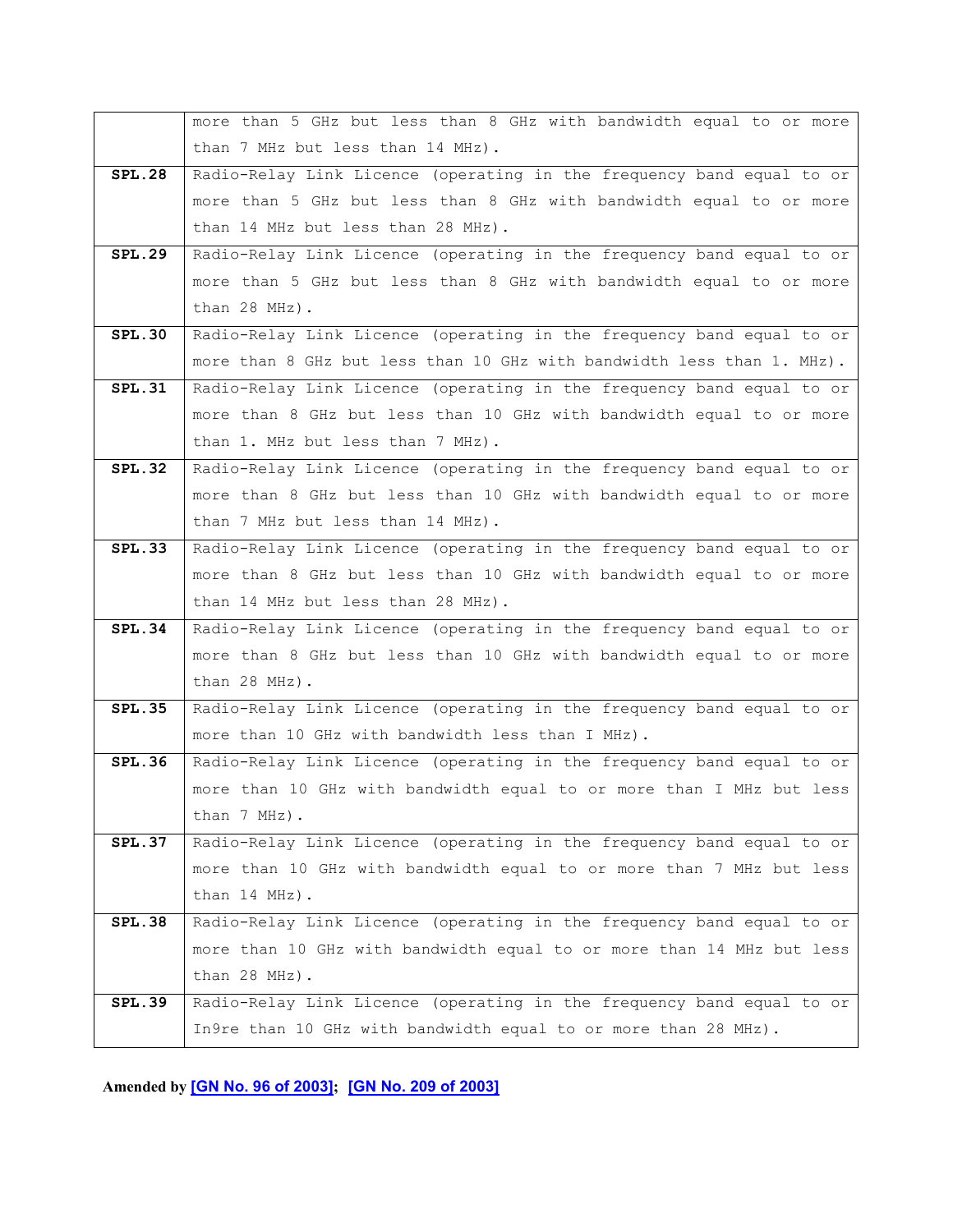#### **SECOND SCHEDULE**

(section 9)

---------------------------------

I .................................. of ..................... make oath/solemn affirmation as a ........... and declare that-1. I am unmarried/married under the system of ..................(matrimonial regime). 2. My assets are as follows: (a) landed property ......................................... (b) residential, commercial or industrial building .................................................................... (c) motor vehicles ............................................. (d) boats .......................................................... (e) shares .......................................................... (f) interest in partnership or société ........................ 3. My liabilities are : .................................................. 4. The assets of my spouse, minor children, are:  $(q)$  landed property  $\ldots \ldots \ldots \ldots \ldots \ldots \ldots \ldots \ldots \ldots \ldots \ldots \ldots$ (h) residential, commercial or industrial building ................................................................ (i) motor vehicles ............................................... (j) boats .......................................................... (k) shares .......................................................... (l) interest in partnership or société ....................... 5. The liabilities of my spouse, minor children, are: .......................................................................... .......................................................... Signature Sworn/solemnly affirmed by the above-named before me at this ............. .................................................... ........................................................Day ............................... of ............................. 20... ........... Master & Registrar Supreme Court -------------------------------- **THIRD SCHEDULE (section 32) OATH OF SECRECY** I............................................................ hereby make